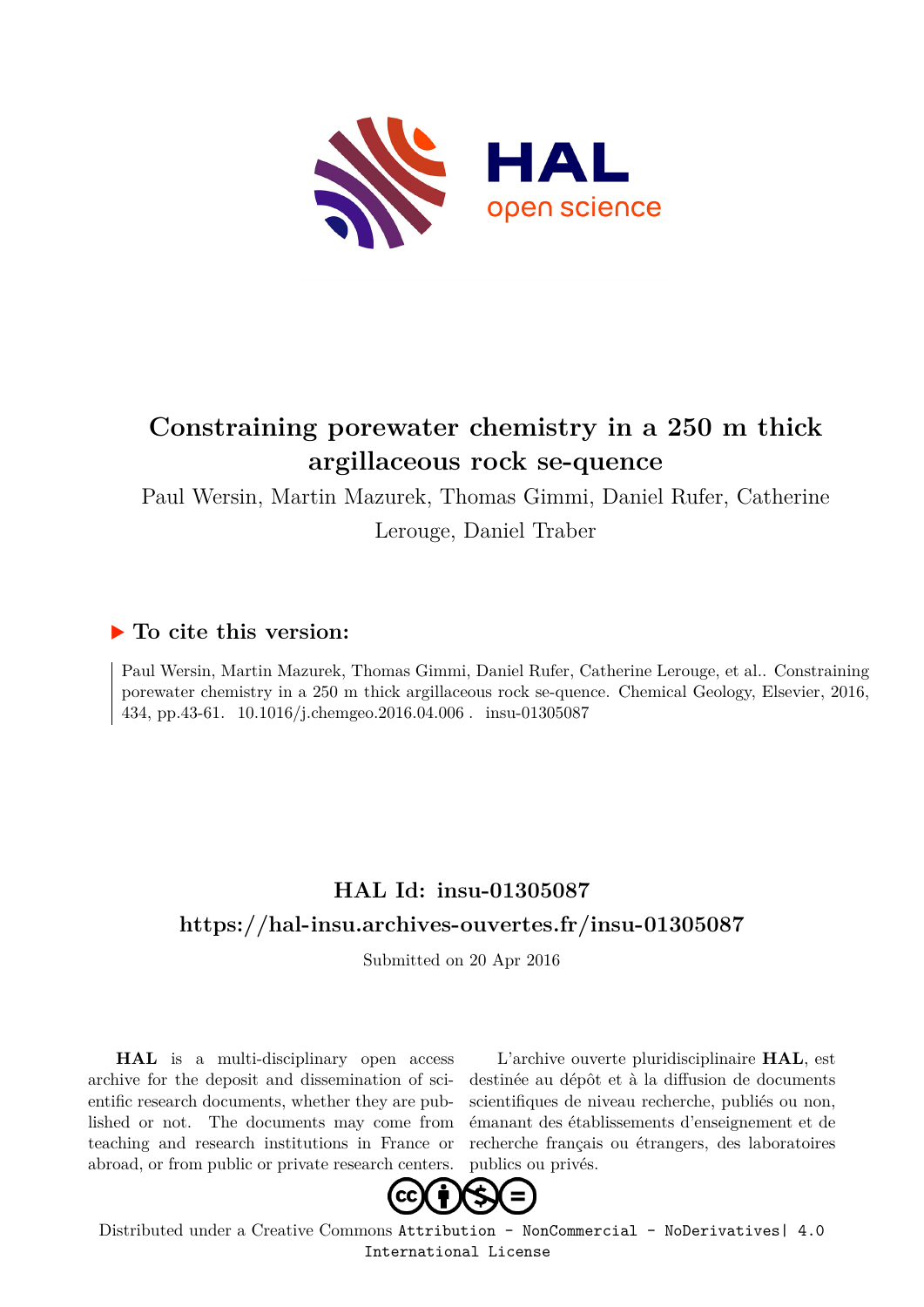### -- -

Constraining porewater chemistry in a 250 m thick argillaceous rock sequence

Paul Wersin, Martin Mazurek, Urs K. Mäder, Thomas Gimmi, Daniel Rufer, Catherine Lerouge, Daniel Traber

| PII:       | S0009-2541(16)30171-1                 |
|------------|---------------------------------------|
| DOI:       | doi: $10.1016$ /j.chemgeo.2016.04.006 |
| Reference: | CHEMGE 17900                          |

To appear in: *Chemical Geology*

Received date: 18 December 2015 Revised date: 5 April 2016 Accepted date: 7 April 2016



Please cite this article as: Wersin, Paul, Mazurek, Martin, M¨ader, Urs K., Gimmi, Thomas, Rufer, Daniel, Lerouge, Catherine, Traber, Daniel, Constraining porewater chemistry in a 250 m thick argillaceous rock sequence, *Chemical Geology* (2016), doi: [10.1016/j.chemgeo.2016.04.006](http://dx.doi.org/10.1016/j.chemgeo.2016.04.006)

This is a PDF file of an unedited manuscript that has been accepted for publication. As a service to our customers we are providing this early version of the manuscript. The manuscript will undergo copyediting, typesetting, and review of the resulting proof before it is published in its final form. Please note that during the production process errors may be discovered which could affect the content, and all legal disclaimers that apply to the journal pertain.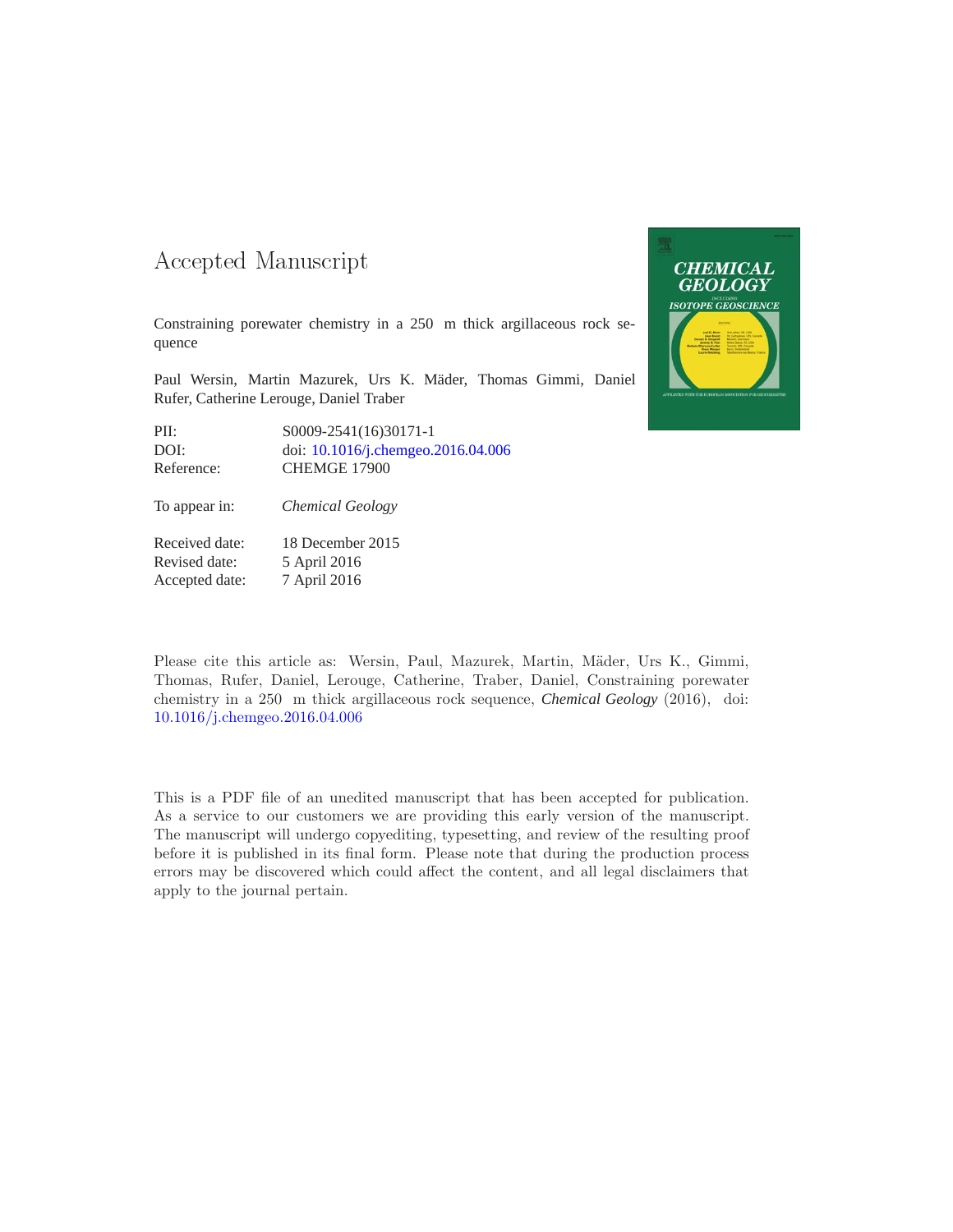### **Constraining porewater chemistry in a 250 m thick argillaceous rock sequence**

Paul Wersin<sup>1\*</sup>, Martin Mazurek<sup>1</sup>, Urs K. Mäder<sup>1</sup>, Thomas Gimmi<sup>1</sup>, Daniel Rufer<sup>1</sup>, Catherine Lerouge<sup>2</sup> and Daniel Traber<sup>3</sup>

- <sup>1</sup> Rock-Water Interaction, Institute of Geological Sciences, University of Bern, Baltzerstrasse 1+3, 3012 Bern, Switzerland
- <sup>2</sup> BRGM-ISTO-UMR 7327, 3 av. C. Guillemin, B.P. 36009, Orléans, 45060, France
- <sup>3</sup> NAGRA, Hardstrasse 73, 5430 Wettingen, Switzerland
- **\*** corresponding author: email: paul.wersin@geo.unibe.ch, phone: +41 31 631 4537 fax: +41 31 631 4843

### **Table of contents**

| <u>reinnare</u> and namer Haner                                                                                                          |  |
|------------------------------------------------------------------------------------------------------------------------------------------|--|
| <sup>1</sup> Rock-Water Interaction, Institute of Geological Sciences, University of Bern, Baltzerstrasse<br>1+3, 3012 Bern, Switzerland |  |
| <sup>2</sup> BRGM-ISTO-UMR 7327, 3 av. C. Guillemin, B.P. 36009, Orléans, 45060, France                                                  |  |
| <sup>3</sup> NAGRA, Hardstrasse 73, 5430 Wettingen, Switzerland                                                                          |  |
| * corresponding author: email: paul.wersin@geo.unibe.ch, phone: +41 31 631 4537                                                          |  |
| fax: +41 31 631 4843                                                                                                                     |  |
|                                                                                                                                          |  |
|                                                                                                                                          |  |
| <b>Table of contents</b>                                                                                                                 |  |
|                                                                                                                                          |  |
|                                                                                                                                          |  |
|                                                                                                                                          |  |
|                                                                                                                                          |  |
|                                                                                                                                          |  |
|                                                                                                                                          |  |
|                                                                                                                                          |  |
|                                                                                                                                          |  |
|                                                                                                                                          |  |
|                                                                                                                                          |  |
|                                                                                                                                          |  |
|                                                                                                                                          |  |
|                                                                                                                                          |  |
|                                                                                                                                          |  |
|                                                                                                                                          |  |
|                                                                                                                                          |  |
|                                                                                                                                          |  |
|                                                                                                                                          |  |
|                                                                                                                                          |  |
|                                                                                                                                          |  |
|                                                                                                                                          |  |
|                                                                                                                                          |  |
|                                                                                                                                          |  |
|                                                                                                                                          |  |
|                                                                                                                                          |  |
|                                                                                                                                          |  |
|                                                                                                                                          |  |
|                                                                                                                                          |  |
|                                                                                                                                          |  |
|                                                                                                                                          |  |
|                                                                                                                                          |  |
|                                                                                                                                          |  |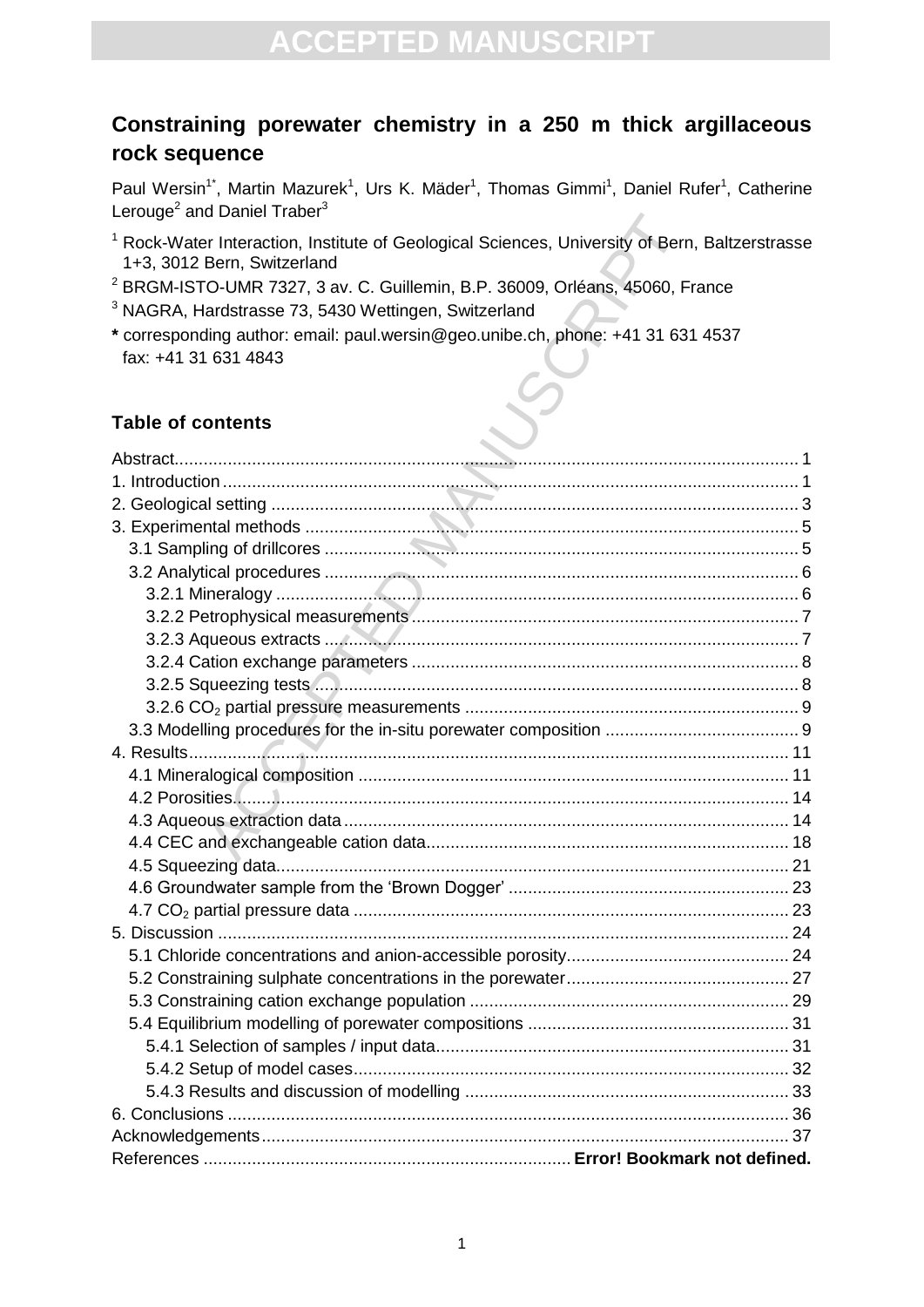### **Abstract**

sks comprising the Liassic, the Opalinus Clay formation, the Brogen Member (Malm). A multi-method approach including minerary of Ni-ethylenediamine extraction, squeezing tests and pCO<sub>2</sub> member (Malm). A multi-method appro The geochemistry of an argillaceous rock sequence from a deep borehole in NE-Switzerland was investigated. The focus was to constrain the porewater chemistry in low permeability Jurassic rocks comprising the Liassic, the Opalinus Clay formation, the "Brown Dogger" unit and the Effingen Member (Malm). A multi-method approach including mineralogical analysis, aqueous and Ni-ethylenediamine extraction, squeezing tests and  $pCO<sub>2</sub>$  measurements as well as geochemical modelling was applied for this purpose. A consistent dataset was obtained with regard to the main solutes in the porewaters. A fairly constant anionaccessible porosity of  $~50\%$  of the total porosity was deduced for all analysed samples which displayed variable clay-mineral contents. Sulphate concentrations were shown to be constrained by a sulphate-bearing phase, presumably by celestite or a Sr-Ba sulphate. Application of a simple equilibrium model, including cation exchange reactions, calcite and celestite equilibrium showed good agreement with squeezing data, indicating the suitability of the modelling approach to simulate porewater chemistry in the studied argillaceous rocks. The modelling highlighted the importance of correct determination of the exchangeable cation population. The analysis corroborates that squeezing of the studied rocks is a viable and efficient way to sample porewater.

**Keywords**: argillaceous rocks, porewater chemistry, anion exclusion, modelling

### **1. Introduction**

Argillaceous rock formations are generally characterised by low hydraulic conductivity and thus solute transport is governed by diffusion. Because of this property, they may act as natural barriers, and thus serve as caprocks for oil and gas reservoirs or as host rocks for radioactive waste repositories. It is important to constrain the porewater chemistry in such low permeability clayrocks because it affects the transport of solutes or, more specifically, of contaminants such as radionuclides. The intimate association of water with the nanoporous clayrock, however, makes the sampling and characterisation of porewater chemistry a difficult task (Sacchi et al. 2000). Thus, virtually every extraction method may create disturbances and alter the in-situ porewater chemistry.

Presumably because of the aforementioned experimental difficulties, there are comparatively few published studies of porewater chemistry in clayrocks. Most of these have been focussed on the investigation of porewaters of clay-rich formations proposed as host rocks for geological radioactive waste disposal. In a pioneer synthesis study, Pearson et al. (2003) compiled data from different experimental extraction techniques and seepage waters from the Opalinus Clay formation in the Mont Terri underground rock laboratory (URL) in Switzerland. Based on these data, the authors proposed a fairly simple chemical equilibrium modelling approach for describing porewater compositions. The same type of approach was initially applied to define porewater chemistry for the Callovo-Oxfordian formation at the URL at the Bure site in France (Gaucher et al. 2006) and was later refined (Appelo et al. 2008, Gaucher et al. 2009). The sensitivity of different equilibrium-type models was evaluated for Opalinus Clay porewaters (Pearson et al. 2011). Earlier geochemical characterisation and modelling of porewaters in the weakly consolidated Boom Clay at the URL at Mol (Belgium) was reported in Beaucaire et al. (2000). More recently, characterisation and modelling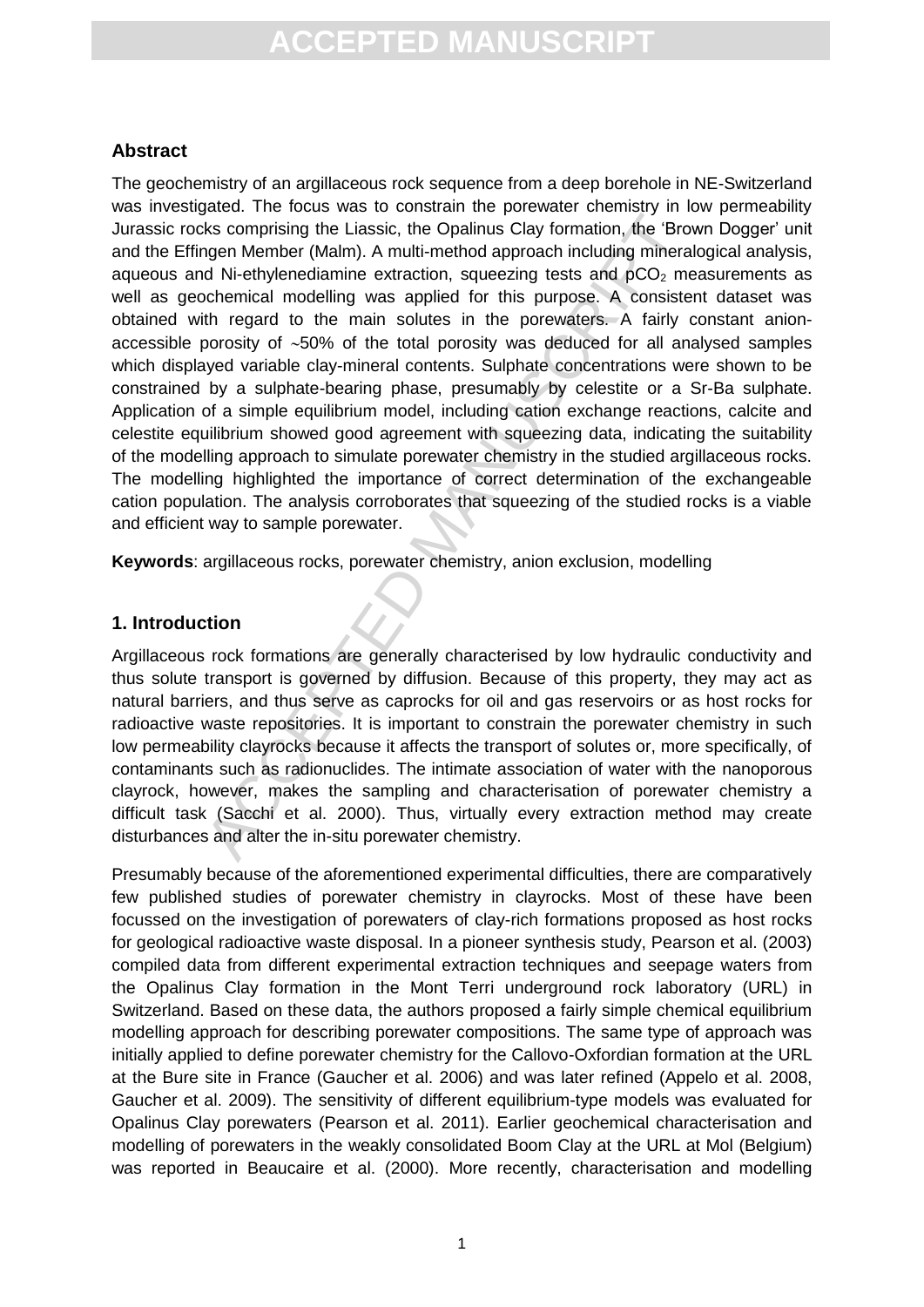studies were conducted on the strongly consolidated Toarcian/Domerian clayrock at the Tournemire URL site in France (Beaucaire et al. 2008; Tremosa et al. 2012).

A systematic finding in these and other (e.g. Mazurek et al. 2012) studies was the effect of anion exclusion arising from the negative structural charge of smectite and illite, which are abundant in such argillaceous rocks. Considering anion exclusion, consistent profiles for chloride could be obtained by applying aqueous extraction, squeezing and water sampling in boreholes (e.g. Pearson et al. 2003, Mazurek et al. 2012).The derived anion-accessible porosity was in many instances found to be around 50% of the total porosity (Pearson et al. 2003; Gaucher et al. 2006; 2009; Mazurek et al. 2011) for different argilleaceous rocks with variable clay-mineral content.

A further finding in all studied clayrocks was the important role of cation exchange in constraining major cations, such as Na<sup>+</sup>, Ca<sup>2+</sup>, Mg<sup>2+</sup> and K<sup>+</sup>. Using a "classical" cation exchange model calibrated for smectite and illite data, fairly consistent results could be obtained for different clayrock samples of Callovo-Oxfordian shale and Opalinus Clay (Tournassat et al. 2007; 2009; Gaucher et al. 2009; Pearson et al. 2011). Differences encountered between modelled and measured data seemed often to be related to methodological uncertainties in cation exchange capacity (CEC) and exchangeable cations analyses (e.g. Tournassat et al. 2009).

is usual and papelia stracts. Considering anion exclusion, consisted be obtained by applying aqueous extraction, squeezing and we e.g. Pearson et al. 2003, Mazurek et al. 2012). The derived at a 2014 in many instances foun Mineral equilibria reactions pose a further constraint to solute chemistry of clayrocks, which contain variable types and contents of carbonates. Calcite equilibrium has been invoked in all modelling studies mentioned above. Dolomite, siderite and, in the case of Opalinus Clay, ankerite are also encountered, but whether these phases are in equilibrium with the pore fluid is less obvious (Tournassat et al. 2008; Gaucher et al. 2009; Pearson et al. 2011). Pyrite is generally the main sulphur-bearing phase in argillaceous rocks. High sulphate levels found in aqueous extracts and squeezed samples may arise from pyrite oxidation during sampling, storage and/or porewater extraction procedure (De Craen et al. 2006; Gaucher et al. 2009). The latter authors showed for aqueous extraction data from carefully stored Callovo-Oxfordian shale cores that sulphate in the porewater was likely controlled by celestite, the presence of which as infill in bioclasts and veins was later confirmed (Lerouge et al. 2011). For Opalinus Clay porewater, control of sulphate remains ambiguous. Fixed SO4/Cl at seawater ratio was considered in earlier work based on aqueous extraction data (Pearson et al. 2003), but the possibility of control by celestite has been discussed (Pearson et al. 2011). In a recent petrographic study of Opalinus Clay cores of the deep borehole in Benken (NE Switzerland), diagenetically formed Sr-Ba sulphate as well as celestite as infill in faults was observed (Lerouge et al. 2014).

This contribution documents the geochemical analysis of a 250 m thick, strongly consolidated argillaceous rock sequence in the Swiss Molasse Basin comprising the Opalinus Clay formation and its confining units (Nagra 2002). The data were obtained from carefully conditioned drill cores of a deep geothermal borehole. A multi-method approach was applied including petrophysical measurements, X-ray diffraction (XRD), scanning electron microscopy (SEM), aqueous extraction, squeezing, analyses of CEC and exchangeable cations and  $CO<sub>2</sub>$  partial pressure measurements. The objective was to constrain the porewater chemistry, thus to extend the geochemical database for Opalinus Clay as host rock for a geological waste repository and to acquire data on the underlying and overlying argillaceous units. The latter display more variability in terms of clay-mineral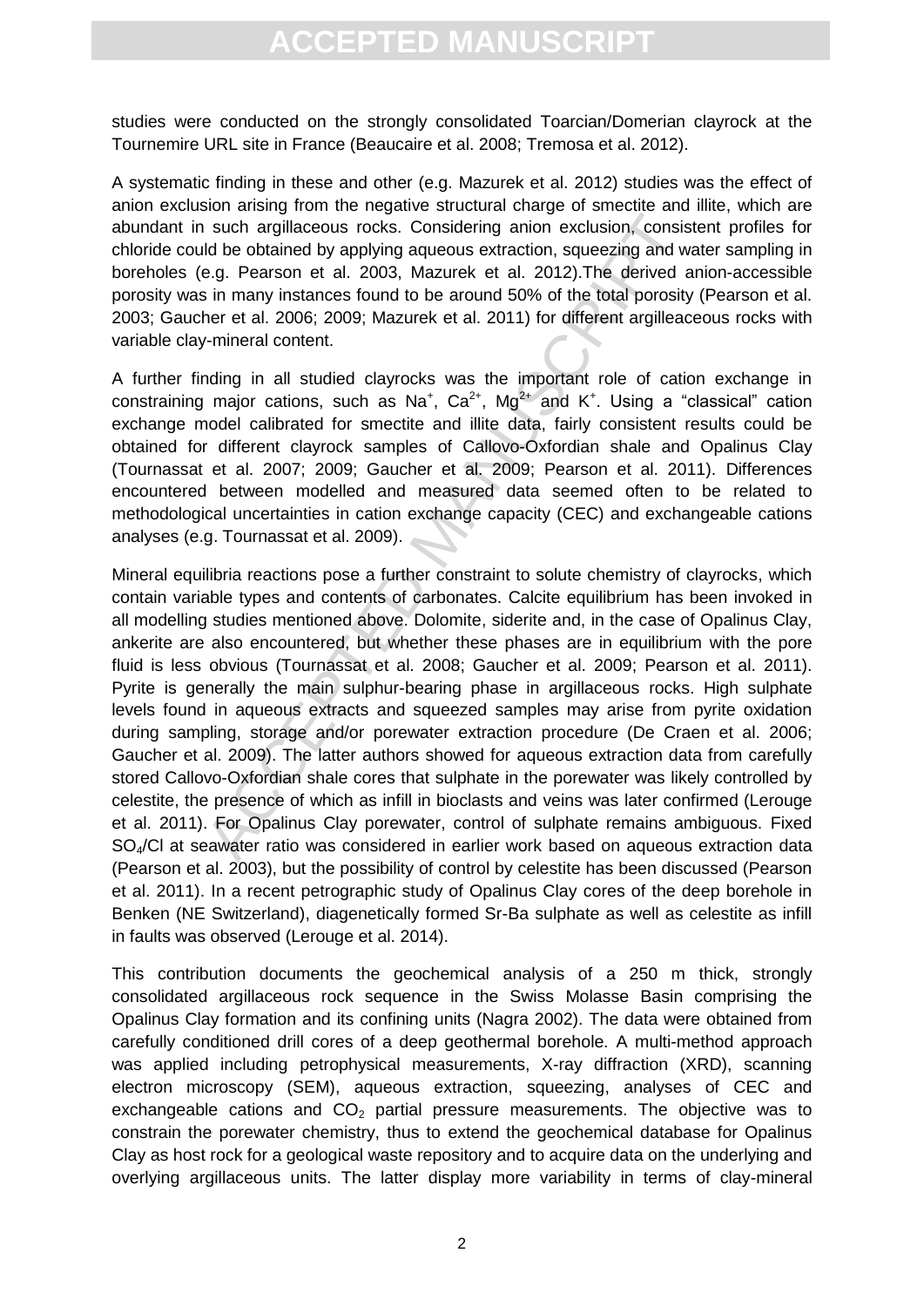contents, particularly the overlying unit termed "Brown Dogger". The specific goals were (i) to test the robustness of the equilibrium modelling approach for describing porewater compositions in the analysed rock sequence, (ii) to determine anion-accessible porosities and their relation to mineralogy based on chloride data, and (iii) to evaluate processes constraining sulphate in the porewater.

### **2. Geological setting**

suppriate in the potewater.<br>
cal setting<br>
cal setting<br>
at the Eastern border of the Swiss Molasse Basin in the year 20<br>
at the Eastern border of the Swiss Molasse Basin in the year 20<br>
f the campaign was to explore the Tr A deep geothermal borehole was drilled to a final depth of 1508 m at Schlattingen (Thurgau, Switzerland) at the Eastern border of the Swiss Molasse Basin in the year 2011. The primary objective of the campaign was to explore the Triassic aquifers (Muschelkalk and Buntsandstein) and the crystalline basement for their suitability as a geothermal resource. A further objective was to extend the geological and geochemical database of the Opalinus Clay and the adjacent argillaceous units. The Schlattingen borehole is located 9 km ENE from the well-investigated deep borehole at Benken (Nagra 2002, Gimmi et al. 2007) and is in the vicinity of a potential siting area for a high-level radioactive waste repository (Nagra 2014).

As shown in Fig. 1, the borehole penetrated through Mesozoic and Permian sedimentary rocks dipping at  $\sim$ 4 $\degree$  to the SE into the crystalline basement (Variscan gneisses). The Mesozoic is unconformably overlain by Tertiary and Quaternary deposits at 491 m depth (not shown). The basin was subjected to a complex burial and uplift history (Mazurek et al. 2006). For the Benken borehole, a maximum burial of 1650 m and a maximum temperature of 85 °C were obtained for the Opalinus Clay, and these values are considered to be representative for Schlattingen as well. Since maximum burial at 5-10 Ma, the sequence was uplifted by about 1 km, leading to overconsolidation.

The studied Jurassic argillaceous rock sequence can be roughly divided into four units [\(Fig.](#page-7-0)  [1\)](#page-7-0): The top (25 m thick) corresponds to the Effingen Member (lower Malm) and is made up of silty to sandy calcareous marls to limestones. The underlying unit  $(-77 \text{ m}$  thick), termed "Brown Dogger", exhibits rather variable lithology. It consists predominantly of clayrocks and marls but also includes sandy-calcareous beds. The third unit is the  $~120$  m thick Opalinus Clay (Aalenian), consisting of fairly homogeneous silty to fine sandy clayrocks. The lowest  $\sim$  53 m thick unit termed Lias is also rather clav-rich and is mainly made up of a variable sequence of marls and clayrocks. Based on analogy with the Benken borehole, it can be expected that the clay-rich sequence is bounded by the underlying aquifer in the upper middle Keuper and the overlying Malm aquifer.

The evolution and the relationships of diagenetically-formed minerals in Opalinus Clay have have been studied by Wersin et al. (2013) and Lerouge et al. (2014) on cores obtained from the Schlattingen and Benken boreholes, respectively. Sediment deposition occurred in a shallow marine environment. Early diagenesis, i.e. processes near the interface between water and the unconsolidated sediment, had the most significant impact. Minerals precipitated include pyrite, siderite and minor calcite, dolomite and ankerite. The most significant imprint of subsequent burial diagenesis is the cementation of silty horizons by calcite, whereas clay-rich beds are essentially uncemented. Also, in this phase, maturation of organic matter and limited recrystallization of clay minerals occurred (Mazurek et al. 2006).The last stage of mineralisation is related to normal to strike-slip faulting – e.g.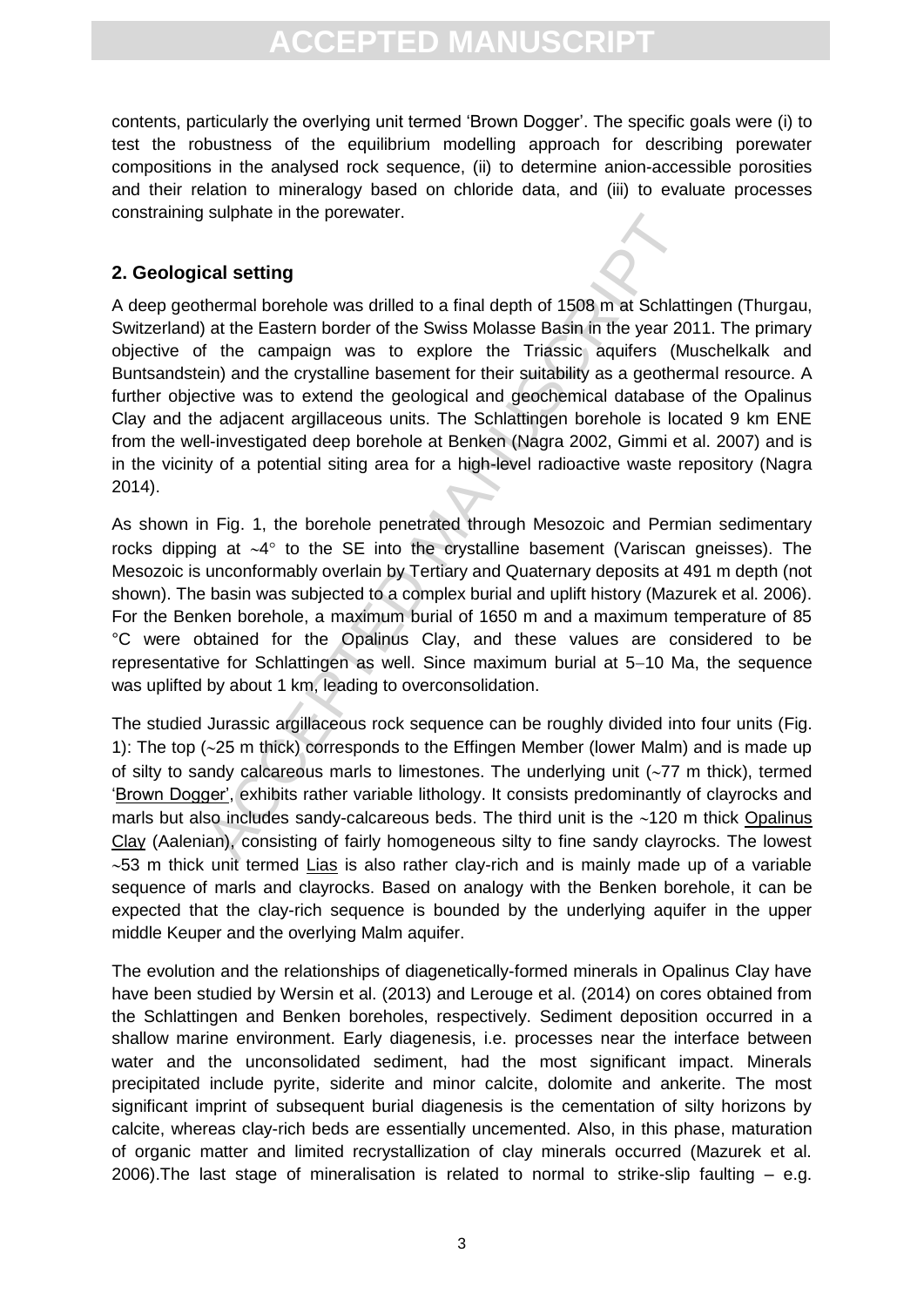recorded in the Schlattingen core –, linked to Miocene movements in the adjacent Hegau-Bodensee graben. This faulting led to local fluid circulation and the precipitation of calcitecelestite veins. Solid solutions of celestite and barite also occur as trace constituents disseminated in the rock matrix. Their age is difficult to constrain accurately on the basis of textural relationships. It is likely that precipitation occurred both during early diagenesis (fillings of residual pore space) and during burial diagenesis, (overgrowths of pyrite and siderite). The likely source of Sr is the dissolution of aragonite in fossil shells. Given the fact that the original aragonitic ammonite shells are locally still preserved in Opalinus Clay (Seilacher et al. 1976), this reservoir of Sr has been available over the entire evolution of the formation.

insians. It is interpreting to determine the polonical bond diarely and production of the likely source of Sr is the dissolution of aragonite in fossil shells ginal aragonitic ammonite shells are locally still preserved in It is evident that the marine pore water originally trapped in the sediment was substantially modified during early diagenesis (e.g. establishment of reducing conditions, removal of SO<sub>4</sub><sup>2</sup> by microbially mediated pyrite precipitation). The later evolution of pore-water composition is difficult to constrain in detail. It was controlled by equilibria with the clastic and diagenetic minerals present in the sequence and, importantly, by diffusive exchange with over- and underlying units with higher permeability (Fig. 1). Since the regional uplift in the late Cretaceous, the area has been exposed to continental conditions (with one marine episode in the Burdigalian recorded in the Upper Marine Molasse). This led to substantial erosion and the karstification of the Malm limestones, which constitute the upper hydraulic and geochemical boundary of the low-permeability sequence today. Three Triassic aquifers underlie the sequence (Fig. 1), with one in the Keuper sandstones and dolomites being the closest one. Given the abundance of evaporites in the Triassic, it is likely that sulphate present in the low-permeability sequence today partially diffused in from the footwall. The last ca. 1 Ma of the pore-water evolution is detailed in Gimmi et al. (2007) for Benken. At this time, the exhumation and activation of the Keuper aquifers led to a drop in salinity and therefore to the development of a diffusion profile in the pore waters of the low-permeability sequence.

The Keuper aquifer has pronounced lateral lithological heterogeneity, which is also manifested in the lateral variability in hydraulic conductivity. The overlying Malm aquifer consists of a 200−300 m thick sequence of karstified limestones with highly variable hydraulic conductivities (Nagra 2002), but the local hydraulic conditions at the Schlattingen site are not known. The hydraulic conductivity of the undisturbed rock-matrix of the clay-rich sequence is known to be extremely low (Nagra 2002, Nagra 2014). For the Opalinus Clay, reference values are 2⋅10<sup>-14</sup> m/s and 1⋅10<sup>-13</sup> m/s normal and parallel to bedding, respectively. Therefore, the dominating transport process for solutes in this formation is diffusion (Gimmi et al. 2007, Mazurek et al. 2011). A temperature of  $45^{\circ}$  C was measured in a water sample extracted from the Schlattingen borehole from a section at 799-833 m depth (Nagra, unpubl. data).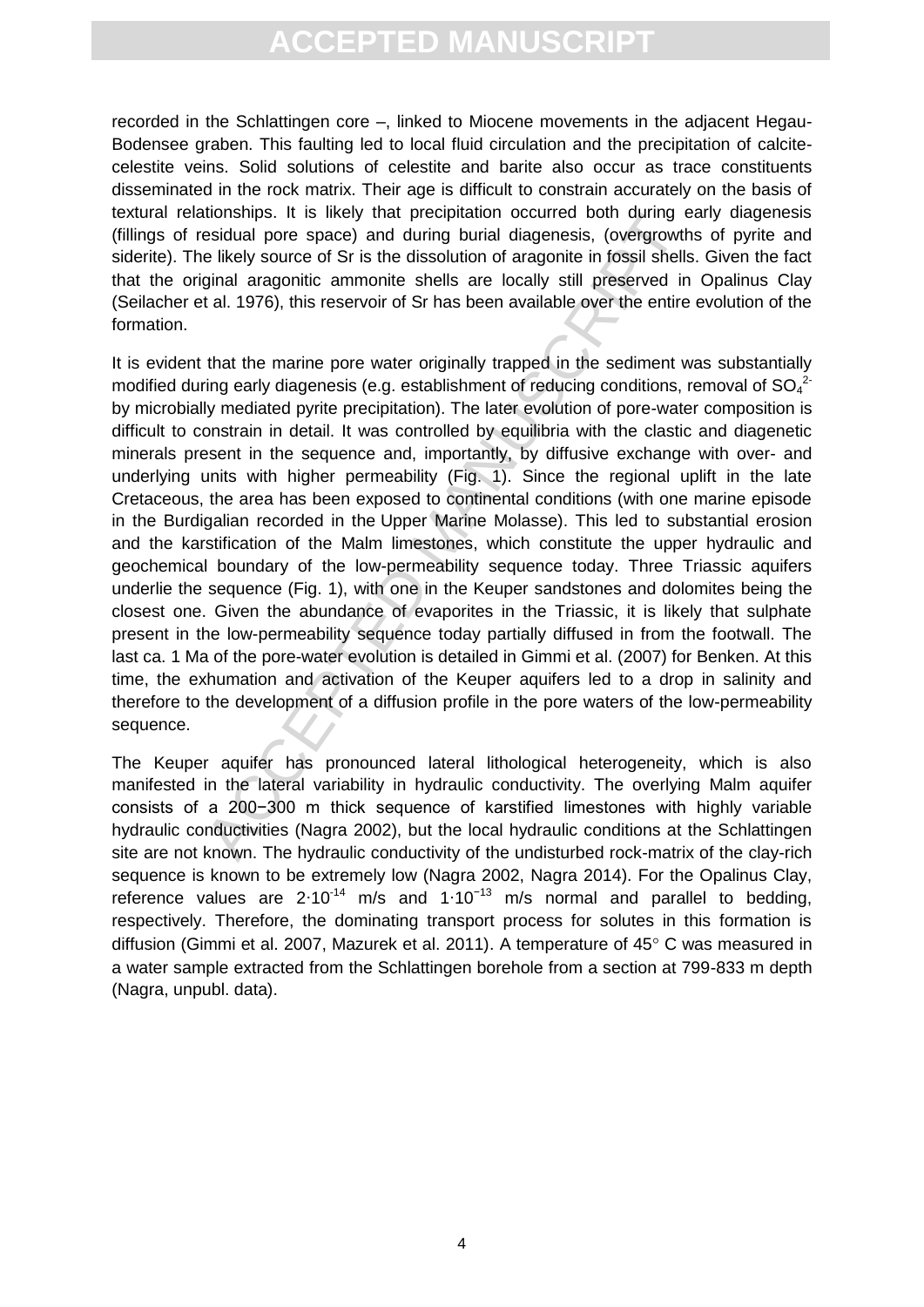### **EPTED MANUS**



<span id="page-7-0"></span>Fig. 1 Simplified geological profile encountered in the Schlattingen borehole (section above 491 m depth not shown). White sections contain permeable strata, grey shaded units represent aquitards

### **3. Experimental methods**

#### **3.1 Sampling of drillcores**

The sampling and analytical procedures used for the drillcores (diameter 10 cm) are extensively described in Wersin et al. (2013). Here we briefly describe the procedures relevant to the porewater data.

The emphasis for the so-called standard samples was to provide coverage of the whole profile at largely even spacing between samples with a higher frequency toward the expected aquifers. Standard samples of  $\sim$ 25 cm length were taken approximately every 5 m. Given the lithological heterogeneity and natural or induced fracturing, some deviation from the strictly even spacing had to be accepted. From the 53 standard samples 30 were processed for subsequent analyses, and the remaining were kept as backup material. Table SI-1 in the Supplementary Information (S.I.) lists all standard samples together with their depth location and applied analytical methods. These include density and porosity measurements, XRD analysis, aqueous extraction (all samples), and measurement of cation exchange parameters (selected samples). Furthermore, core samples were taken for porewater squeezing and microscopic analysis. These samples are listed together with their location and applied analytical methods in Table SI-2 (S.I.).

The goal of the sampling procedure of the drillcores was to ensure preservation of in-situ conditions of the porewater in the saturated state and hence to minimise (i) drilling-induced contamination, (ii) desaturation, and (iii) oxidation of the cores. Core surfaces were carefully cleaned with groundwater available from the site. After geological survey and photographic documentation, the cores were protected from the atmosphere. When multiple samples had to be processed, they were preserved in temporary plastic bags evacuated by vacuum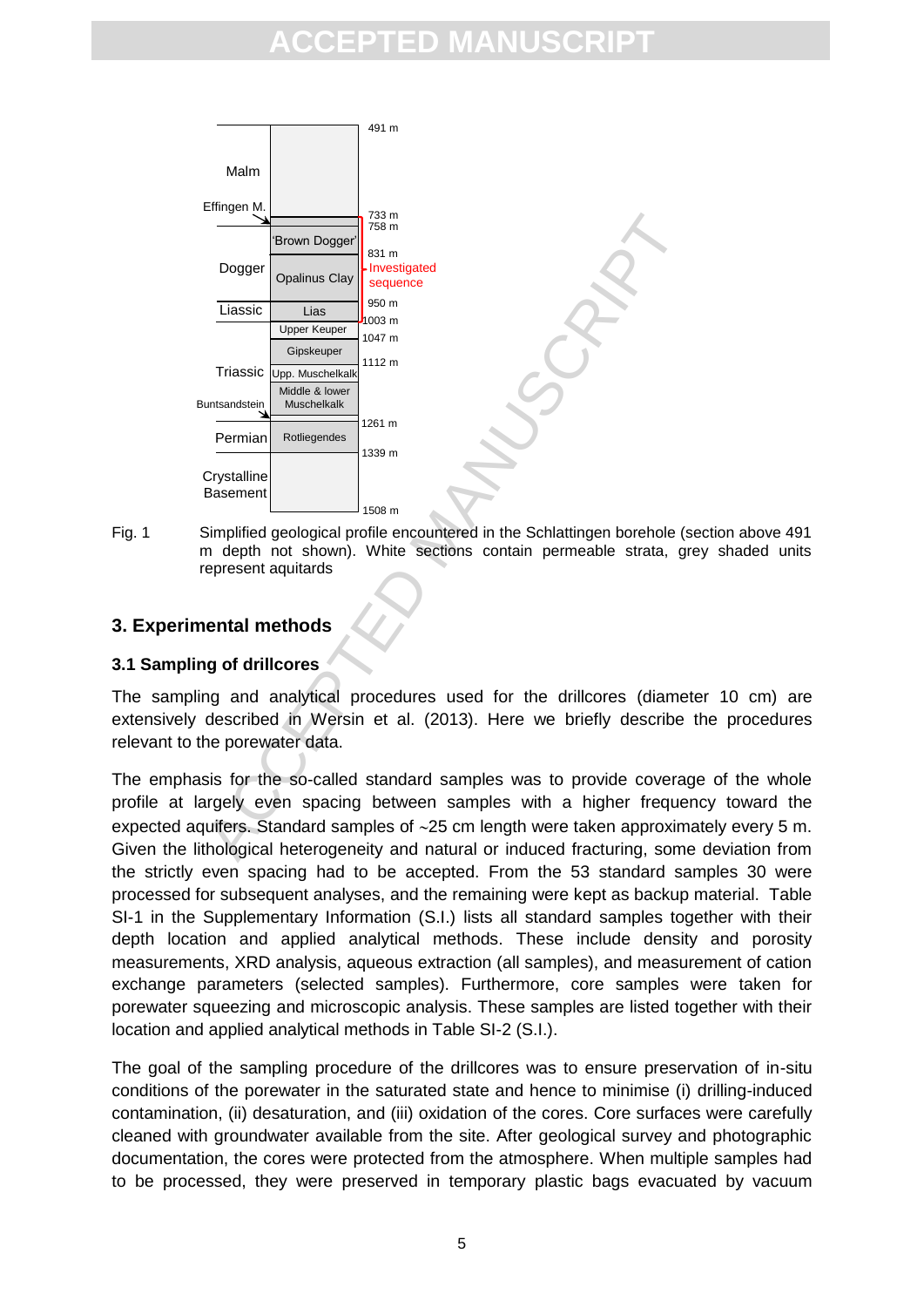sealing. These samples and those without the temporary protection were put into a thick plastic-coated aluminium bag, which was evacuated and heat-sealed. All samples were additionally sealed inside a robust plastic bag for mechanical protection of the Al-bag which served as the main gas barrier. On-site, samples were stored at approximately 10° C in coolers containing ice packs until they could be transported to the laboratory at the University of Bern, where they were stored at 4° C in a refrigerated room.

For the  $CO<sub>2</sub>$  samples, core sections were trimmed by dry cutting to a square-shaped central section to remove the potentially partly degassed and drill fluid/cleaning water contaminated core rim. All cut surfaces were brushed off to remove rock powder from the sawing process. The samples were placed into sample containers equipped with pressure gauges with 10 mbar resolution. Helium gas (99% purity) was used as the flushing and conditioning gas.

#### **3.2 Analytical procedures**

### **3.2.1 Mineralogy**

Infining the packs until they colub be transported to the land<br>Herm, where they were stored at 4°C in a refrigerated room.<br>
Samples, core sections were timmed by dry cutting to a square<br>
samples, core sections were timmed The mineral compositions were determined by X-ray diffractometry using a Philips PW3710 diffractometer. Rock material from the rim of the drillcores was ground in a ring mill to a grain size of less than 2 um, mounted on a sample holder, non-orientated with a stamp, and scanned with Cu Kα radiation from 2° to 70° 2θ angle. The contents of quartz, feldspars and carbonates (calcite, dolomite, siderite) were quantified by standardisation utilising the diffraction peak-intensity ratio of the mineral to that of an internal LiF-standard. The relative error of such determinations is about  $\pm$  5%. The standardisation used is valid for individual mineral contents up to approximately 50 wt%. In limestones, the contents of calcite or dolomite often exceed 50 wt%. The relative contents of the carbonate minerals derived from the XRD peak intensities were calibrated using the total inorganic carbon content measured by infrared (IR) spectroscopy (see below). The pyrite content was similarly calculated from the total sulphur concentration measured by IR spectroscopy assuming that pyrite is the dominating sulphur-bearing mineral phase. Sheet silicates, which are mainly clay minerals, were estimated by difference with the percentages of all other phases.

For the identification of individual clay-mineral phases, the  $\leq$  2 um fraction was separated by sedimentation, and oriented samples were prepared. Air-dried, glycolated and heated samples were used for X-ray diffractometry (2 °/min from 2 to 40 º 2θ angle using Cu Kα radiation). The relative ratios of the individual clay minerals were determined using the ARQUANT model (Blanc et al. 2006). This Excel-based tool compares the X-ray pattern of glycolated samples with patterns from a standard library, which contains a large number of patterns for clay minerals and other sheet silicates. The relative amounts of clay-mineral species were calculated using the NEWMOD code (Reynolds 1985). A more detailed documentation is provided in Wersin et al. (2013).

The concentrations of total carbon  $(C_{\text{tot}})$ , inorganic carbon  $(C_{\text{inorg}})$  and total sulphur  $(S_{\text{tot}})$  were determined with G4 ICARUS Carbon/Sulfur Analyser with infrared detection (Bruker Corporation). The detection limits are around 0.1 wt% for  $S_{\text{tot}}$ ,  $C_{\text{tot}}$  and  $C_{\text{inorg}}$ .

Thin sections were made from six drillcore samples (Table SI-2, S.I.) which contained siltysandy layers. The goal was to identify diagenetic minerals and their textural relationships. The sections were studied with a conventional optical polarising microscope under transmitted and reflected light. Furthermore, a scanning electron microscopic (SEM) analysis including energy dispersive x-ray (EDX) measurements of selected diagenetic minerals was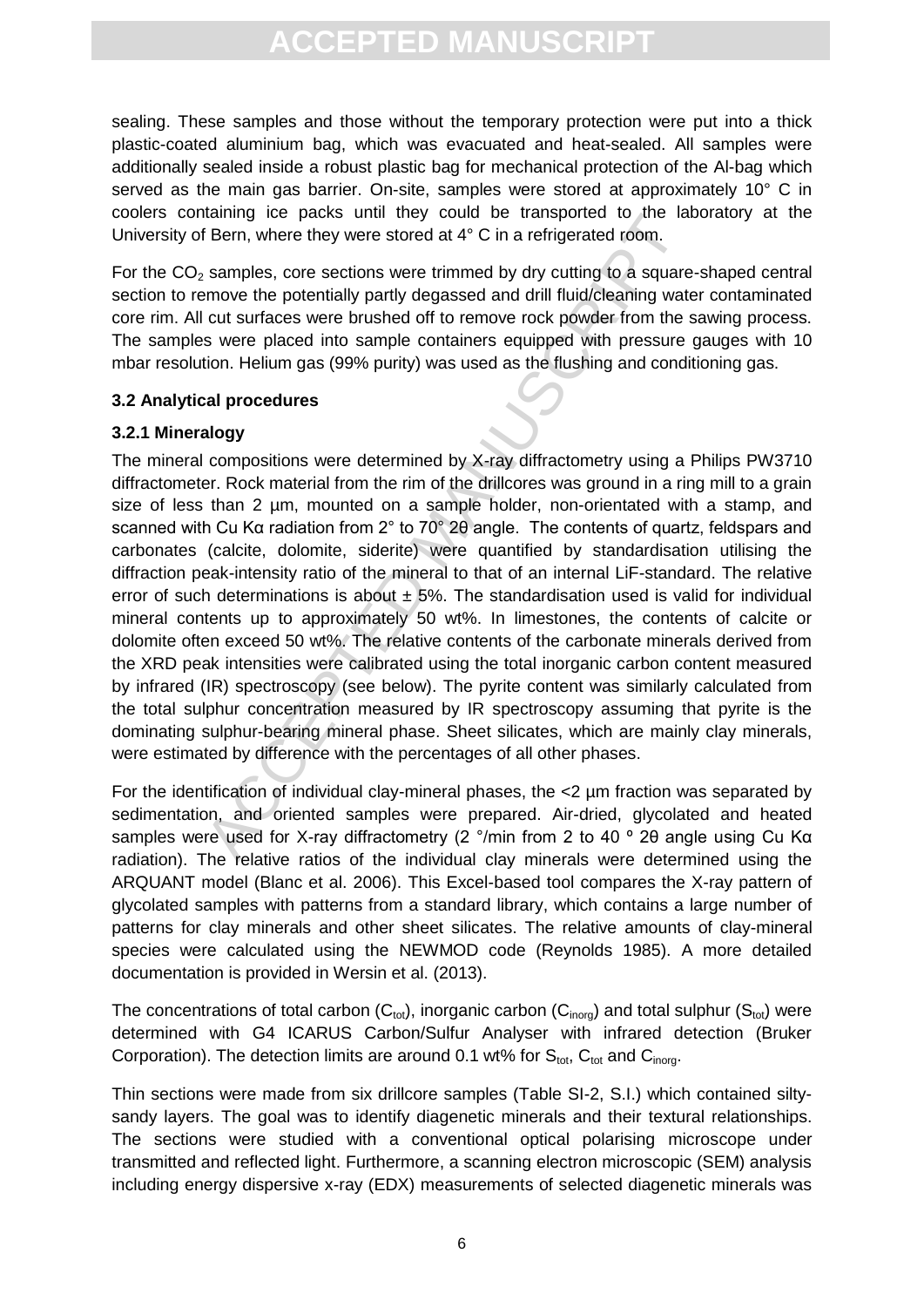conducted. Additionally, thin sections were made from 18 vein samples taken from various parts of the stratigraphic column (Table SI-2, S.I.). They were prepared the same way as those used for diagenetic analysis. The sections were studied with a conventional optical polarising microscope under transmitted and reflected light.

#### **3.2.2 Petrophysical measurements**

The water content of the preserved core samples (relative to the wet mass) was obtained by gravimetric determination of water loss. Water-loss was measured by drying sample aliquots of between 140 to 220 g at 105° C to constant weight. The analytical uncertainty was determined from the standard deviation of measurements of four subsamples. The waterloss porosity or volumetric moisture content of a rock sample  $(\phi_{WL})$  is the ratio of its connected water-filled pore volume to its total volume and is obtained according to:

$$
\phi_{WL} = \frac{W_w \cdot \rho_g}{W_w \cdot \rho_g + (1 - W_w) \cdot \rho_{pw}}\tag{1}
$$

**blysical measurements**<br>
ontent of the preserved core samples (relative to the wet mass)<br>
ontent of the transformation of water loss. Water-loss was measured by drying<br>
140 to 220 g at 105° C to constant weight. The analy where  $w_w$  is the water content of the rock relative to its wet mass (water content in the following),  $\rho_{\text{ow}}$  = density of the porewater, and  $\rho_{\text{g}}$  = grain density of the rock. For the porewater, a density of 1.00  $q/cm<sup>3</sup>$  was assumed throughout. This is justified by the relatively low salinities obtained from the Schlattingen borehole, which are below that of seawater. The analytical error for the water-loss porosity was estimated from first order error propagation. Grain density ( $\rho_0$ ) was measured in quadruplicate by kerosene-pycnometry (Mazurek et al. 2012). The error including possible small-scale variability was determined from the standard deviation of the grain density from the 4 subsamples.

#### **3.2.3 Aqueous extracts**

Extraction conditions were chosen to attain equilibrium with calcite by extracting over 48 hours and to suppress sulphide mineral oxidation by working in an oxygen-free atmosphere. The amount of ground and dried rock material varied between about 4 g and 30 g for the different S/L weight ratios of 0.1, 0.25, 0.5 and 1 (in units of g rock per g solution). Duplicate extracts were prepared and analysed from aliquots of each sample. The ground rock material was placed in polypropylene tubes filled with an appropriate mass of degassed, oxygen- and  $CO_2$ -free water that was prepared in the glovebox by boiling and N<sub>2</sub>-bubbling over 30 minutes. Each suspension was shaken end-over-end for 48 hours in a polypropylene tube. The tubes were then removed from the glovebox and centrifuged for 1 hour. Subsequently, the supernatant solution was filtrated using 0.45µm millipore filters and immediately analysed for pH and alkalinity with a Metrohm Titrino DMP 785 system. Major anions (F, Cl, Br, NO<sub>3</sub>, SO<sub>4</sub><sup>2</sup>) and cations (Na<sup>+</sup>, K<sup>+</sup>, Ca<sup>2+</sup>, Mg<sup>2+</sup>, NH<sub>4</sub><sup>+</sup>, and Sr<sup>2+</sup>) were analysed simultaneously in the remaining solutions by ion chromatography using a Metrohm ProfIC AnCat MCS IC system with automated 5ul and 50ul injection loops. The detection limit of this technique is 0.016 mg/l for anions and 0.1 mg/l for cations with an analytical error of  $\pm$  5% based on multiple measurements of standard solutions. Concentrations of K<sup>+</sup>, Mg<sup>2+</sup> and  $\text{Sr}^{2+}$  that were close to or below the detection limit in the ion chromatographic method were re-analysed using a Varian 710 ES ICP-OES system with a detection limit of 0.01 mg/l and an analytical error of  $\pm$  10% for these elements. Anion concentrations were analysed using a Metrohm ASupp5-150 separation column, which is not suited for the quantitative separation of low-molecular weight organic acids so that such substances were not quantified, but only qualitatively identified. Larger concentrations of low-molecular organic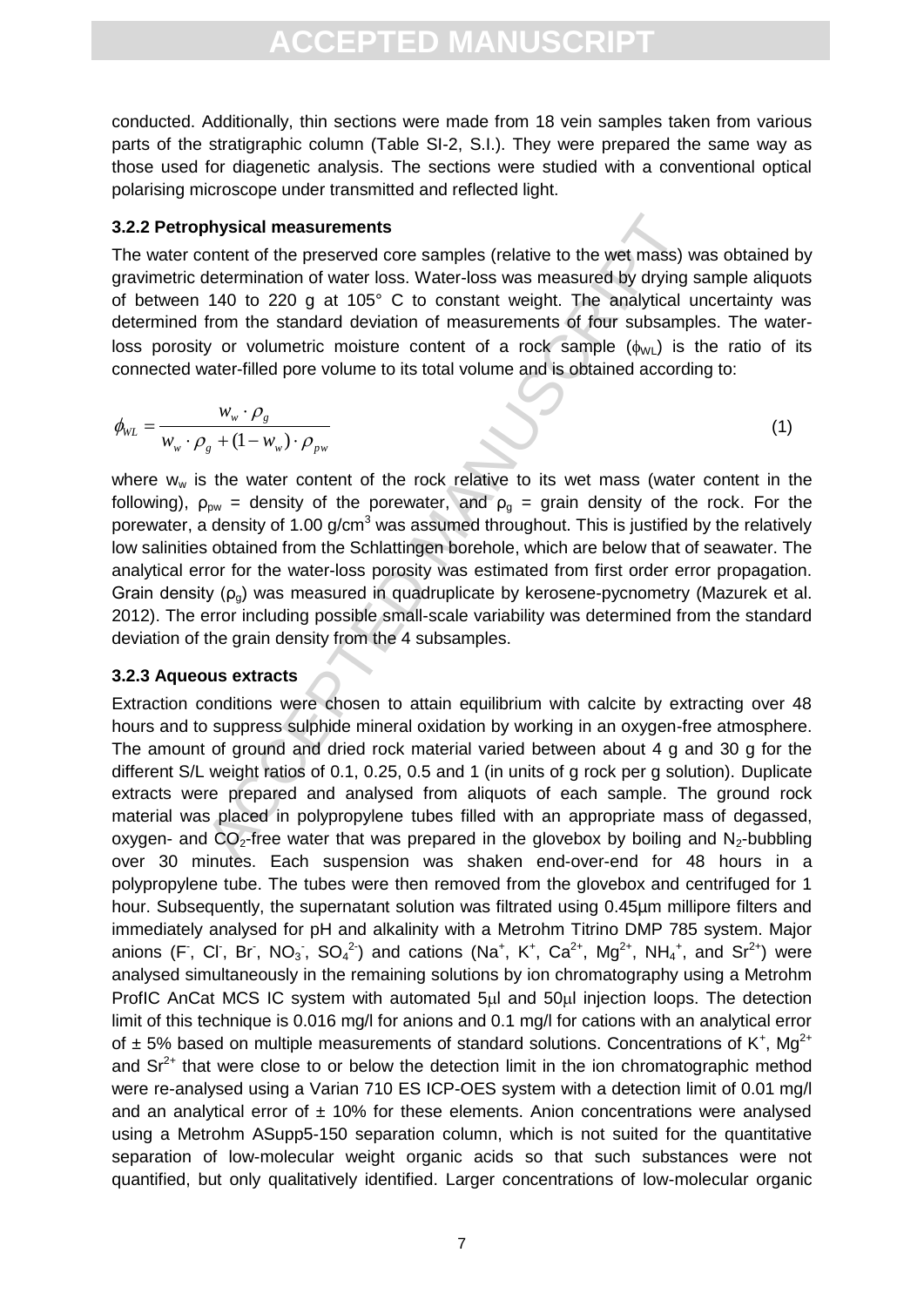acids were indicated in a few samples. For these samples, some interference of lowmolecular organic acids with the F peak occurred, which results in a larger uncertainty of about 10-20% for the F concentration in these few samples.

#### **3.2.4 Cation exchange parameters**

ange properties were studied using the nickel ethylenediamine<br>e experimental protocol elaborated by Baeyens and Bradbu<br>d Baeyens (1997/98). Ni-en extractions were performed on the<br>samples. The amount of pulged rook materi Cation exchange properties were studied using the nickel ethylenediamine (Ni-en) method following the experimental protocol elaborated by Baeyens and Bradbury (1994) and Bradbury and Baeyens (1997/98). Ni-en extractions were performed on the pulped material at 4 different S/L ratios for six samples. The amount of pulped rock material varied between about 4 and 30 g for the different S/L weight ratios of 0.1, 0.25, 0.5 and 1.0. The Ni-en solution was prepared by adding ethylenediamine to a  $Ni(NO<sub>3</sub>)<sub>2</sub>$  solution to obtain a 0.1 molar Ni-en stock solution. According to the protocol of Bradbury & Baeyens (1997/1998) the Ni-en content of the added solution is adjusted to approximately twice the expected CEC value, thus diluting the stock solution according to the S/L ratio. For the Schlattingen samples, a simplified approach was adopted instead and 0.1 molar Ni-en solution was added irrespective of the solid concentration using degassed, oxygen- and  $CO<sub>2</sub>$ -free water that was prepared in the glovebox by boiling and  $N_2$ -bubbling for 30 minutes. As a result, slightly larger (high S/L) or clearly larger (low S/L) amounts compared to two times the expected CEC were added. This probably led to enhanced dissolution of carbonates, as discussed in section 4.4. The pH of the Ni-en solution was buffered to 8.0−8.2 by adding HNO<sub>3</sub> TitrisolTM solution. Each sample was shaken end-over-end for 7 days in a polypropylene tube in order to equilibrate the extract solution with calcite and dolomite. After phase separation by centrifugation, the supernatant leach solution was removed using a syringe and was filtered to <0.45 µm. Analyses of major cations (Na<sup>+</sup>, K<sup>+</sup>, Ca<sup>2+</sup>, Mg<sup>2+</sup> and  $Sr<sup>2+</sup>$ ) and Ni<sup>2+</sup> were carried out using Varian Spectra 300 atomic absorption spectrometer (AAS). The analytical error of these measurements is less than  $\pm 5\%$  based on multiple measurements of standard solutions and based on control measurements conducted with the Varian 710 ES ICP-OES system of the same solutions. The cumulative error of the entire procedure (*i.e.* extraction and analysis) is approximately 10 %. The cation exchange capacity (CEC) was derived from the Ni consumption, *i.e.* the difference between the Ni concentration in the initial and the final extract solution.

### **3.2.5 Squeezing tests**

Squeezing tests were conducted at the Central Research Institute of Electric Power Industry (CRIEPI, Japan) at pressures of 200, 300, 400 and 500 MPa. These tests are described in detail in Mazurek et al. (2015). Here only the tests at the lowest squeezing pressure of 200 MPa, thought to represent in-situ conditions most closely, are reported. The cylindrical sample chamber is connected to fiber glass filters, where pore water was collected in syringes. Pressure was exerted by a piston located above the sample chamber. The total dead volume of the system was less than 0.25 mL. The drillcore samples were dry cut to polygonal prisms to the size and shape needed for the squeezing cell, so that at least the outermost 2.5 cm of the core were removed. Porewaters obtained at each pressure step were collected and stored cool in 4 mL plastic bottles and then sent to RWI, University of Bern, for chemical analysis. Squeezed samples were subsequently subjected to aqueous extraction. About 30 g of dried and ground rock material were extracted at a S/L ratio of 1 under atmospheric conditions. Each suspension was shaken end-over-end for 48 hours in a polypropylene tube and then centrifuged for 1 hour. The supernatant solution was filtrated using 0.45 µm millipore filters.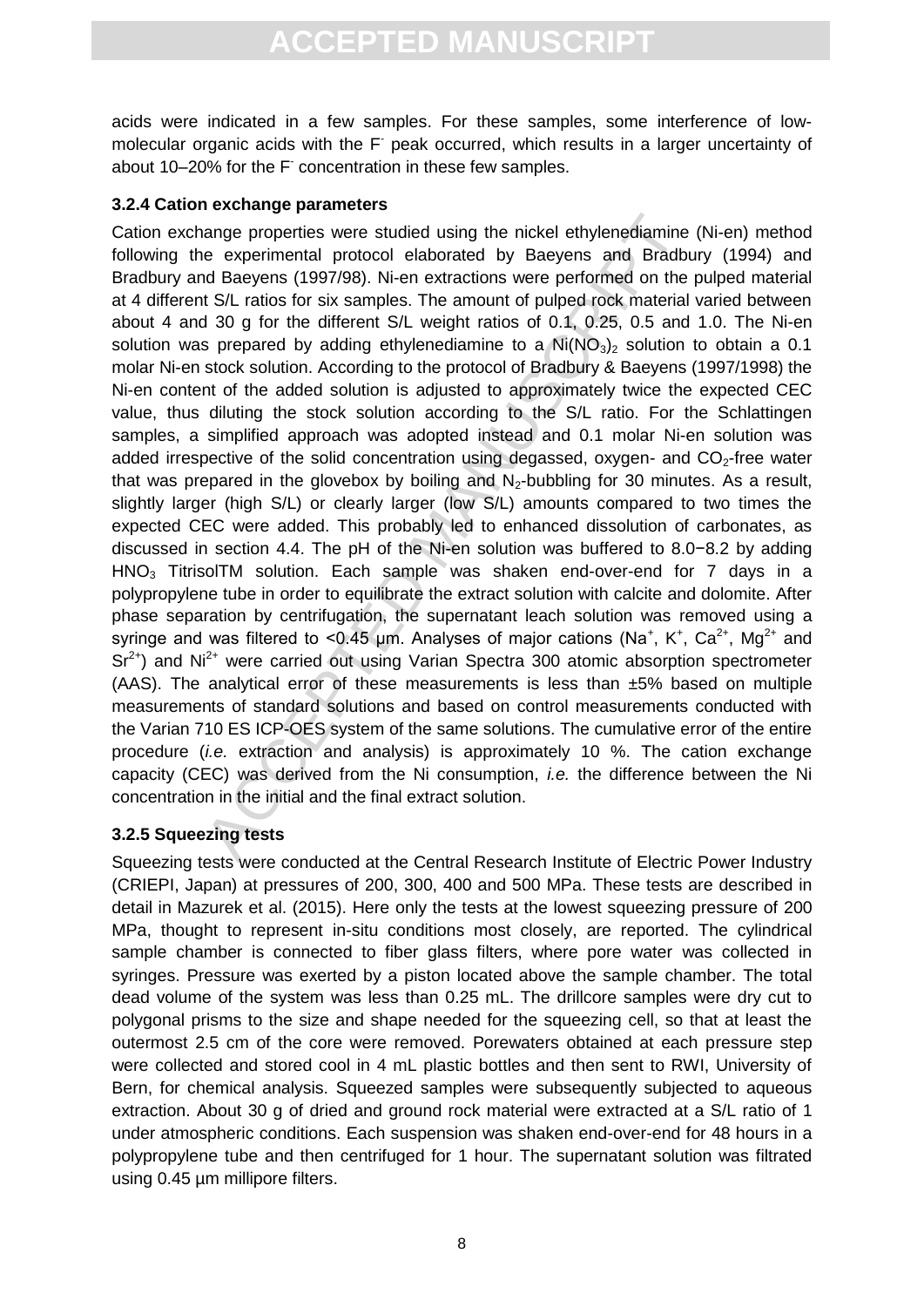Squeezed waters and aqueous extracts were analysed for major ions by ion chromatography using a Metrohm ProfIC AnCat MCS IC system Metrohm ASupp5-150 separation column (see aqueous extraction method). Fluoride and, to a lesser extent, nitrate concentrations turned out be unrealistically high and were probably affected by contamination of the filter equipment.

#### **3.2.6 CO<sup>2</sup> partial pressure measurements**

In the porewater of carbonate-bearing clayrocks, the partial pressure of  $CO<sub>2</sub>$  is linked to pH, thus determining the  $pCO<sub>2</sub>$  is a way to evaluate the pH of porewater. However, the low permeability of clayrocks makes it difficult to measure in-situ partial pressures of gases  $(CO<sub>2</sub>)$ , alkanes and others) due to degassing (Lassin et al. 2000). A methodology was developed to collect  $CO<sub>2</sub>$ , alkanes and other gas liberated from cores, using specificallydesigned outgassing cells (Lassin et al. 2000; Girard et al. 2005; Gaucher et al. 2010). Core samples were conditioned in a gas cell under an inert gas atmosphere (here He) until the outgassed pCO<sup>2</sup> reached a plateau. This partial pressure of CO2 corresponds to a pseudoequilibrium between the porewater and the minerals (Gaucher et al. 2010).

and pressure measurements<br>and pressure measurements<br>and pressure of cabonate-bearing clayrooks, the partial pressure of CO<sub>2</sub><br>infining the pCO<sub>2</sub> is a way to vealuate the pH of porewater. Ho<br>or of clayrocks makes it diffi The gas cells were stored in a climatised room at a temperature of 20−21° C. The equilibration time between the core and the gas ranged from 2 months to 1 year (Gaucher et al. 2010). Gas pressure and temperature were monitored and chemical gas analyses were periodically performed on a Varian star 3400 CX gas chromatograph. The concentrations of  $CO<sub>2</sub>$  and alkanes were determined at a known total gas pressure, measured in-line.  $O<sub>2</sub>$  and  $N_2$  were analysed in a first step using a calibration with  $O_2$  and  $N_2$  from air. CO<sub>2</sub> and alkanes were analysed in a second step using a calibration performed with a  $CO<sub>2</sub>-CH<sub>4</sub>$  standard and a standard containing a mixture of different alkanes. The concentrations of  $CO<sub>2</sub>$  and alkanes were converted into gas partial pressures ( $P_{gas}$  in mbar), as  $P_{gas} = C_{gas} \times P_{tot}$  / 100, where  $C<sub>gas</sub>$  is the gas concentration (vol%) and  $P<sub>tot</sub>$  is the total pressure in the gas cell.

### **3.3 Modelling procedures for the in-situ porewater composition**

A chemical equilibrium model for describing in-situ porewater compositions was applied based upon the approach adopted by Pearson et al. (2003; 2011) for Opalinus Clay and Gaucher et al. (2009) for the Callovo-Oxfordian shale. The modelling follows the Gibbs" phase rule, in which - at constant temperature and pressure - the number of free solute concentrations is fixed by the equal number of phases with which the porewater solution is in equilibrium.

The concentrations of solutes which are not controlled by water-rock reactions, such as Cland Br, need to be obtained from measurements. In this work, CI concentrations were derived from the CI inventory in the rock (Br was not included in the model) and accounting for the anion-accessible porosity fraction, as discussed in section 5.1. The other solute concentrations considered in the model are constrained by two types of reactions: (i) mineral and gas dissolution and (ii) cation exchange reactions.

Cation exchange equilibrium is expressed by considering the selectivity of exchangeable cations (K<sup>+</sup>, Ca<sup>2+</sup>, Mg<sup>2+</sup>, Sr<sup>2+</sup>) relative to Na:

$$
K^{Na^{+}/Me^{z^{+}}} = \frac{a_{Na^{+}}^{2}}{a_{Me^{z^{+}}}} \times \frac{a_{MeX_{z}}^{2}}{a_{NaX}^{2}}
$$
(2)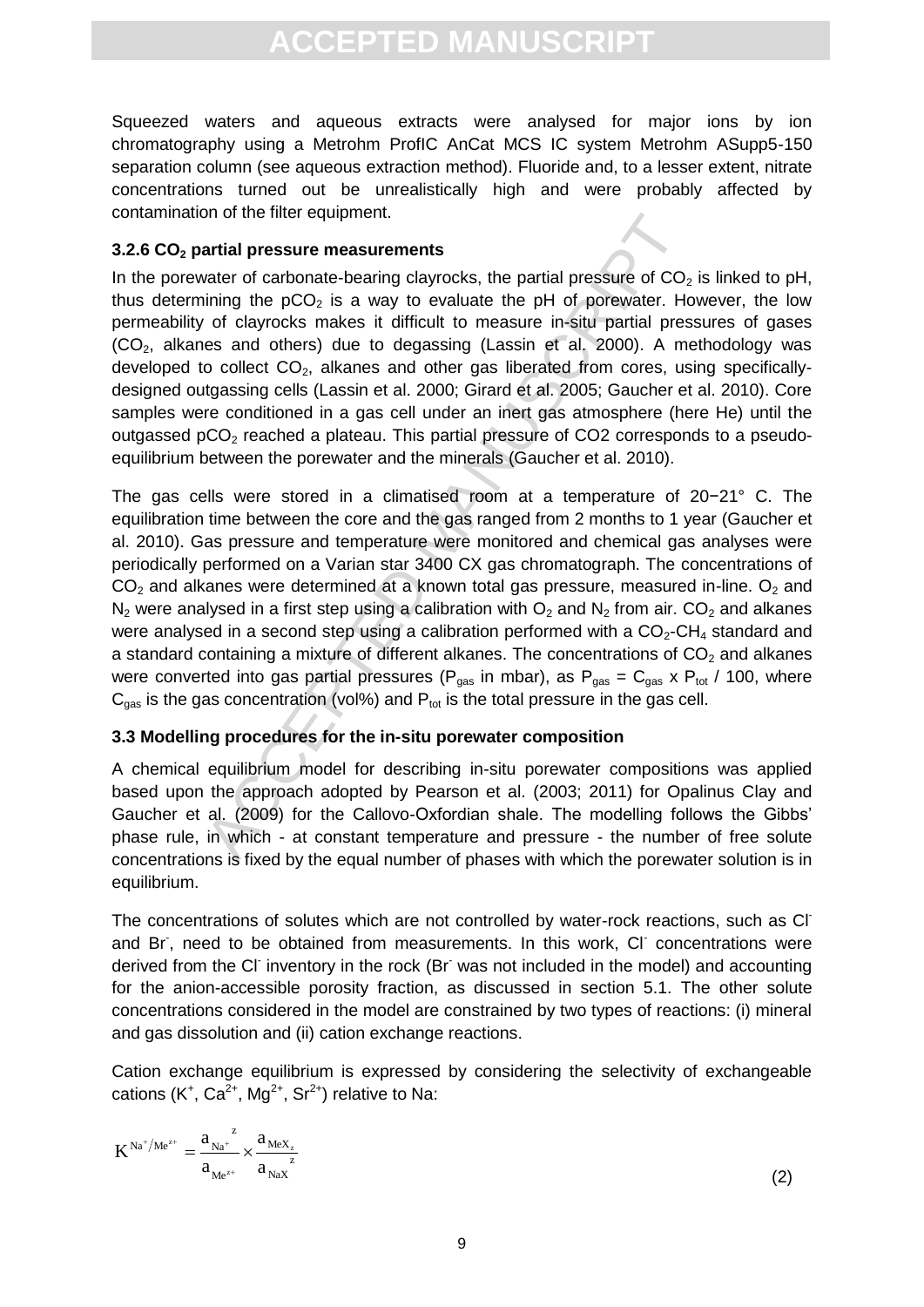where  $K^{Na^{+}/Me^{z^{+}}}$  is the selectivity coefficient for the exchange reaction, Me<sup>z+</sup> is the exchangeable cation, X<sup>-</sup> and represents a negatively charged exchange site and all quantities on the right are activities. Following the Gaines-Thomas convention (Gaines & Thomas 1953) the activities of the exchangeable cations are assumed to be equal to the equivalent fractional occupancies. The selectivity coefficients for  $Ca^{2+}$ , Mg<sup>2+</sup> and Sr<sup>2+</sup> were taken from Pearson et al. (2011). For the selectivity coefficient of  $K^+$ , the value derived by Gaucher et al. (2009) was used (Table 2). The exchanger composition obtained from our measurements (section 4.4) was fixed to constrain the cation concentrations in solution.

Celestite dissolution was assumed for constraining sulphate concentrations. For one model case, however, sulphate was assumed to be constrained by gypsum rather than by celestite (section 5.4). For constraining the carbonate system and pH, calcite dissolution and a fixed  $pCO<sub>2</sub>$  were assumed. The latter was based on  $pCO<sub>2</sub>$  measurements (section 4.8). The applied solubility constants are listed in Table 2. No other mineral phases, notably no silicate phases were included in the model, as detailed in section 5.4.2.

Table 1: Cation exchange and mineral dissolution reactions and their equilibrium constants at  $T =$ 25°C considered in the equilibrium model.

|                                                 | equivalent fractional occupancies. The selectivity coefficients for $Ca^{2+}$ , Mg <sup>2</sup><br>taken from Pearson et al. (2011). For the selectivity coefficient of $K^+$ , the v<br>Gaucher et al. (2009) was used (Table 2). The exchanger composition ob<br>measurements (section 4.4) was fixed to constrain the cation concentrations                                                                                                                         |          |                         |  |
|-------------------------------------------------|------------------------------------------------------------------------------------------------------------------------------------------------------------------------------------------------------------------------------------------------------------------------------------------------------------------------------------------------------------------------------------------------------------------------------------------------------------------------|----------|-------------------------|--|
|                                                 | Celestite dissolution was assumed for constraining sulphate concentrations.<br>case, however, sulphate was assumed to be constrained by gypsum rather t<br>(section 5.4). For constraining the carbonate system and pH, calcite dissolu<br>$pCO2$ were assumed. The latter was based on $pCO2$ measurements (se<br>applied solubility constants are listed in Table 2. No other mineral phases, no<br>phases were included in the model, as detailed in section 5.4.2. |          |                         |  |
| Table 1:                                        | Cation exchange and mineral dissolution reactions and their equilibrium<br>25°C considered in the equilibrium model.                                                                                                                                                                                                                                                                                                                                                   |          |                         |  |
| <b>Reaction</b>                                 |                                                                                                                                                                                                                                                                                                                                                                                                                                                                        | logK     | Ref.                    |  |
| Exchange reactions:                             |                                                                                                                                                                                                                                                                                                                                                                                                                                                                        |          |                         |  |
| NaX + K+ $\Leftrightarrow$ KX + Na <sup>+</sup> |                                                                                                                                                                                                                                                                                                                                                                                                                                                                        | 1.2      | 1                       |  |
|                                                 | 2NaX +Ca <sup>2+</sup> $\Leftrightarrow$ CaX <sub>2</sub> + 2Na <sup>+</sup>                                                                                                                                                                                                                                                                                                                                                                                           | 0.7      | $\overline{2}$          |  |
|                                                 | 2NaX + Mg <sup>2+</sup> $\Leftrightarrow$ MgX <sub>2</sub> + 2Na <sup>+</sup>                                                                                                                                                                                                                                                                                                                                                                                          | 0.7      | 2                       |  |
|                                                 | $2\text{NaX} + \text{Sr}^{2+} \Leftrightarrow \text{SrX}_2 + 2\text{Na}^+$                                                                                                                                                                                                                                                                                                                                                                                             | 0.7      | $\overline{\mathbf{c}}$ |  |
| Calcite:                                        |                                                                                                                                                                                                                                                                                                                                                                                                                                                                        |          |                         |  |
|                                                 | $CaCO3 + H+ \Leftrightarrow Ca2+ + HCO3$                                                                                                                                                                                                                                                                                                                                                                                                                               | 1.849    | 3                       |  |
| Celestite:                                      |                                                                                                                                                                                                                                                                                                                                                                                                                                                                        |          |                         |  |
|                                                 |                                                                                                                                                                                                                                                                                                                                                                                                                                                                        | $-6.632$ | 3                       |  |
| $SrSO4 \Leftrightarrow Sr2+ + SO42-$            |                                                                                                                                                                                                                                                                                                                                                                                                                                                                        |          |                         |  |
| Gypsum:                                         |                                                                                                                                                                                                                                                                                                                                                                                                                                                                        |          |                         |  |
|                                                 | $CaSO_4.2H_2O \Leftrightarrow Ca^{2+} + SO_4^{2+} + 2H_2O$<br>1: Gaucher et al. (2009); 2: Pearson et al. (2011) ; 3: Hummel et al. (2002)                                                                                                                                                                                                                                                                                                                             | $-4.581$ |                         |  |

An important uncertainty regards the measured Sr content on the exchanger. Celestite dissolution during the cation exchange experiments may affect this parameter, thus leading to its overprediction (Gaucher et al. 2009). The  $Sr-SO<sub>4</sub>$  system is therefore underconstrained in the equilibrium model. To account for this, Gaucher et al. (2009) and Mäder (2009) considered a pre-equilibration step of the exchanger with the solution assuming a fixed SO4/Cl ratio. Here we considered two cases: in the first case, the Sr content on the exchanger was set to zero, implicitly assuming a very low Sr content on the exchanger. With this assumption, the equilibration of the cation exchanger and the reacting mineral phases with solution could be carried out in one step. In the second case, an analogous procedure to Gaucher et al. (2009) and Mäder (2009) was adopted: in a pre-equilibration step the measured exchanger composition including the measured Sr content was equilibrated with a solution containing a fixed  $SO_4/CI$  molar ratio of 0.15. The selection of this ratio was based upon previous modelling in Opalinus Clay (Pearson et al. 2003). In a second step, the resulting solution and exchanger composition was equilibrated with the reacting mineral phases.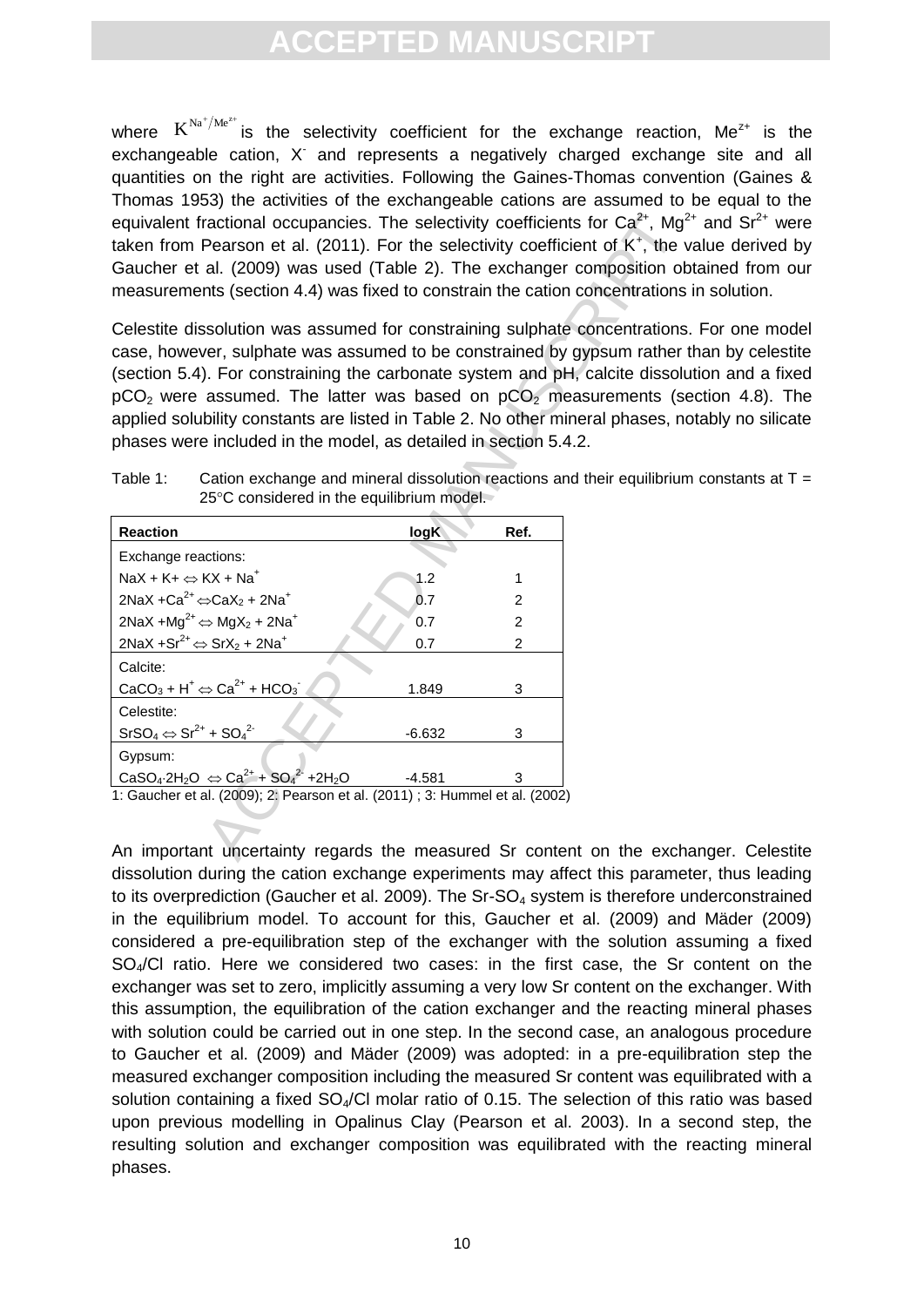The geochemical code PHREEQC, version 2 (Parkhurst & Appelo 1999) and the Nagra/PSI database (Hummel et al. 2002) was used for the equilibrium modelling exercise. The objectives were (i) to test the adequacy of the model to simulate in-situ porewater chemistry data and (ii) to evaluate the overall consistency of the data. The modelling results were then compared with data from squeezing.

Because the main focus of the modelling was to evaluate the consistency of the measured data, which were all obtained at room temperature, we chose to assume 25  $\degree$ C for the calculations presented in section 5.3. This is somewhat lower than the in-situ temperature of the studied sediment sequence ( $\sim$ 45 °C, Chapter 2). As indicated from scoping calculations, the effect of this higher temperature on the solute concentrations is rather small  $(< 5\%)$ , except for alkalinity (or total dissolved carbonate), which is about 35% lower because of the retrograde calcite solubility.

### **4. Results**

#### **4.1 Mineralogical composition**

#### XRD data

The diamonistic metalling was to evaluate the consistency of main focus of the modelling was to evaluate the consistency were all obtained at room temperature, we chose to assume presented in section 5.3. This is somewhat The mineralogical composition of the standard samples determined by XRD is listed in Table SI-3 (S.I.). Depicting the main mineral components (clay minerals, carbonates and quartz & feldspars) in a triangular plot (Fig. 2) after Füchtbauer (1988), illustrates the clay-rich nature of the majority of the samples. Most of the Opalinus Clay and Lias samples plot within a narrow range, representing calcareous sandy clayrocks. The "Brown Dogger" samples show a larger variation than the underlying rock units, spreading from calcareous sandy clayrocks to sandy-argillaceous limestones. The overlying Effingen Member samples are argillaceous limestones.



<span id="page-13-0"></span>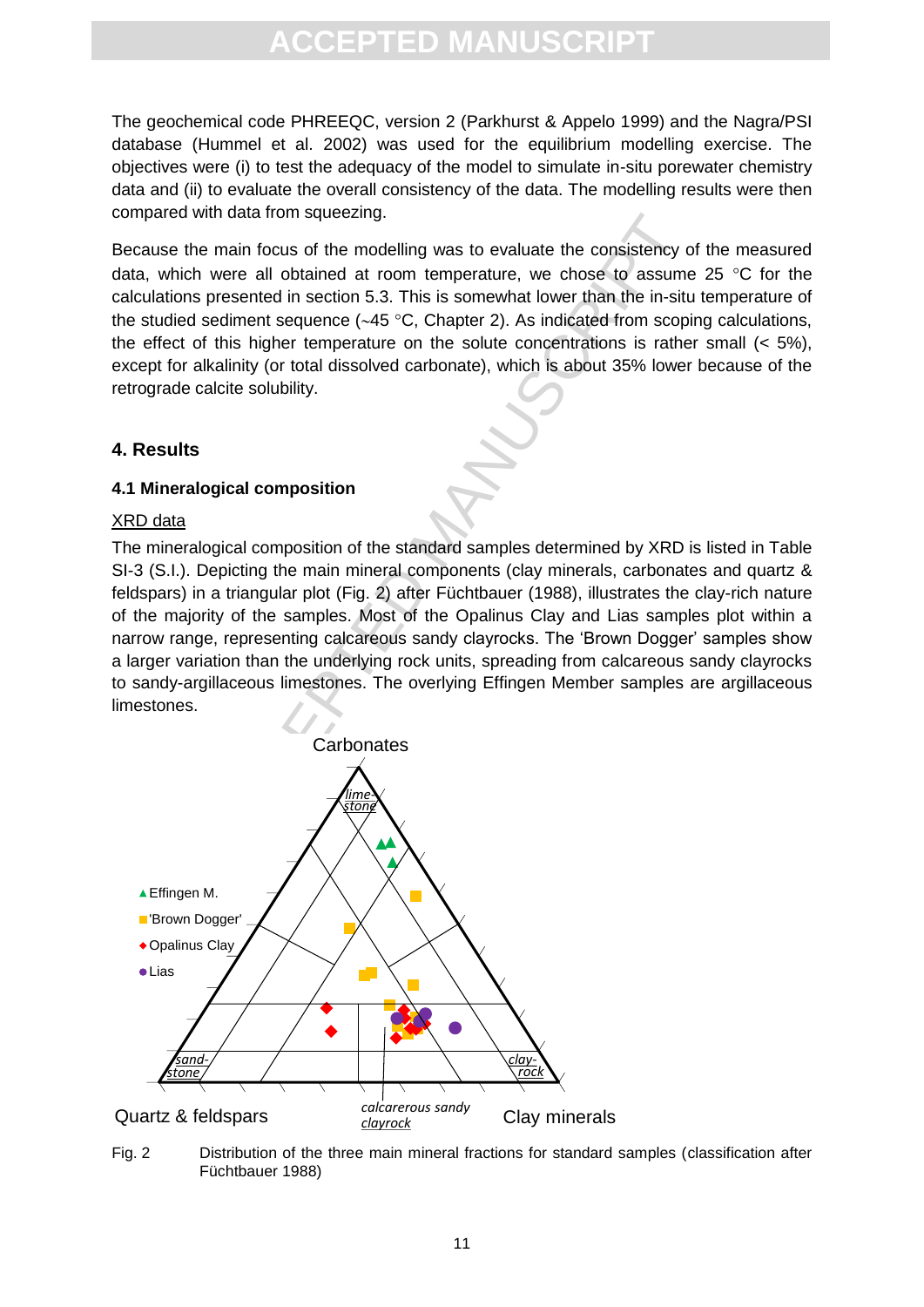From the upper section (Brown Dogger) down to trend with depth in the upper section (Brown Dogger) down to trend further down in the sequence (variation of 35–65%) is in a correlated with the proportion of clay minerals, Clay minerals in the fraction <2 µm include mainly illite, illite/smectite (I/S) mixed layers with illite proportions of 75–85%, and kaolinite, whereas chlorite contents are mostly subordinate (Table SI-3, S.I.). The total clay-mineral content spans from 18 to 65%, displaying an increasing trend with depth in the upper section ('Brown Dogger') down to about 800 m depth, but no trend further down in the sequence (variation of  $35-65%$ ) is indicated [\(Fig. 3\)](#page-14-0). There is a fairly large variability in the proportion of clay minerals, the largest fraction being illite (average  $\pm 1\sigma = 23\pm 6$  % of total clay), I/S mixed layers (49  $\pm 8$ ) and kaolinite (20 $\pm 6$ ) (see Table SI-3). The relative proportions of clay minerals are relatively constant and show no depth trends.

The sum of carbonate minerals is anti-correlated with the clay-mineral content ( $r^2 = 0.716$ ). Thus, the carbonate contents show a decreasing trend from 18-45% in the "Brown Dogger" to fairly constant average levels of 20% in the Opalinus Clay and Lias. The main carbonate mineral is calcite. Other carbonate minerals identified by XRD are siderite, ankerite and dolomite.

The quartz contents vary between 3–40%. In most of the profile, i.e. in the 'Brown Dogger' and Opalinus Clay units, the quartz content is fairly constant in the range of  $17-27%$ , but two samples in the middle Opalinus Clay exhibit higher contents of 40%. The upper most unit of the Effingen Member exhibits low contents of 3-5%.



<span id="page-14-0"></span>

#### Diagenetic and vein minerals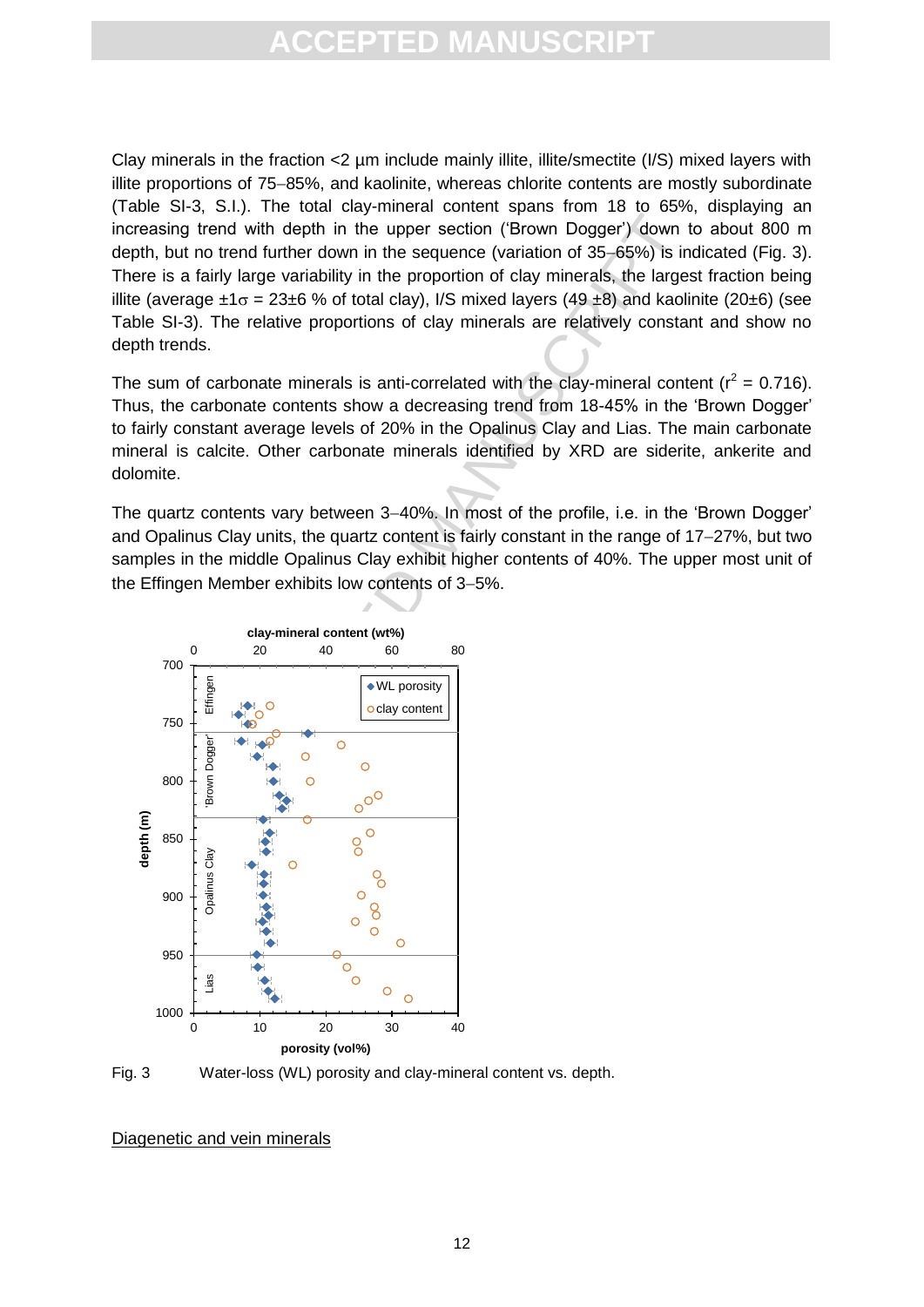Erissis. Pyine is our<br>
action of originalisating as massive conciencies,<br>
ts of fossil calcite/aragonite structures. It was also observed<br>
ember and the Lias. Authigenic siderite occurs as concerned<br>
curvation of day. It The relative age sequence of diagenetic minerals was determined on the basis of microtextural features observed in thin-sections and SEM images to the degree possible. It is evident that pyrite, siderite and part of the calcite formed early, i.e. in the unconsolidated mud, while the time of precipitation for the other minerals is less clear but likely related to burial diagenesis. Pyrite is omnipresent as massive concretions, framboids and replacements of fossil calcite/aragonite structures. It was also observed in veins in the Effingen Member and the Lias. Authigenic siderite occurs as concretions and as disseminated rhombohedral crystals. Calcite is the most frequent diagenetic mineral (Fig. 4) and most abundant cementing phase occurring in larger proportions in silty and sandy parts with low fractions of clay. It is also the main mineral in veins, which are abundant in the upper part of the profile (Effingen Member and "Brown Dogger"). Dolomite and ankerite formed as dispersed rhombohedral crystals and as cement. Chalcedony partially replacing fossil carbonate fragments was observed in one sample in the 'Brown Dogger'. Authigenic quartz was observed as tiny euhedral grains in a fine-grained diagenetic matrix between detrital quartz grains and also as growth rims of detrital quartz. Authigenic kaolinite was found in one sample of the 'Brown Dogger' and forms a fine-grained matrix between detrital quartz grains. Diagenetic Sr-Ba sulphate was observed in five out of six analysed samples [\(Fig. 4\)](#page-15-0) where it occurs as elongated grains with lengths up to several hundreds of  $\mu$ m. From its interstice-filling texture it can be deduced that this sulphate phase formed late in the succession of diagenetic minerals. The elemental SEM/EDX analysis indicates the presence of Ba, varying from a few to about 60 wt%. Celestite was identified by optical microscopy in one vein in the 'Brown Dogger' (Fig. 4).



<span id="page-15-0"></span>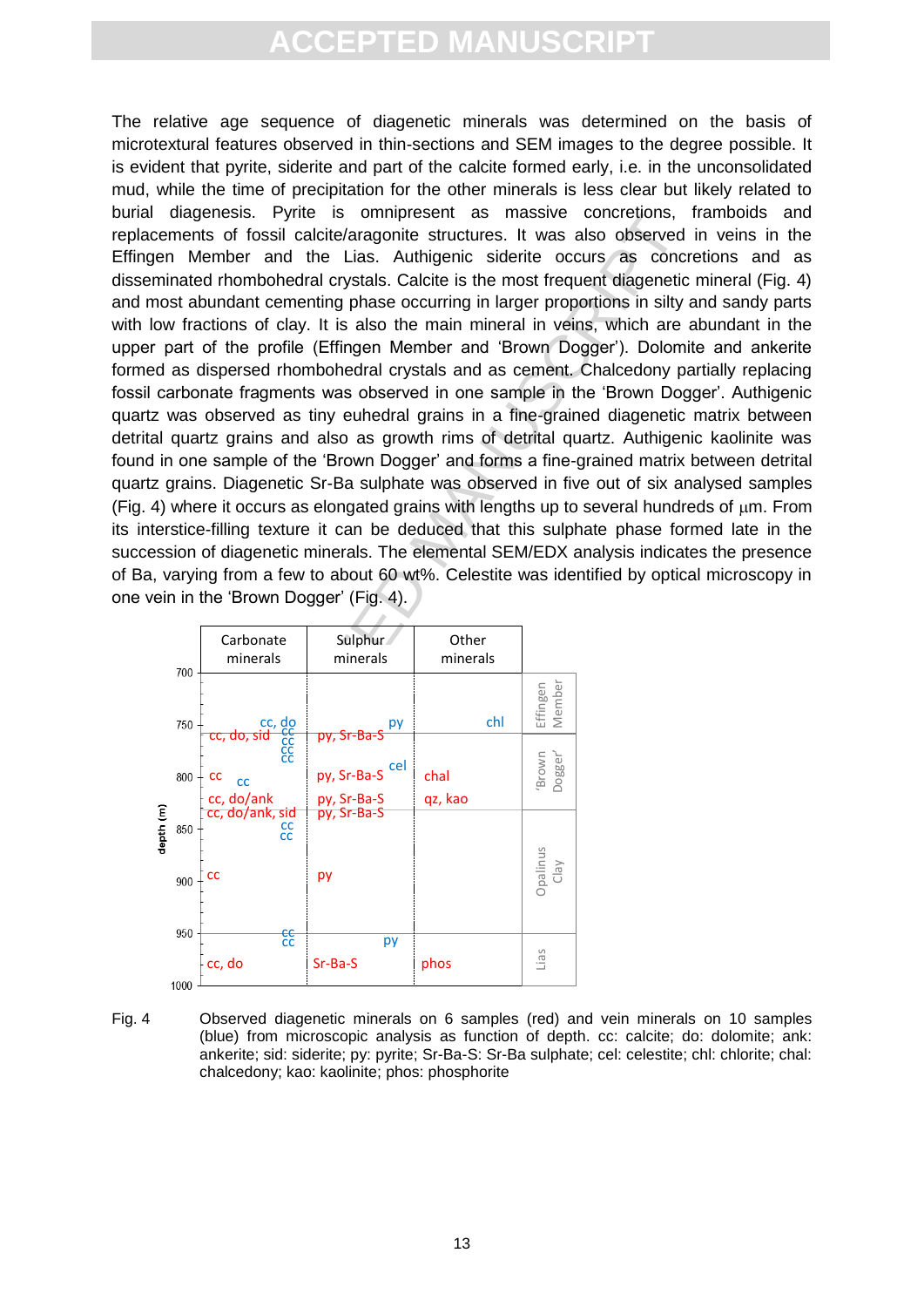### **4.2 Porosities**

The data for gravimetric wet water content (hereafter termed water content), grain density and water-loss (WL) porosity are given in Table SI-4 (S.I.). An increasing trend in the WL porosity from 740 m down to a depth of 840 m is noted [\(Fig. 3\)](#page-14-0). One sample representing an oolitic horizon enriched in iron-oxides falls off this trend and displays a higher WL porosity of 15 vol%. Below, the Opalinus Clay and Lias units exhibit WL porosities of 9-12 vol%.

The increase of porosity with depth in the upper section is related to the clay-mineral content which increases concomitantly (Figs. 3 and 5). The positive correlation with the clay-mineral content is explained by the small particle sizes for clays and large external and internal specific surfaces, to which water adsorbs.



Fig. 5 Water-loss porosity as a function of the clay-mineral content

### **4.3 Aqueous extraction data**

With the determination of the soluble compounds of argillaceous rocks in aqueous extracts, valuable information on porewater composition can be obtained (e.g. Pearson et al. 2003, Gaucher et al. 2009). However, only for non-reactive compounds occurring predominantly in the porewater, such as for chloride, can the in-situ amount in the porewater be directly back calculated. Cations are affected by cation exchange and mineral dissolution/precipitation reactions during the extraction. Trends obtained from variations in S/L ratios in the extracts combined with chemical equilibrium calculations may provide insight into such processes. In the case of cations, the concentrations of Ni-en extracted cations may further help to constrain chemical conditions in porewaters.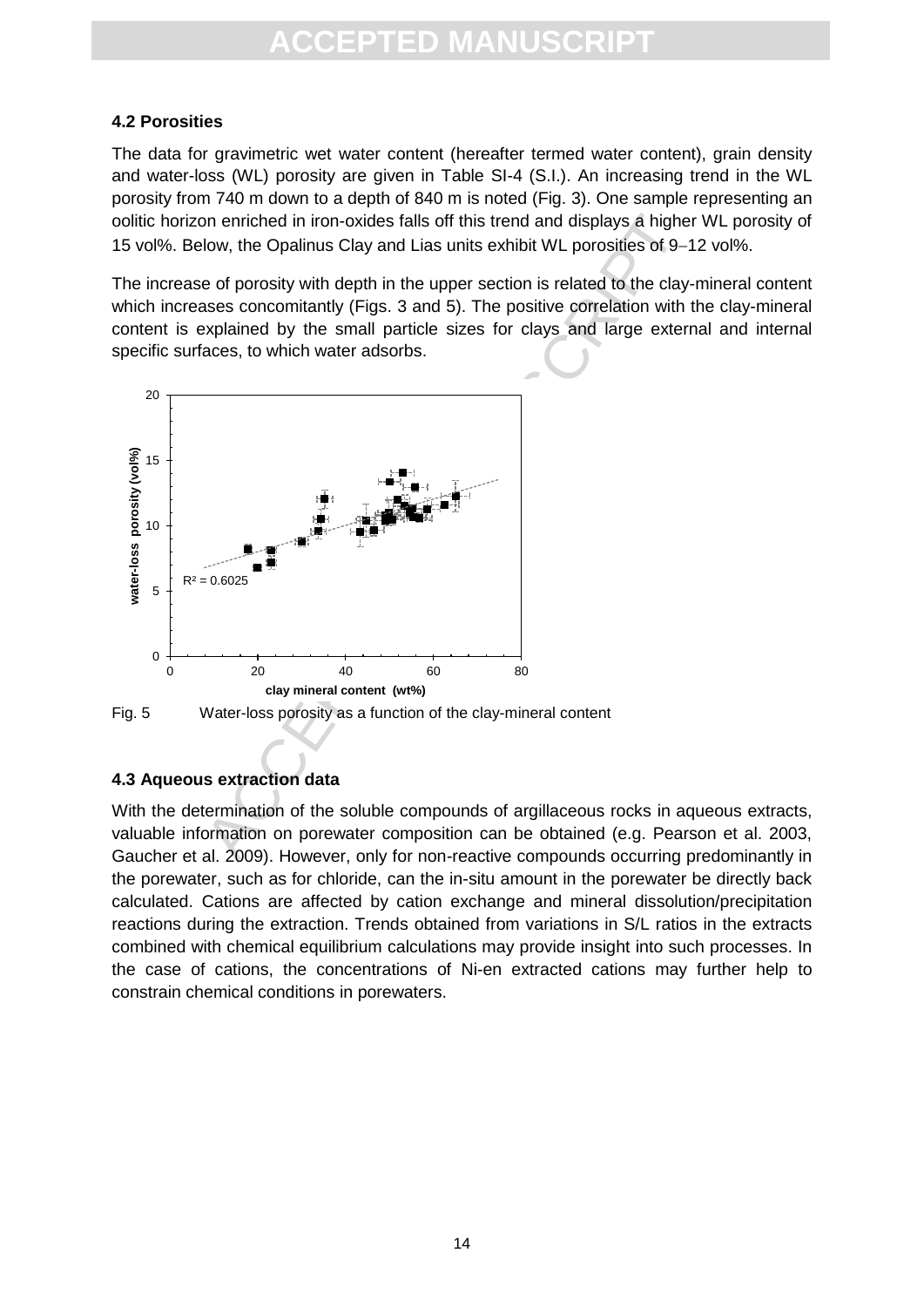Table 2 shows selected averaged compositions of each of the two subsamples (series a, b) versus depths. The complete analyses for all 126 subsamples are given in Table SI-5 (S.I.). In general, the standard deviation thereof reveals fairly small values, thus indicating fairly homogeneous rock material at the scale of  $\sim 0.1$  m.

#### *Trends as function of S/L ratios*

**nnction of S/L ratios**<br>
and concentrations in the aqueous extracts show a linear behaviour<br>
r all samples (not shown) with a high correlation coefficient (<br>
certrations per unit mass of rock, constant concentrations of<br> The chloride concentrations in the aqueous extracts show a linear behaviour with increasing S/L ratio for all samples (not shown) with a high correlation coefficient ( $r^2 > 0.99$ ). When plotting concentrations per unit mass of rock, constant concentrations within analytical uncertainty are revealed, as shown for selected samples in Fig. 6a. Sodium, the main cation in the extracts, shows a different behaviour, namely a non-linear decrease with increasing S/L [\(Fig. 7a](#page-19-1)). This hints at cation exchange reactions which are strongly affected by the S/L ratio (Appelo & Postma, 2005). In fact, under dilute conditions divalent cations, such as  $Ca^{2+}$ and Mg<sup>2+</sup>, are preferentially sorbed to the clay, leading to the displacement of Na<sup>+</sup> into solution. This postulated cation exchange reaction is supported by the Na<sup>+</sup> data but not by that of  $Ca^{2+}$ .  $Ca^{2+}$  concentrations do not indicate an opposite trend, but show a decrease at lower S/L ratios and fairly constant values at higher S/L ratios (Fig. 7b). A similar trend is noted for  $Mg^{2+}$  (not shown). This behaviour may be explained by the dissolution of carbonate phases such as calcite and dolomite (see section below) occurring concurrently with cation exchange reactions. These reactions are further explored by modelling calculations in section 5.3.

Sulphate concentrations depict a fairly similar linear behaviour as chloride when plotted per volume of aqueous extract (not shown). The plot of sulphate concentrations normalised per unit mass of rock, however, indicates a slight decrease in sulphate (within 15%) with S/L ratio [\(Fig. 6b](#page-19-0)).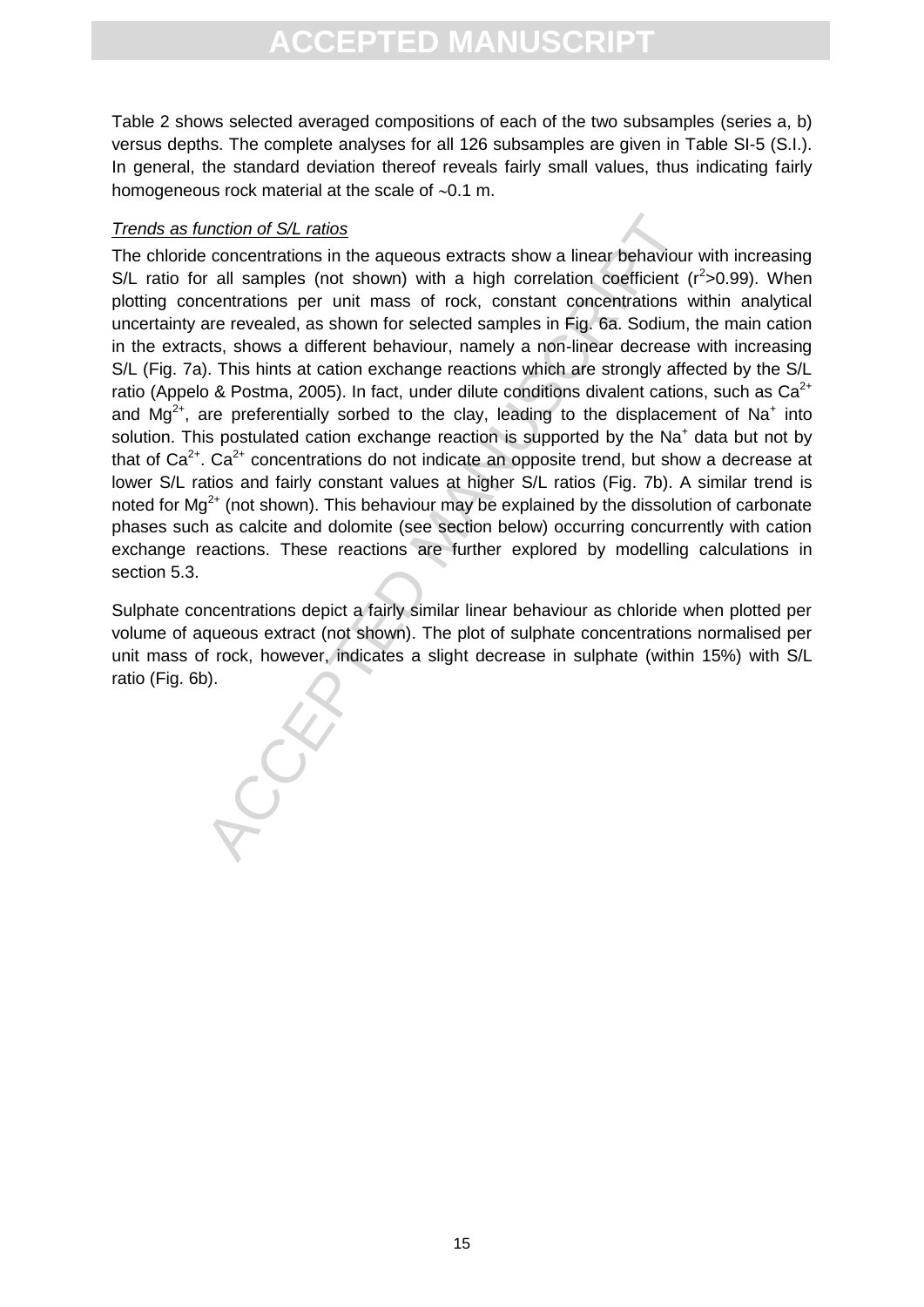Table 2 Solute concentrations of aqueous extracts, each analysis corresponds to average of 2 subsamples (see also Table SI-5, S.I.)

| Sample                   | geologic unit                                | S/L               | Na             | Κ                  | Ca           | Mg           | Sr           | <b>CI</b>      | SO <sub>4</sub> | Alk          | pH           |
|--------------------------|----------------------------------------------|-------------------|----------------|--------------------|--------------|--------------|--------------|----------------|-----------------|--------------|--------------|
| ID                       |                                              | g/g               | mg/L           | mg/L               | mg/L         | mg/L         | mg/L         | mg/L           | mg/L            | meq/L        |              |
| SLA 734.89               | Effingen M.                                  | 0.10              | 51.5           | 8.10               | 1.05         | 0.34         | 0.07         | 6.5            | 37.6            | 1.70         | 9.21         |
|                          |                                              | 0.25              | 96.7           | 11.69              | 1.35         | 0.47         | 0.10         | 16.0           | 92.5            | 2.44         | 9.02         |
|                          |                                              | 0.50              | 159.2          | 15.72<br>22.72     | 2.17         | 0.72         | 0.15         | 32.3<br>66.6   | 173.5           | 2.93         | 8.89         |
| SLA 742.48               | Effingen M.                                  | 1.00<br>1.00      | 263.5<br>261.2 | 22.43              | 4.29<br>3.84 | 1.51<br>1.49 | 0.31<br>0.30 | 68.8           | 342.3<br>327.0  | 3.32<br>3.32 | 8.64<br>8.58 |
| SLA 750.73               | Effingen M.                                  | 0.10              | 47.7           | 8.05               | 1.22         | 0.35         | 0.08         | 6.2            | 34.3            | 1.57         | 9.31         |
|                          |                                              | 0.25              | 91.8           | 11.59              | 1.30         | 0.45         | 0.10         | 15.2           | 87.4            | 2.34         | 9.15         |
|                          |                                              | 0.50              | 146.3          | 15.94              | 2.17         | 0.72         | 0.15         | 30.7           | 160.1           | 2.93         | 8.98         |
|                          |                                              | 1.00              | 246.0          | 22.97              | 4.24         | 1.41         | 0.29         | 63.2           | 310.3           | 3.49         | 8.73         |
| SLA 758.79               | 'Brown Dogger'                               | 1.00              | 487.7          | 47.70              | 27.18        | 3.93         | 1.08         | 408.8          | 450.8           | 3.78         | 8.18         |
| SLA 765.31               | 'Brown Dogger'                               | 1.00              | 224.3          | 21.32              | 2.30         | 0.73         | 0.17         | 87.5           | 166.3           | 4.51         | 8.69         |
| SLA 768.62               | 'Brown Dogger'                               | 1.00              | 231.4          | 16.46              | 1.67         | 2.34         | 0.13         | 117.4          | 165.4           | 3.56         | 8.79         |
| SLA 778.70               | 'Brown Dogger'                               | 0.10              | 60.7           | 6.27               | 0.77         | 1.58         | 0.05         | 11.3           | 21.3            | 2.22         | 9.58         |
|                          |                                              | 0.25              | 94.0           | 9.23               | 0.54         | 0.45         | 0.05         | 29.4           | 50.3            | 3.15         | 9.42         |
|                          |                                              | 0.50              | 151.4          | 12.49              | 0.86         | 0.48         | 0.08         | 61.4           | 99.0            | 3.75         | 9.18         |
| SLA 787.33               | 'Brown Dogger'                               | 1.00<br>1.00      | 246.2<br>272.4 | 16.81<br>17.23     | 1.73<br>3.02 | 0.49<br>0.67 | 0.15<br>0.20 | 123.6<br>159.1 | 191.0<br>236.4  | 3.39<br>2.76 | 8.59<br>8.69 |
| SLA 800.01               | 'Brown Dogger'                               | 1.00              | 284.6          | 29.41              | 3.15         | 0.72         | 0.23         | 143.4          | 301.4           | 2.91         | 8.67         |
| SLA 812.11               | 'Brown Dogger'                               | 0.10              | 64.8           | 6.23               | 0.41         | 0.49         | 0.04         | 14.3           | 16.6            | 2.66         | 9.44         |
|                          |                                              | 0.25              | 104.9          | 8.60               | 0.50         | 0.46         | 0.05         | 37.8           | 44.5            | 3.32         | 9.32         |
|                          |                                              | 0.50              | 161.4          | 11.11              | 0.75         | 0.26         | 0.07         | 78.0           | 81.5            | 3.92         | 8.89         |
|                          |                                              | 1.00              | 262.2          | 14.42              | 1.63         | 0.46         | 0.14         | 160.0          | 155.3           | 3.66         | 8.81         |
| SLA 816.73               | 'Brown Dogger'                               | 1.00              | 273.1          | 15.61              | 2.55         | 0.59         | 0.17         | 184.8          | 194.7           | 2.92         | 8.42         |
| SLA 823.53               | Brown Dogger'                                | 0.10              | 68.5           | 5.81               | 0.41         | 0.32         | 0.03         | 14.8           | 18.2            | 2.55         | 9.44         |
|                          |                                              | 0.25              | 107.8          | 7.68               | 0.60         | 0.91         | 0.05         | 39.1           | 41.5            | 3.35         | 9.32         |
|                          |                                              | 0.50              | 162.4          | 10.13              | 0.74         | 0.33         | 0.07         | 82.0           | 82.4            | 3.68         | 8.89         |
|                          |                                              | 1.00              | 253.5          | 14.90              | 1.70         | 0.38         | 0.14         | 166.5          | 157.6           | 3.34         | 8.81         |
| SLA 833.08               | Opalinus Clay                                | 1.00              | 288.7<br>66.2  | 24.66              | 3.92         | 1.14<br>0.31 | 0.27         | 175.1<br>14.2  | 154.5<br>21.5   | 4.99         | 8.55         |
| SLA 844.56               | Opalinus Clay                                | 0.10<br>0.25      | 118.9          | 5.93<br>8.42       | 0.68<br>0.95 | 0.25         | 0.05<br>0.07 | 36.6           | 52.5            | 2.40<br>3.73 | 9.07<br>8.98 |
|                          |                                              | 0.50              | 188.2          | 11.78              | 1.68         | 0.41         | 0.12         | 75.3           | 98.9            | 4.73         | 8.76         |
|                          |                                              | 1.00              | 307.8          | 17.48              | 3.78         | 0.96         | 0.24         | 149.8          | 181.8           | 6.07         | 8.57         |
| SLA 852.06               | Opalinus Clay                                | 1.00              | 317.1          | 16.80              | 3.28         | 0.86         | 0.22         | 155.7          | 162.6           | 6.44         | 8.55         |
| SLA 860.77               | Opalinus Clay                                | $0.10 -$          | 70.7           | 5.91               | 0.73         | 0.24         | 0.05         | 15.2           | 24.5            | 2.52         | 9.13         |
|                          |                                              | 0.25              | 128.4          | 9.12               | 1.45         | 1.75         | 0.11         | 38.7           | 59.8            | 3.89         | 9.95         |
|                          |                                              | 0.50              | 204.6          | 12.49              | 1.93         | 0.48         | 0.15         | 80.2           | 110.3           | 5.07         | 8.70         |
|                          |                                              | 1.00              | 333.4          | 18.46              | 4.35         | 1.01         | 0.31         | 158.6          | 213.5           | 6.47         | 8.63         |
| SLA 872.12<br>SLA 880.30 | <b>Opalinus Clay</b><br><b>Opalinus Clay</b> | 1.00<br>1.00      | 311.5<br>305.0 | 18.85<br>14.57     | 4.82<br>2.91 | 1.14<br>0.66 | 0.43<br>0.21 | 154.2<br>159.5 | 210.9<br>191.1  | 5.59<br>5.43 | 8.53<br>8.54 |
| SLA 888.33               | <b>Opalinus Clay</b>                         | 1.00              | 349.7          | 17.42              | 4.44         | 1.13         | 0.33         | 162.6          | 173.6           | 8.02         | 8.48         |
| SLA 898.31               | <b>Opalinus Clay</b>                         | 1.00              | 302.4          | 13.18              | 2.62         | 0.69         | 0.20         | 153.6          | 173.7           | 5.78         | 8.56         |
| SLA 908.32               | <b>Opalinus Clay</b>                         | $\overline{1.00}$ | 351.7          | $16.\overline{23}$ | 4.18         | 1.14         | 0.28         | 145.6          | 191.1           | 8.02         | 8.51         |
| SLA 915.67               | <b>Opalinus Clay</b>                         | 0.10              | 85.0           | 6.85               | 1.19         | 0.28         | 0.07         | 14.7           | 19.3            | 3.36         | 8.61         |
|                          |                                              | 0.25              | 157.1          | 10.07              | 1.98         | 0.48         | 0.12         | 37.4           | 49.3            | 5.56         | 8.63         |
|                          |                                              | 0.50              | 257.4          | 14.20              | 3.50         | 0.91         | 0.22         | 76.0           | 94.6            | 8.17         | 8.45         |
|                          |                                              | 1.00              | 407.6          | 19.54              | 6.50         | 1.74         | 0.39         | 151.5          | 172.9           | 10.99        | 8.38         |
| SLA 921.15               | Opalinus Clay                                | 1.00              | 372.5          | 16.98              | 5.05         | 1.29         | 0.33         | 151.8          | 188.0           | 8.62         | 8.53         |
| SLA 929.40               | Opalinus Clay                                | 1.00              | 307.8          | 12.81              | 2.79         | 0.64         | 0.19         | 133.3          | 218.0           | 5.62         | 8.90         |
| SLA 939.48               | Opalinus Clay                                | 1.00              | 313.3          | 12.87              | 2.85         | 0.63         | 0.18         | 149.3          | 257.5           | 4.59         | 9.03         |
| SLA 949.45               | Opalinus Clay                                | 0.10<br>0.25      | 36.0<br>77.7   | 5.95<br>8.83       | 2.10<br>1.78 | 0.43<br>0.47 | 0.10<br>0.10 | 7.0<br>17.2    | 24.3<br>60.7    | 1.35<br>2.19 | 9.43<br>9.06 |
|                          |                                              | 0.50              | 126.1          | 11.66              | 2.32         | 0.61         | 0.13         | 35.1           | 108.9           | 2.99         | 9.12         |
|                          |                                              | 1.00              | 213.9          | 15.71              | 3.90         | 0.97         | 0.20         | 72.2           | 208.8           | 3.82         | 8.96         |
| SLA 960.38               | Lias                                         | 1.00              | 323.0          | 15.75              | 4.21         | 1.11         | 0.41         | 129.9          | 364.4           | 3.31         | 9.06         |
| SLA 971.89               | Lias                                         | 0.10              | 69.6           | 4.81               | 0.66         | 1.59         | 0.04         | $7.5\,$        | 21.1            | 2.91         | 9.86         |
|                          |                                              | 0.25              | 110.6          | 6.07               | 0.55         | 1.01         | 0.04         | 19.1           | 56.0            | 3.78         | 9.29         |
|                          |                                              | 0.50              | 162.3          | 7.95               | 0.51         | 0.20         | 0.05         | 39.6           | 99.4            | 4.81         | 8.96         |
|                          |                                              | 1.00              | 249.3          | 11.26              | 1.22         | 0.57         | 0.09         | 83.4           | 201.7           | 4.54         | 8.78         |
| SLA 981.04               | Lias                                         | 0.10              | 75.5           | 4.38               | 0.43         | 0.92         | 0.02         | 6.7            | 18.8            | 3.06         | 9.28         |
|                          |                                              | 0.25              | 115.8          | 6.23               | 0.72         | 1.05         | 0.03         | 16.7           | $50.4\,$        | 4.42         | 9.21         |
|                          |                                              | 0.50<br>1.00      | 166.8<br>255.6 | 7.81<br>11.37      | 0.56<br>1.58 | 0.24<br>1.13 | 0.04<br>0.09 | 34.7<br>73.3   | 93.8<br>180.8   | 5.59<br>5.83 | 9.00<br>8.73 |
| SLA 987.61               | Lias                                         | $\overline{1.00}$ | 232.0          | 13.72              | 1.01         | 0.32         | 0.06         | 52.2           | 161.1           | 6.43         | 8.88         |
|                          |                                              |                   |                |                    |              |              |              |                |                 |              |              |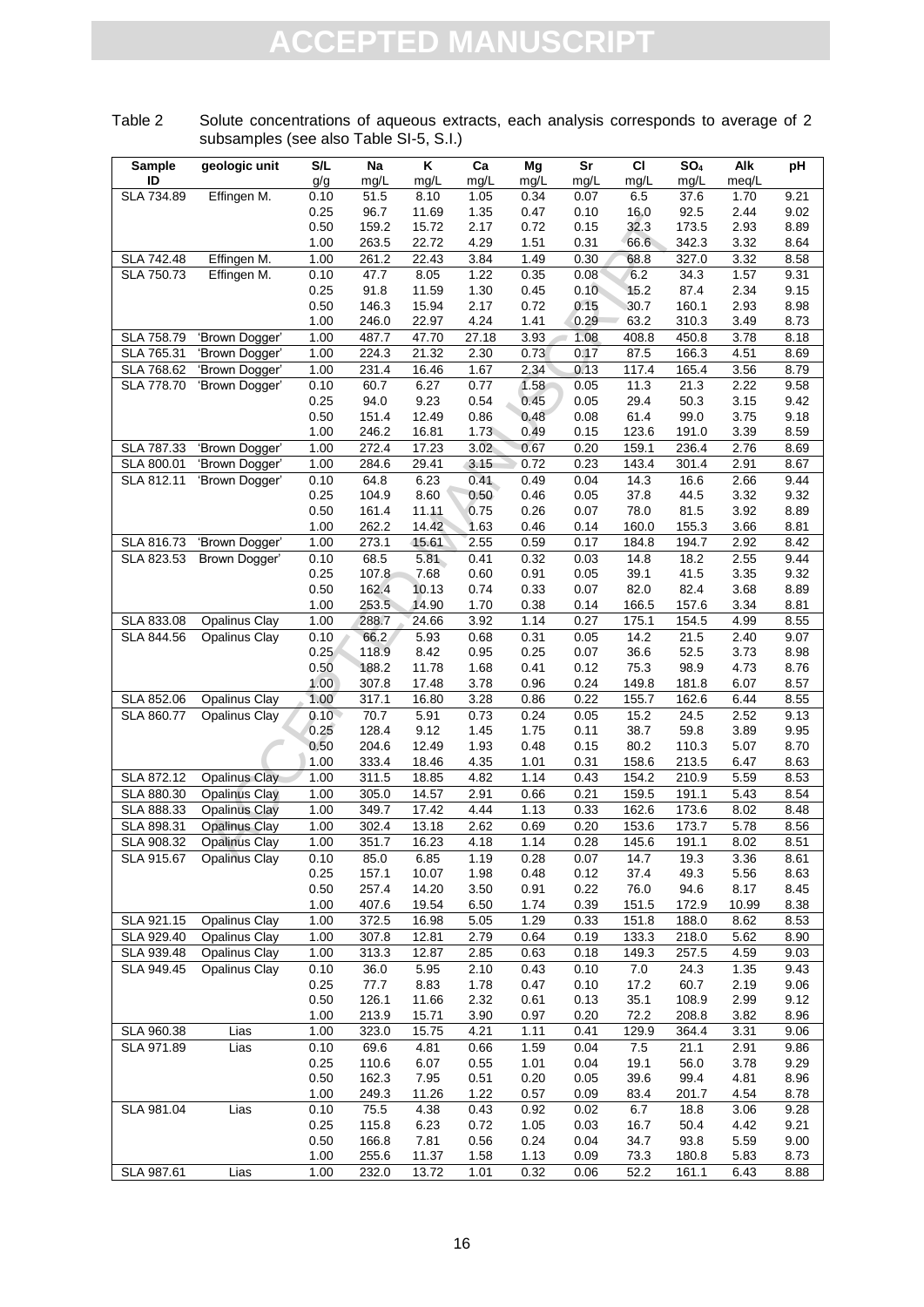### **EPTED MANU**



<span id="page-19-0"></span>



<span id="page-19-1"></span>Fig. 7 a) Na<sup>+</sup> and b)  $Ca^{2+}$  concentration (mg/kg rock); symbols: same as in Fig. 6.

#### *Saturation indices*

Speciation calculations for aqueous extracts were performed with the PHREEQC version 2 code (Parkhurst & Appelo 1999) and the Nagra/PSI database (Hummel et al. 2002). Partial pressures of  $CO<sub>2</sub>(g)$  and saturation indices (SI) of selected potentially forming minerals are given for the aqueous extracts at S/L = 1.0 for subsamples of series a <sup>1</sup> in [Table 3.](#page-20-0)  $CO<sub>2</sub>$ partial pressures ( $pCO<sub>2</sub>$ ) were calculated from alkalinity and  $pH$  measurements. The resulting values for the 1:1 aqueous extracts are within a narrow range of  $log(pCO<sub>2</sub>) = -3.26$  $\pm$  0.26 bar, 1 $\sigma$ ). All extracts are generally fairly close to saturation with respect to calcite, although there is a considerable spread in SI, ranging from -0.59 to 0.31. On the other hand, all solutions are undersaturated with regard to dolomite which is present in the majority of the samples (Fig. 4, Table SI-3, S.I.), suggesting kinetic constraints preventing dolomite equilibrium during the extraction tests. The aqueous extracts are also undersaturated with regard to gypsum or celestite. This also holds for fluorite.

<sup>-</sup> $1$  The calculated values for series b (not shown here) are very similar to those of series a.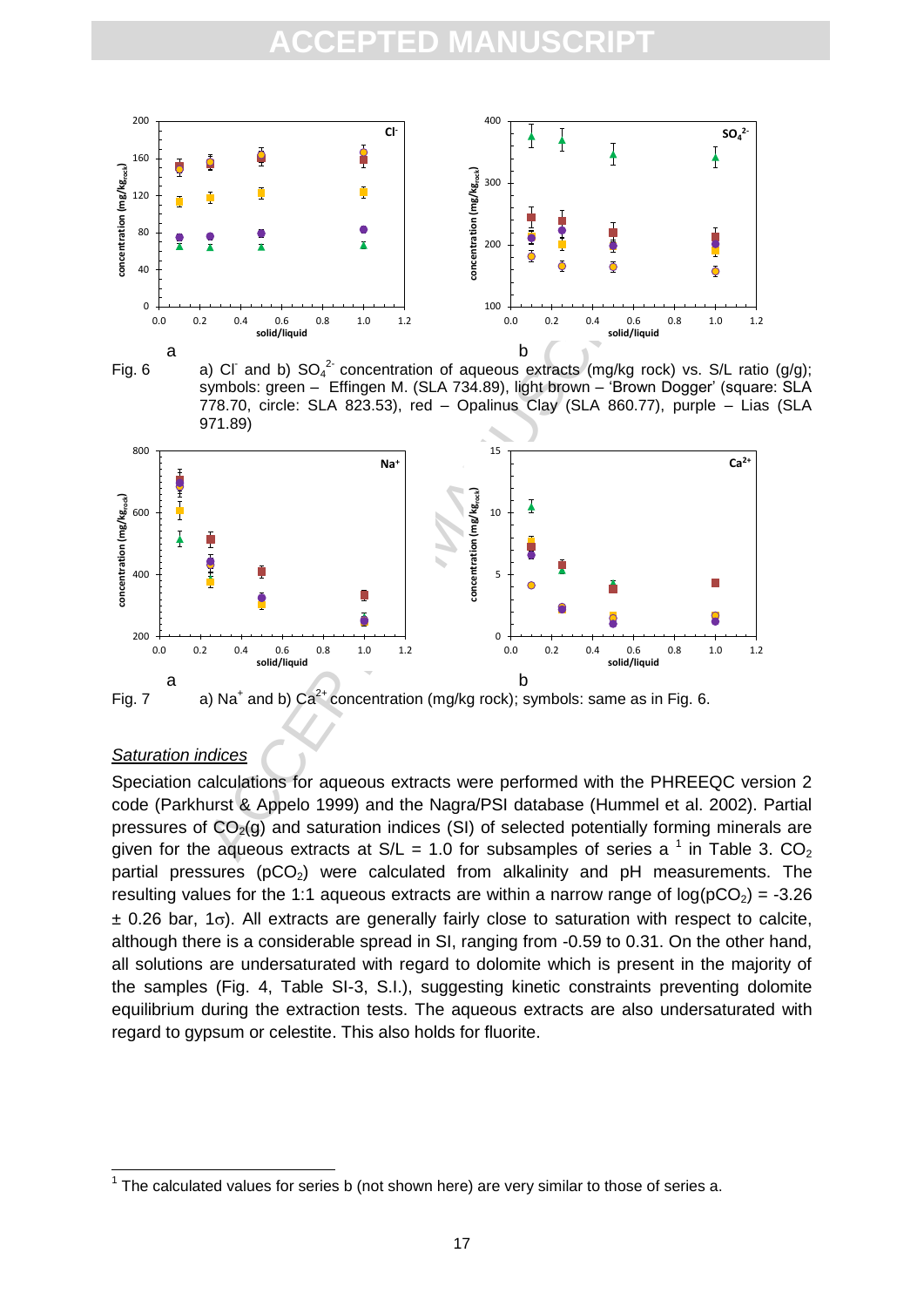| Sample     | geol.      | log                                  | SI      | SI                                                                                         | SI      | SI        | SI           | SI       |
|------------|------------|--------------------------------------|---------|--------------------------------------------------------------------------------------------|---------|-----------|--------------|----------|
| ID         | unit       | pCO <sub>2</sub>                     | calcite | dolomite(dis)                                                                              | gypsum  | celestite | strontianite | fluorite |
| SLA 734.89 | Eff. M.    | $-3.42$                              | $-0.12$ | $-1.00$                                                                                    | $-2.38$ | $-1.83$   | $-0.80$      | $-0.93$  |
| SLA 742.48 | Eff. M.    | $-3.42$                              | $-0.20$ | $-1.07$                                                                                    | $-2.49$ | $-1.87$   | $-0.80$      | $-1.04$  |
| SLA 750.73 | Eff. M.    | $-3.49$                              | $-0.03$ | $-0.82$                                                                                    | $-2.43$ | $-1.90$   | $-0.72$      | $-1.32$  |
| SLA 758.79 | <b>BD</b>  | $-2.85$                              | 0.20    | $-0.73$                                                                                    | $-1.60$ | $-1.30$   | $-0.73$      | $-0.91$  |
| SLA 765.31 | <b>BD</b>  | $-3.27$                              | $-0.23$ | $-1.23$                                                                                    | $-2.92$ | $-2.35$   | $-0.89$      | $-1.55$  |
| SLA 768.62 | <b>BD</b>  | $-3.55$                              | $-0.33$ | $-1.03$                                                                                    | $-3.08$ | $-2.47$   | $-0.95$      | $-1.27$  |
| SLA 778.70 | <b>BD</b>  | $-3.37$                              | $-0.51$ | $-1.84$                                                                                    | $-2.98$ | $-2.32$   | $-1.07$      | $-1.30$  |
| SLA 787.33 | <b>BD</b>  | $-3.51$                              | $-0.23$ | $-1.42$                                                                                    | $-2.59$ | $-2.10$   | $-0.96$      | $-1.24$  |
| SLA 800.01 | <b>BD</b>  | $-3.52$                              | $-0.29$ | $-1.50$                                                                                    | $-2.59$ | $-2.02$   | $-0.94$      | $-1.51$  |
| SLA 812.11 | <b>BD</b>  | $-3.56$                              | $-0.27$ | $-1.39$                                                                                    | $-3.08$ | $-2.44$   | $-0.86$      | $-1.26$  |
| SLA 816.73 | <b>BD</b>  | $-3.17$                              | $-0.59$ | $-2.10$                                                                                    | $-2.73$ | $-2.24$   | $-1.32$      | $-1.02$  |
| SLA 823.53 | <b>BD</b>  | $-3.60$                              | $-0.30$ | $-1.54$                                                                                    | $-3.07$ | $-2.47$   | $-0.93$      | $-1.33$  |
| SLA 833.08 | <b>OPA</b> | $-3.10$                              | $-0.01$ | $-0.88$                                                                                    | $-2.70$ | $-2.18$   | $-0.72$      | $-1.39$  |
| SLA 844.56 | <b>OPA</b> | $-3.13$                              | 0.09    | $-0.68$                                                                                    | $-2.68$ | $-2.18$   | $-0.63$      | $-1.58$  |
| SLA 852.06 | OPA        | $-3.01$                              | $-0.03$ | $-0.93$                                                                                    | $-2.81$ | $-2.27$   | $-0.72$      | $-1.69$  |
| SLA 860.77 | <b>OPA</b> | $-3.11$                              | 0.14    | $-0.63$                                                                                    | $-2.60$ | $-2.03$   | $-0.51$      | $-1.71$  |
| SLA 872.12 | <b>OPA</b> | $-3.07$                              | 0.06    | $-0.79$                                                                                    | $-2.54$ | $-1.88$   | $-0.51$      | $-1.73$  |
| SLA 880.30 | <b>OPA</b> | $-3.10$                              | $-0.15$ | $-1.22$                                                                                    | $-2.79$ | $-2.22$   | $-0.80$      | $-1.71$  |
| SLA 888.33 | <b>OPA</b> | $-2.87$                              | 0.12    | $-0.64$                                                                                    | $-2.68$ | $-2.11$   | $-0.53$      | $-1.80$  |
| SLA 898.31 | OPA        | $-3.07$                              | $-0.15$ | $-1,13$                                                                                    | $-2.86$ | $-2.28$   | $-0.79$      | $-1.92$  |
| SLA 908.32 | <b>OPA</b> | $-2.91$                              | 0.13    | $-0.59$                                                                                    | $-2.66$ | $-2.13$   | $-0.56$      | $-1.86$  |
| SLA 915.67 | <b>OPA</b> | $-2.63$                              | 0.31    | $-0.23$                                                                                    | $-2.54$ | $-2.05$   | $-0.43$      | $-1.86$  |
| SLA 921.15 | <b>OPA</b> | $-2.87$                              | 0.29    | $-0.29$                                                                                    | $-2.55$ | $-2.03$   | $-0.42$      | $-1.80$  |
| SLA 929.40 | <b>OPA</b> | $-3.38$                              | 0.08    | $-0.76$                                                                                    | $-2.77$ | $-2.23$   | $-0.60$      | $-1.62$  |
| SLA 939.48 | <b>OPA</b> | $-3.69$                              | 0.17    | $-0.60$                                                                                    | $-2.71$ | $-2.19$   | $-0.54$      | $-1.68$  |
| SLA 949.45 | <b>OPA</b> | $-3.63$                              | 0.19    | $-0.52$                                                                                    | $-2.58$ | $-2.17$   | $-0.62$      | $-1.70$  |
| SLA 960.38 | Lias       | $-3.89$                              | 0.19    | $-0.47$                                                                                    | $-2.42$ | $-1.71$   | $-0.33$      | $-1.09$  |
| SLA 971.89 | Lias       | $-3.34$                              | $-0.41$ | $-1.32$                                                                                    | $-3.08$ | $-2.54$   | $-1.10$      | $-1.24$  |
| SLA 981.04 | Lias       | $-3.24$                              | $-0.12$ | $-0.56$                                                                                    | $-2.96$ | $-2.50$   | $-0.89$      | $-1.11$  |
| SLA 987.61 | Lias       | $-3.35$                              | $-0.19$ | $-1.18$                                                                                    | $-3.25$ | $-2.81$   | $-0.97$      | $-1.38$  |
|            |            |                                      |         |                                                                                            |         |           |              |          |
|            |            |                                      |         |                                                                                            |         |           |              |          |
|            |            | 4.4 CEC and exchangeable cation data |         |                                                                                            |         |           |              |          |
|            |            |                                      |         | Normalised per mass of rock, the Ni consumption, which is thought to approximate the       |         |           |              |          |
|            |            |                                      |         | cation exchange capacity (CEC), should be equal for the different S/L ratios used, if side |         |           |              |          |
|            |            |                                      |         |                                                                                            |         |           |              |          |
|            |            |                                      |         | reactions, such as mineral dissolution, do not significantly affect the CEC (Bradbury &    |         |           |              |          |

<span id="page-20-0"></span>

| Table 3 | Calculated $pCO2$ and saturation indices for aqueous extracts with $S/L = 1$ of series a |
|---------|------------------------------------------------------------------------------------------|
|         |                                                                                          |

### **4.4 CEC and exchangeable cation data**

Normalised per mass of rock, the Ni consumption, which is thought to approximate the cation exchange capacity (CEC), should be equal for the different S/L ratios used, if side reactions, such as mineral dissolution, do not significantly affect the CEC (Bradbury & Baeyens 1997/1998).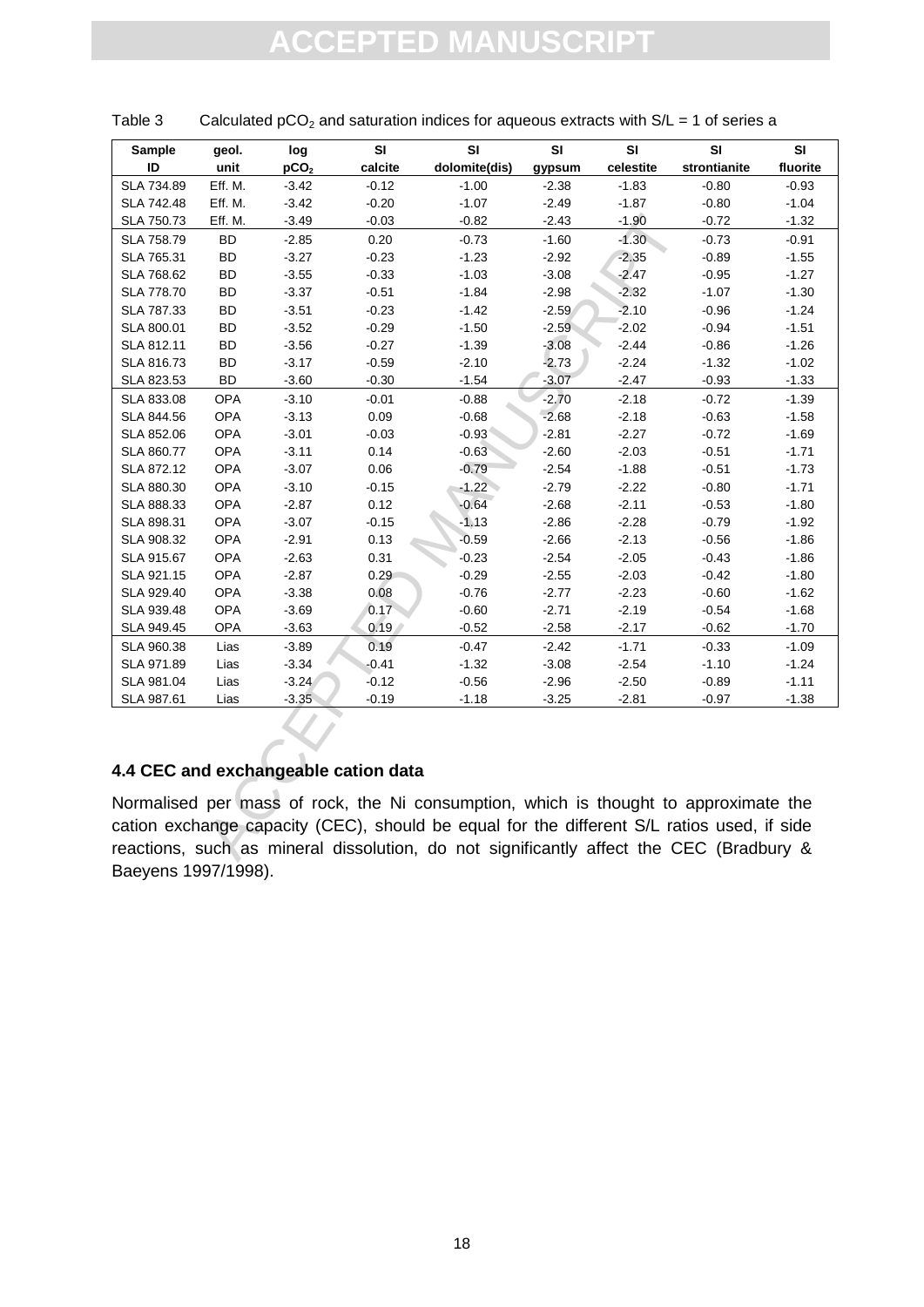<span id="page-21-0"></span>Table 4 depicts the CEC data (as Ni consumption) and the concentrations of the main cations for the six samples extracted with Ni-en at S/L ratios of 0.1−1.0. The CEC shows some variation with S/L ratio (up to 50%) with no consistent trend between the samples.

ACCEPTED MANUSCRIPT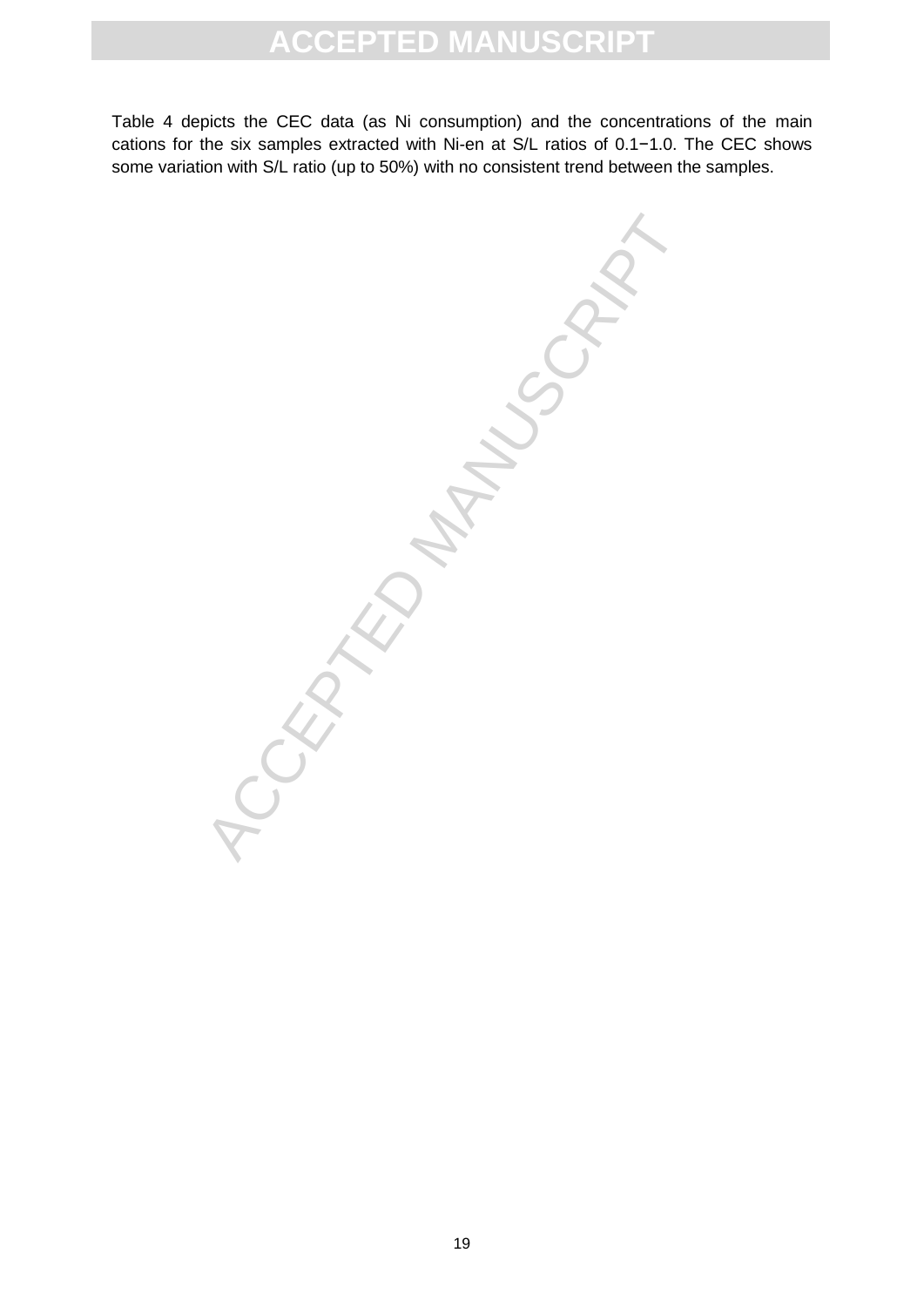| <b>Sample</b><br>ID | S/L  | Geologic unit                                                                                | Na     | $\overline{\mathsf{K}}$ | Mg     | $\overline{ca}$ | $\overline{\text{sr}}$ | <b>Sum</b><br><b>Cations</b> | Ni<br>consumpt. |
|---------------------|------|----------------------------------------------------------------------------------------------|--------|-------------------------|--------|-----------------|------------------------|------------------------------|-----------------|
|                     |      |                                                                                              | meq/kg | meq/kg                  | meg/kg | meq/kg          | meg/kg                 | meq/kg                       | meq/kg          |
| SLA 742.48          | 0.10 | Effingen M.                                                                                  | 31.40  | 11.82                   | 19.80  | 58.78           | 0.93                   | 122.7                        | 83.0            |
| SLA 742.48          | 0.25 |                                                                                              | 31.48  | 13.95                   | 15.44  | 30.58           | 0.72                   | 92.2                         | 93.9            |
| SLA 742.48          | 0.50 |                                                                                              | 30.98  | 8.49                    | 12.69  | 22.77           | 0.64                   | 75.6                         | 90.3            |
| SLA 742.48          | 1.00 |                                                                                              | 28.56  | 7.75                    | 11.58  | 20.56           | 0.58                   | 69.0                         | 76.0            |
| SLA 787.33          | 0.10 | 'Brown Dogger'                                                                               | 54.58  | 13.83                   | 16.61  | 74.17           | 1.17                   | 160.4                        | 122.4           |
| SLA 787.33          | 0.25 |                                                                                              | 55.34  | 12.70                   | 14.16  | 42.64           | 1.19                   | 126.0                        | 173.9           |
| SLA 787.33          | 0.50 |                                                                                              | 49.43  | 11.14                   | 13.28  | 35.94           | 1.08                   | 110.9                        | 129.0           |
| SLA 787.33          | 0.99 |                                                                                              | 49.62  | 8.18                    | 11.88  | 28.64           | 1.00                   | 99.3                         | 117.0           |
| SLA 816.73          | 0.10 | 'Brown Dogger'                                                                               | 64.27  | 17.28                   | 16.64  | 50.16           | 1.37                   | 149.7                        | 201.6           |
| SLA 816.73          | 0.25 |                                                                                              | 62.26  | 9.92                    | 15.47  | 51.66           | 1.29                   | 140.6                        | 170.5           |
| SLA 816.73          | 0.50 |                                                                                              | 58.81  | 7.42                    | 13.23  | 40.54           | 1.29                   | 121.3                        | 151.7           |
| SLA 816.73          | 1.00 |                                                                                              | 60.42  | 9.48                    | 11.81  | 33.71           | 1.20                   | 116.6                        | 132.6           |
| SLA 860.77          | 0.10 | Opalinus Clay                                                                                | 50.32  | 10.82                   | 14.13  | 70.51           | 1.19                   | 147.0                        | 108.8           |
| SLA 860.77          | 0.25 |                                                                                              | 50.33  | 9.92                    | 12.11  | 29.36           | 1.14                   | 102.9                        | 141.1           |
| SLA 860.77          | 0.50 |                                                                                              | 46.40  | 8.29                    | 11.02  | 19.29           | 1.05                   | 86.0                         | 120.8           |
| SLA 860.77          | 1.00 |                                                                                              | 47.37  | 7.57                    | 10.75  | 15.92           | 0.94                   | 82.5                         | 101.4           |
| SLA 898.31          | 0.11 | <b>Opalinus Clay</b>                                                                         | 56.92  | 10.52                   | 14.68  | 43.20           | 1.18                   | 126.5                        | 119.7           |
| SLA 898.31          | 0.25 |                                                                                              | 55.47  | 9.82                    | 14.36  | 36.30           | 1.15                   | 117.1                        | 157.9           |
| SLA 898.31          | 0.50 |                                                                                              | 51.38  | 7.85                    | 11.60  | 32.47           | 1.07                   | 104.4                        | 125.1           |
| SLA 898.31          | 0.99 |                                                                                              | 52.81  | 6.92                    | 11.32  | 18.55           | 1.00                   | 90.6                         | 110.7           |
| SLA 971.89          | 0.10 | Lias                                                                                         | 58.36  | 10.95                   | 14.96  | 55.18           | 0.81                   | 140.3                        | 147.6           |
| SLA 971.89          | 0.25 |                                                                                              | 56.33  | 9.86                    | 12.08  | 36.71           | 0.75                   | 115.7                        | 142.9           |
| SLA 971.89          | 0.51 |                                                                                              | 52.28  | 8.28                    | 10.85  | 24.62           | 0.72                   | 96.7                         | 120.3           |
| SLA 971.89          | 1.00 |                                                                                              | 54.96  | 7.02                    | 10.15  | 20.42           | 0.68                   | 93.2                         | 111.8           |
|                     |      |                                                                                              |        |                         |        |                 |                        |                              |                 |
|                     |      | The concentrations of exchangeable cations reveal more conspicuous differences with S/L      |        |                         |        |                 |                        |                              |                 |
|                     |      | compared to CEC data. This is illustrated in Fig. 8. Sodium shows relatively constant values |        |                         |        |                 |                        |                              |                 |
|                     |      | (differences are within 10%) at all S/L ratios. The exchangeable divalent cations show a     |        |                         |        |                 |                        |                              |                 |
|                     |      |                                                                                              |        |                         |        |                 |                        |                              |                 |
|                     |      | much more marked increase with decreasing S/L ratio. This is attributed to the enhanced      |        |                         |        |                 |                        |                              |                 |
|                     |      | dissolution of carbonates and perhaps also of sulphate minerals (cf. section 5) at lower S/L |        |                         |        |                 |                        |                              |                 |
|                     |      | ratios because of stronger complexation of the divalent cations with ethylenediamine         |        |                         |        |                 |                        |                              |                 |
|                     |      | (section 3.2). Potassium also exhibits a marked increase in the Ni-extracts at lower S/L     |        |                         |        |                 |                        |                              |                 |

| Table 4 | Data of Ni-en extract solutions for selected standard samples |
|---------|---------------------------------------------------------------|
|---------|---------------------------------------------------------------|

The concentrations of exchangeable cations reveal more conspicuous differences with S/L compared to CEC data. This is illustrated in Fig. 8. Sodium shows relatively constant values (differences are within 10%) at all S/L ratios. The exchangeable divalent cations show a much more marked increase with decreasing S/L ratio. This is attributed to the enhanced dissolution of carbonates and perhaps also of sulphate minerals (*cf.* section 5) at lower S/L ratios because of stronger complexation of the divalent cations with ethylenediamine (section 3.2). Potassium also exhibits a marked increase in the Ni-extracts at lower S/L ratios; the reason is unclear. Similar trends for Ca, Mg and K were observed in previous Opalinus Clay studies (Pearson et al. 2003, Appendix A3), but the effect was much smaller there, because the Ni-en concentration had been adjusted to the S/L ratio whereas they were set to be the same concentration for all S/L ratios in this work (cf. Methods section).

Overall, the behaviour of cations in the Ni-extracts indicates that these are less affected by side reactions at high S/L compared to low S/L ratios. The sum of cations at S/L=1 shows fair agreement with the CEC values derived from Ni consumption (differences are  $9-19\%$ ), but the latter data are systematically higher. The possible reasons are discussed in section 5.3.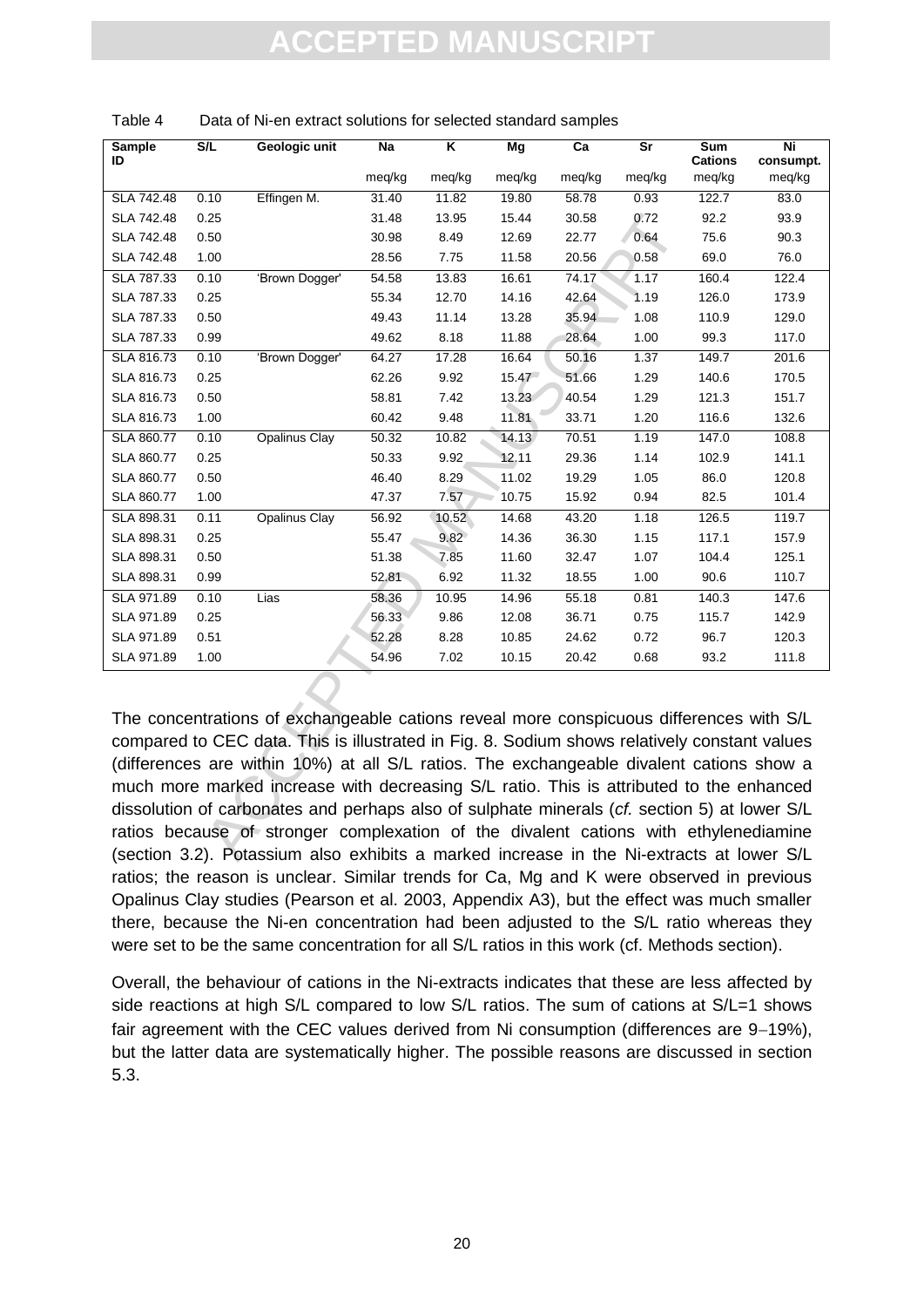

<span id="page-23-0"></span>Fig. 8 Cation concentrations (meq/kg<sub>rock</sub>) in Ni-extract vs. S/L ratio

The trend of CEC with depth follows that of the clay-mineral content [\(Fig. 9\)](#page-24-0). This trend is expected as the CEC is predominantly induced by the structural negative charge of the smectite and illite minerals. With the known amounts of these minerals, the theoretical CEC can be estimated. This has been done based on the illite, smectite, kaolinite and chlorite fractions determined by XRD (Table SI-3, S.I.) and the CEC data for these clay minerals. For illite a CEC value of 225 meq/kg (Baeyens & Bradbury 2004) was assumed. The CEC for smectite (869 meq/kg) was assumed to correspond to that of MX-80 montmorillonite (Karnland et al. 2006). Both kaolinite and chlorite have small but measurable CEC, assumed to be 30 meq/kg for kaolinite and 50 mg/kg for chlorite (Allard et al. 1983). The resulting CEC data depicted in [Fig. 9](#page-24-0) reveals the good agreement of these calculated data with the CEC data measured by Ni consumption. Thus, the difference is within 6% except for the sample from the Effingen Member with the lowest CEC where the difference is 31%. This general agreement is quite remarkable in view of the considerable uncertainties related to the estimated CEC data from mineralogy. On the other hand, the difference, although fairly small, between Ni consumption and sum of cations (see above) points to some methodological uncertainty related to the Ni extraction data. The CEC and population of exchangeable cations are discussed in section 5.3.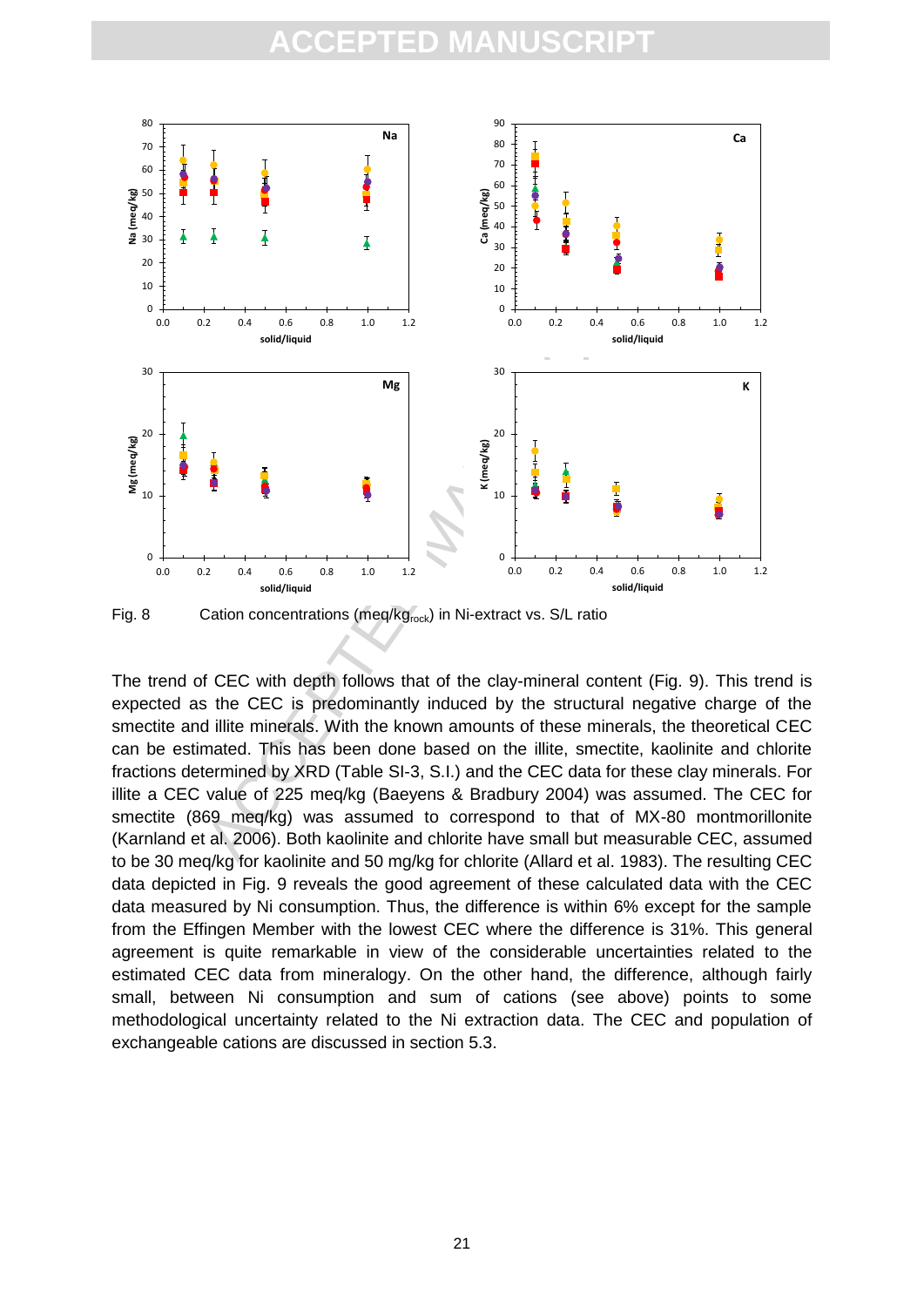

<span id="page-24-0"></span>

### **4.5 Squeezing data**

As indicated in section 3.2.5, porewaters were obtained from squeezed samples at squeezing pressures of 200–500 MPa. Moreover, aqueous extracts from the core material after squeezing were obtained. The resulting data and their interpretation in the light of the effect of squeezing on porewater chemistry have recently been reported (Mazurek et al. 2015). From this analysis, it was found that increasing squeezing pressures affect the major ions. Thus, with increasing squeezing pressure, CI and Na<sup>+</sup> are presumably affected by ion filtration, whereas  $Ca^{2+}$  and  $Ma^{2+}$  are affected by pressure-driven carbonate mineral dissolution. As an important conclusion, the analysed porewater chemistry at the lowest squeezing pressure (i.e. 200 MPa) was found to be the least affected by the above mentioned effects. Because this work focusses on the in-situ porewater chemistry, we limit ourselves here to the presentation of the lowest squeezing pressure data as well as the aqueous extracts from the samples after squeezing.

[Table 5](#page-25-0) shows the chemical analyses of waters squeezed at the lowest pressure of 200 MPa. The composition for all waters is dominated by Na and Cl. Sulphate and Ca are the second most important anion and cation, respectively. Note that, because of the very small sample volumes and methodological constraints, no measurements of alkalinity and pH were conducted for the squeezed waters presented here. Therefore the saturation states with regard to carbonate minerals cannot be calculated. The waters are slightly undersaturated with respect to gypsum  $(SI = -0.7$  to  $-0.2)$  and closer to saturation with respect to celestite  $(SI)$ -0.4 to -0.1) (see discussion in section 5.2).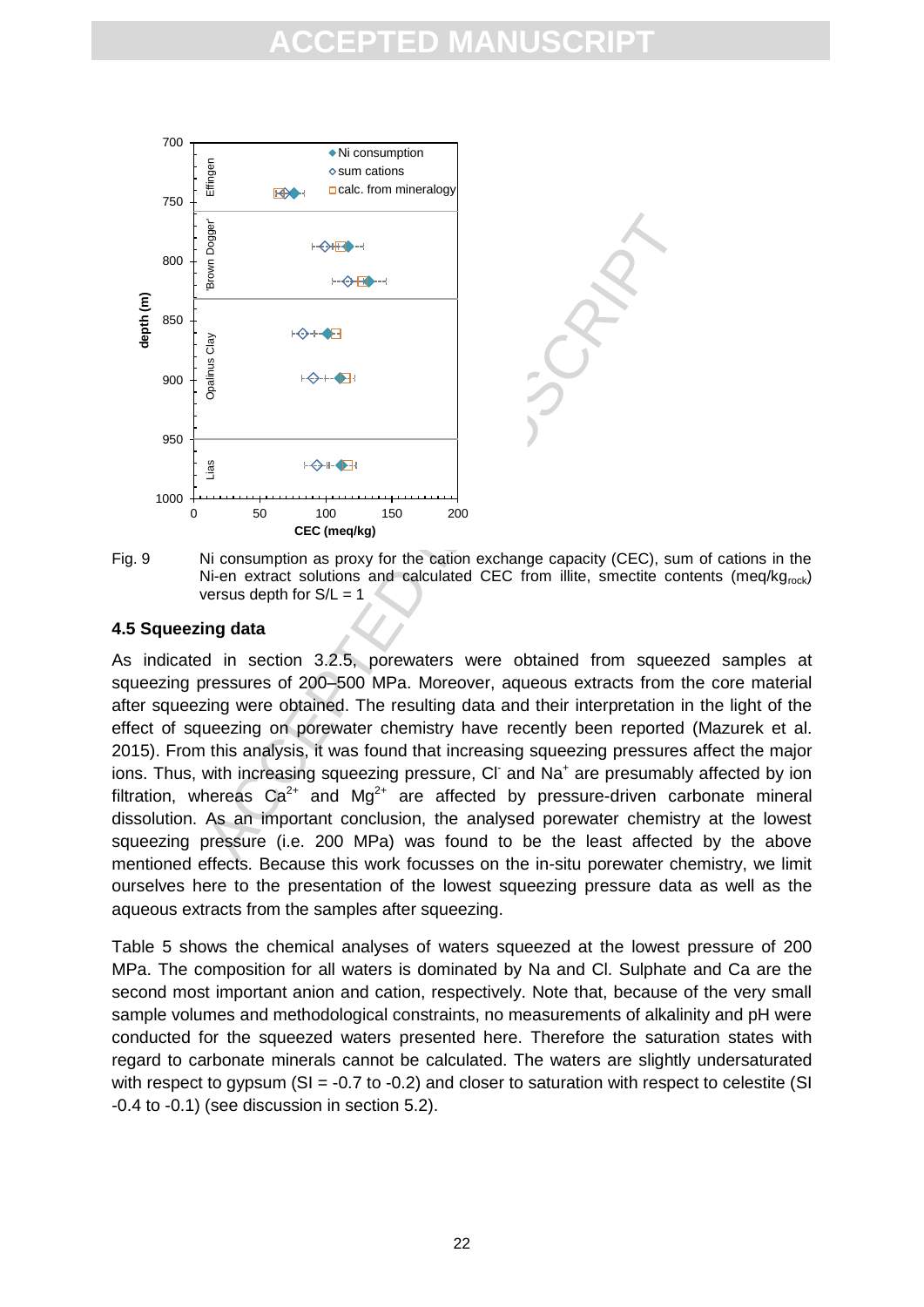<span id="page-25-0"></span>

| Sample ID                                                                                                                                              | geol.<br>unit | Na     | K     | Ca    | Mg    | Sr     | <b>CI</b> | <b>Br</b> | SO <sub>4</sub> | <b>SI</b><br>gypsum <sup>b</sup> | SI.<br>celestiteb | water<br>content <sup>c</sup> | grain<br>density  | <b>Water-loss</b><br>porosity <sup>d</sup> | Total Cl <sup>e</sup> | clay<br>content |
|--------------------------------------------------------------------------------------------------------------------------------------------------------|---------------|--------|-------|-------|-------|--------|-----------|-----------|-----------------|----------------------------------|-------------------|-------------------------------|-------------------|--------------------------------------------|-----------------------|-----------------|
|                                                                                                                                                        |               | mq/L   | mg/L  | mg/L  | mg/L  | mg/L   | mg/L      | mg/L      | mq/L            |                                  |                   | wt%                           | g/cm <sup>3</sup> | vol%                                       | $mg/kg_{rock}$        | wt%             |
| SLA 780.66                                                                                                                                             | <b>BD</b>     | 3321.4 | 75.0  | 423.3 | 106.3 | 15.5   | 5133.6    | 6.1       | 1283.4          | $-0.53$                          | $-0.21$           | 4.60                          | 2.726             | 11.62                                      | 121.84                | 49              |
| SLA 796.53                                                                                                                                             |               | 3350.6 | 79.7  | 487.2 | 111.7 | 19.0   | 5319.6    | 6.1       | 1390.3          | $-0.45$                          | $-0.12$           | 5.59                          | 2.805             | 14.24                                      | 167.96                | 47              |
| SLA 807.51                                                                                                                                             |               | 4605.9 | 108.8 | 482.1 | 99.4  | 17.4   | 6966.5    | 8.0       | 1273.5          | $-0.54$                          | $-0.26$           | 3.62                          | 2.775             | 9.44                                       | 127.87                | 28              |
| SLA 816.93                                                                                                                                             |               | 3525.0 | 76.6  | 497.9 | 111.4 | 17.4   | 5685.8    | 6.2       | 1210.1          | $-0.50$                          | $-0.23$           | 4.84                          | 2.729             | 12.20                                      | 152.26                | 47              |
| SLA 825.65                                                                                                                                             |               | 3389.7 | 77.1  | 535.1 | 125.8 | 21.7   | 5482.6    | 6.0       | 1298.8          | $-0.45$                          | $-0.10$           | 5.03                          | 2.779             | 12.84                                      | 151.34                | 39              |
| SLA 878.45                                                                                                                                             | <b>OPA</b>    | 4061.8 | 80.5  | 514.3 | 105.4 | 17.1   | 6351.3    | 6.5       | 1323.8          | $-0.49$                          | $-0.23$           | 3.84                          | 2.795             | 10.05                                      | 132.19                | 45              |
| SLA 896.31                                                                                                                                             |               | 4568.9 | 100.6 | 528.4 | 108.0 | 17.2   | 7356.3    | 7.1       | 981.6           | $-0.62$                          | $-0.37$           | 3.86                          | 2.798             | 10.11                                      | 138.86                | 54              |
| SLA 915.87                                                                                                                                             |               | 3563.7 | 77.1  | 553.5 | 127.7 | 18.5   | 5820.5    | 5.6       | 1162.9          | $-0.49$                          | $-0.22$           | 4.20                          | 2.782             | 10.88                                      | 139.10                | 56              |
| SLA 937.89                                                                                                                                             |               | 3620.4 | 61.6  | 579.8 | 132.3 | 18.6   | 5725.9    | 5.9       | 1572.9          | $-0.36$                          | $-0.11$           | 5.01                          | 2.740             | 12.62                                      | 147.35                | 71              |
| SLA 958.21 <sup>a</sup>                                                                                                                                | Lias          | 4221.4 | 83.1  | 519.8 | 113.0 | 15.9   | 6058.4    | 6.0       | 2178.4          | $-0.30$                          | $-0.08$           | 3.74                          | 2.565             | 9.06                                       | 107.05                | 45              |
| SLA 987.40                                                                                                                                             |               | 2340.5 | 47.2  | 164.5 | 34.4  | $<$ 10 | 2408.0    | 2.6       | 1929.6          | $-0.66$                          | $-0.15$           | 4.87                          | 2.679             | 12.05                                      | 48.75                 | 63              |
| squeezed at 300 MPa                                                                                                                                    |               |        |       |       |       |        |           |           |                 |                                  |                   |                               |                   |                                            |                       |                 |
| <sup>b</sup> calculated assuming a pH of 7.5 for all samples<br>calculated from sum of squeezed waters and gravimetric water content of remaining core |               |        |       |       |       |        |           |           |                 |                                  |                   |                               |                   |                                            |                       |                 |
| <sup>d</sup> calculated from water content (squeezed water + water obtained from water loss of squeezed core) and grain density                        |               |        |       |       |       |        |           |           |                 |                                  |                   |                               |                   |                                            |                       |                 |
| ecalculated from sum of chloride mass in squeezed waters and mass in extracts of core (all squeezing pressure steps)                                   |               |        |       |       |       |        |           |           |                 |                                  |                   |                               |                   |                                            |                       |                 |
|                                                                                                                                                        |               |        |       |       |       |        |           |           |                 |                                  |                   |                               |                   |                                            |                       |                 |
|                                                                                                                                                        | ER            |        |       |       |       |        |           |           |                 |                                  |                   |                               |                   |                                            |                       |                 |
|                                                                                                                                                        |               |        |       |       |       |        |           |           |                 |                                  |                   |                               |                   |                                            |                       |                 |
|                                                                                                                                                        |               |        |       |       |       |        |           |           |                 |                                  |                   |                               |                   |                                            |                       |                 |

Table 5 Chemical composition, petrophysical parameters, clay-mineral content and total chloride concentration of waters squeezed at 200 MPa

23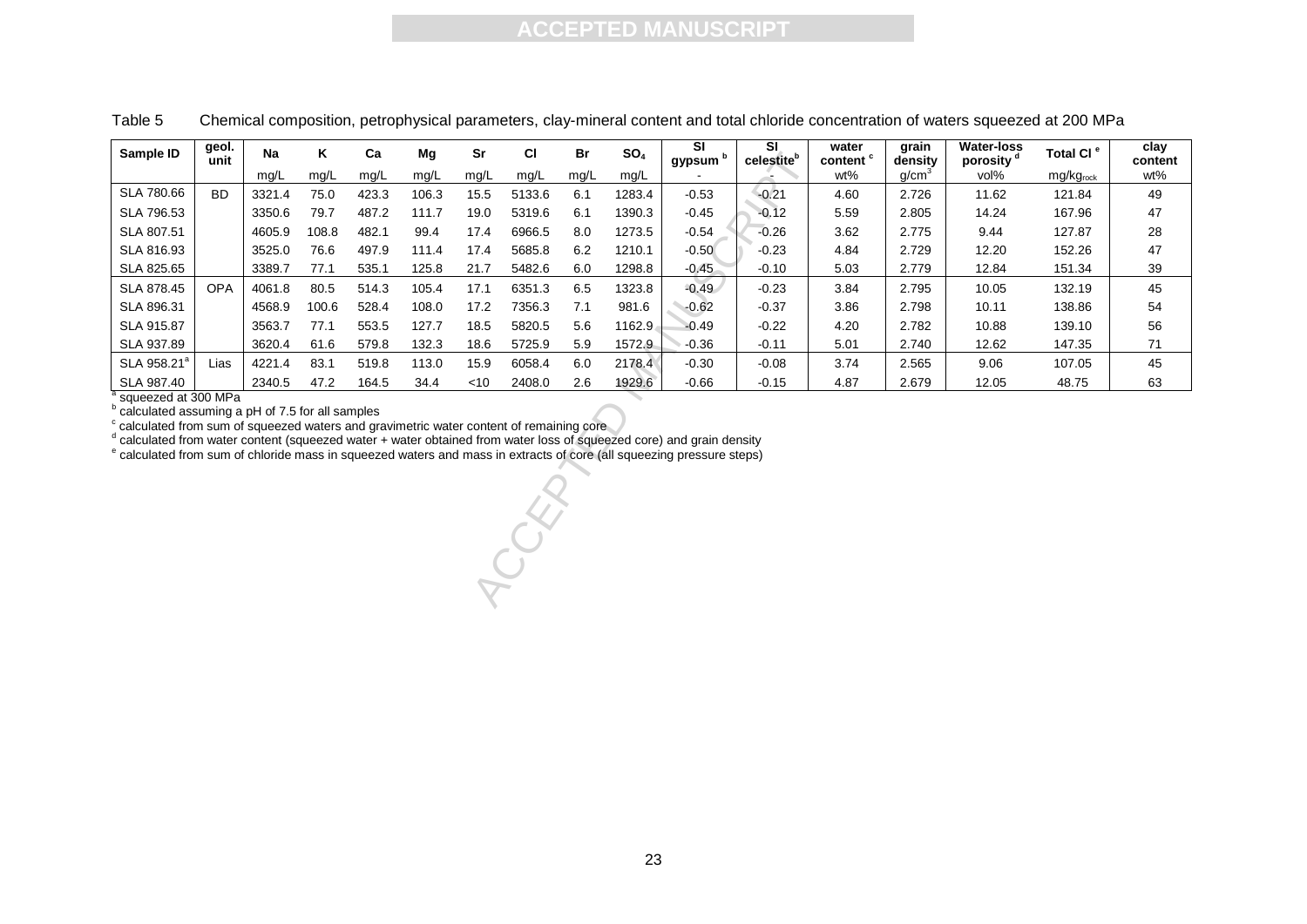Bromide shows a similar behaviour as chloride in squeezed samples. The Cl/Br mass ratios are in the range of about 800-1000, thus considerably above that of seawater ( $\sim$ 290), and indicate a slightly increasing trend with depth in the "Brown Dogger" and upper part of the Opalinus Clay.

#### **4.6 Groundwater sample from the 'Brown Dogger'**

A groundwater sample was taken from the 'Brown Dogger' during hydraulic testing (hydrotest "BD1") in the depth interval 799.25–833.50 m. The composition of the sample and that of the drilling fluid (traced with uranine) is presented in Table SI-6 (S.I.). As indicated from the high DOC and the presence of uranine and tritium, the groundwater sample shows contamination by the drilling fluid. From the DOC and uranine concentrations, the fraction of the drilling fluid in the groundwater sample is 33%, from tritium a higher fraction of 51% is derived. The fraction of the CI,  $SO_4$ , Br and Na in the groundwater is roughly estimated by assuming contamination in the range of 33–51%. The resulting concentration of these compounds is 5459-5520 mg/L for Cl, 1209-1270 mg/L for SO<sub>4</sub>, 4-5 mg/L for Br and 3643−2760 mg/L for Na.

#### **4.7 CO<sup>2</sup> partial pressure data**

water sample from the 'Brown [D](#page-26-0)ogger'<br>ater sample was taken from the 'Brown Dogger' during h;<br>BD1") in the depth interval 799.25–833.50 m. The composition of<br>BD1") in the depth interval 799.25–833.50 m. The composition of<br> As described in section 3.2.7, gas/core equilibrium was considered to be attained when the amounts of  $CO<sub>2</sub>$  and alkanes and corresponding gas partial pressures tended to reach a steady state. As depicted in Fig. 10, this state was reached for the majority of samples at about 90−100 days. One sample (SLA 976.55, not shown) clearly showed no trend of reaching a plateau after more than 300 days and was not considered for  $pCO<sub>2</sub>$  estimation. For three samples (i.e. SLA 858.14, SLA 889.08, SLA 974.50), the last point shows an increase above the "plateau" values (Fig. 10); these last points were in fact affected by an increase in  $O_2/N_2$  ratio and therefore not taken into account for the estimation of  $pCO_2$ . For sample SLA 947.28, there is a lack of points between 35 days and the last two points at 178/195 days. Because of the similar values as compared to the adjacent Opalinus Clay samples, it was assumed that steady-state conditions were reached at 178/195 days.



<span id="page-26-0"></span>Fig. 10: Evolution of the  $CO<sub>2</sub>$  partial pressure in the ten gas cells during the solid/gas equilibration time.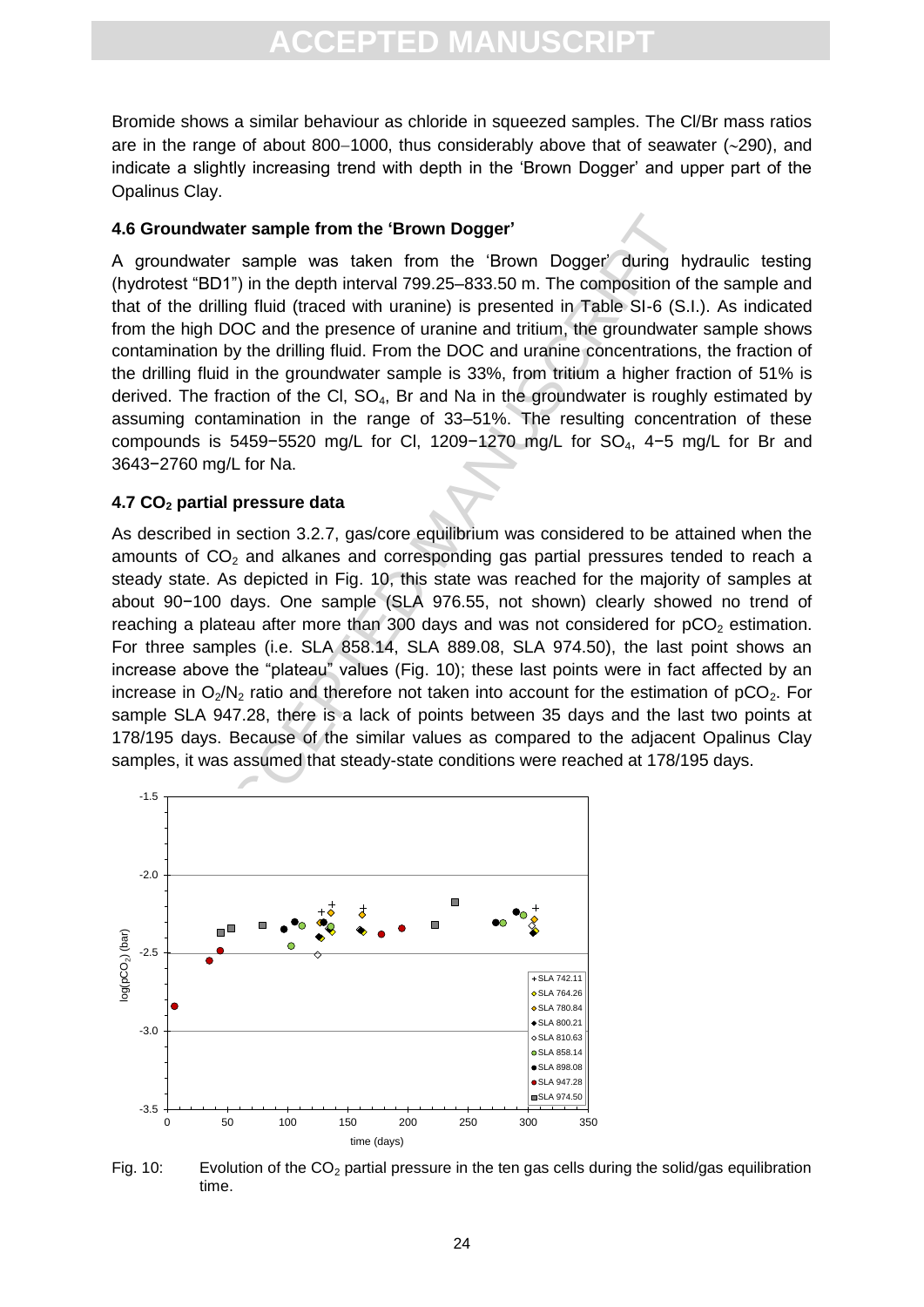From these considerations and otherwise assuming that the last point reflects equilibrium  $pCO<sub>2</sub>$  in the core, the  $pCO<sub>2</sub>$  values were derived [\(Table 6\)](#page-27-0). These values are fairly constant  $(10^{-2.5} - 10^{-2.2}$  bar) throughout the analysed rock profile [\(Fig. 10\)](#page-26-0). It is interesting to note that this range is similar to that obtained from earlier  $pCO<sub>2</sub>$  measurements in Opalinus Clay samples from the Mont Terri URL (Lassin et al. 2003, Lerouge et al. 2015). [Table 6](#page-27-0) also depicts the contents and partial pressures of alkanes ( $CH_4$ ,  $C_2H_6$  and  $C_3H_8$ ).

| samples from the Mont Terri ORL (Lassin et al. 2003, Lerouge et al. 2015). Table 6<br>depicts the contents and partial pressures of alkanes ( $CH_4$ , $C_2H_6$ and $C_3H_8$ ).                                                                                                                                                                                                                                                                            |                                                                                                                                                                                                                                                                                                                                                                                                                                                                                                                                                                                                       |             |                  |                  |                                |           |  |  |  |  |  |
|------------------------------------------------------------------------------------------------------------------------------------------------------------------------------------------------------------------------------------------------------------------------------------------------------------------------------------------------------------------------------------------------------------------------------------------------------------|-------------------------------------------------------------------------------------------------------------------------------------------------------------------------------------------------------------------------------------------------------------------------------------------------------------------------------------------------------------------------------------------------------------------------------------------------------------------------------------------------------------------------------------------------------------------------------------------------------|-------------|------------------|------------------|--------------------------------|-----------|--|--|--|--|--|
| Measurements of the partial pressures of $CO_2$ , CH <sub>4</sub> , $C_2H_6$ , $C_3H_8$ in the gas assuming<br>Table 6<br>solid/gas equilibrium is attained. Analytical uncertainties of gas measurements are<br>and those of total pressure are 3 mbar.                                                                                                                                                                                                   |                                                                                                                                                                                                                                                                                                                                                                                                                                                                                                                                                                                                       |             |                  |                  |                                |           |  |  |  |  |  |
| sample ID                                                                                                                                                                                                                                                                                                                                                                                                                                                  | time                                                                                                                                                                                                                                                                                                                                                                                                                                                                                                                                                                                                  | $P_{total}$ | pCO <sub>2</sub> | pCH <sub>4</sub> | pC <sub>2</sub> H <sub>6</sub> | $pC_3H_8$ |  |  |  |  |  |
|                                                                                                                                                                                                                                                                                                                                                                                                                                                            | day                                                                                                                                                                                                                                                                                                                                                                                                                                                                                                                                                                                                   | Mbar        | log(bar)         | log(bar)         | log(bar)                       | log(bar)  |  |  |  |  |  |
| SLA 742.11                                                                                                                                                                                                                                                                                                                                                                                                                                                 | 308                                                                                                                                                                                                                                                                                                                                                                                                                                                                                                                                                                                                   | 662         | $-2.21$          | $-3.45$          | $-4.14$                        | $-4.28$   |  |  |  |  |  |
| SLA 764.26                                                                                                                                                                                                                                                                                                                                                                                                                                                 | 306                                                                                                                                                                                                                                                                                                                                                                                                                                                                                                                                                                                                   | 685         | $-2.36$          | $-3.25$          | $-3.94$                        | $-4.19$   |  |  |  |  |  |
| SLA 780.84                                                                                                                                                                                                                                                                                                                                                                                                                                                 | 305                                                                                                                                                                                                                                                                                                                                                                                                                                                                                                                                                                                                   | 682         | $-2.29$          | $-2.72$          | $-3.51$                        | $-3.79$   |  |  |  |  |  |
| SLA 800.10                                                                                                                                                                                                                                                                                                                                                                                                                                                 | 304                                                                                                                                                                                                                                                                                                                                                                                                                                                                                                                                                                                                   | 667         | $-2.37$          | $-2.94$          | $-3.81$                        | $-4.04$   |  |  |  |  |  |
| SLA 810.63                                                                                                                                                                                                                                                                                                                                                                                                                                                 | 303                                                                                                                                                                                                                                                                                                                                                                                                                                                                                                                                                                                                   | 690         | $-2.33$          | $-3.00$          | $-3.87$                        | $-4.05$   |  |  |  |  |  |
| SLA 854.14                                                                                                                                                                                                                                                                                                                                                                                                                                                 | 279                                                                                                                                                                                                                                                                                                                                                                                                                                                                                                                                                                                                   | 667         | $-2.31$          | $-2.57$          | $-3.41$                        | $-3.40$   |  |  |  |  |  |
| SLA 898.08                                                                                                                                                                                                                                                                                                                                                                                                                                                 | 273                                                                                                                                                                                                                                                                                                                                                                                                                                                                                                                                                                                                   | 635         | $-2.31$          | $-2.35$          | $-3.24$                        | $-3.13$   |  |  |  |  |  |
| SLA 947.28                                                                                                                                                                                                                                                                                                                                                                                                                                                 | 195                                                                                                                                                                                                                                                                                                                                                                                                                                                                                                                                                                                                   | 615         | $-2.34$          | $-3.48$          | $-4.08$                        | $-3.80$   |  |  |  |  |  |
| SLA 974.50                                                                                                                                                                                                                                                                                                                                                                                                                                                 | 222                                                                                                                                                                                                                                                                                                                                                                                                                                                                                                                                                                                                   | 1031        | $-2.32$          | $-2.48$          | $-3.33$                        | $-3.22$   |  |  |  |  |  |
|                                                                                                                                                                                                                                                                                                                                                                                                                                                            | The $CO_2/(CO_2+$ alkanes) ratios were constant at later times (not shown) for the gas<br>where no leak occurred. The gas is a mixture of $CO2$ and alkanes, with $CO2/(CO2+alka)$<br>ratios ranging between 0.44 in the Opalinus Clay Formation (sample 898.08 m) to 0.9<br>rocks of the Effingen Member (sample 742.11 m). A further observation was the ger<br>decrease of the C1/(C2+C3) ratios with time, whereas the C2/C3 ratios remained stable.<br>decrease of the C1/(C2+C3) ratios with time could be related to differences of rates of<br>diffusion due to the different molecule sizes. |             |                  |                  |                                |           |  |  |  |  |  |
| In the gas cells which were opened for stopping a leak (SLA 947.28, SLA 976.55) or ha<br>a leak without gas cell opening (SLA 974.50), the $CO_2/(CO_2+alkanes)$ ratios sho<br>irregular behaviour and a sharp rise after gas cells had been opened (not shown). Mored<br>C1/(C2+C3) ratios were much lower than in the other gas cells. The observations indi<br>that alkanes were depleted in reconditioned gas cells while for $CO2$ this was not the c |                                                                                                                                                                                                                                                                                                                                                                                                                                                                                                                                                                                                       |             |                  |                  |                                |           |  |  |  |  |  |

<span id="page-27-0"></span>Table 6 Measurements of the partial pressures of  $CO_2$ ,  $CH_4$ ,  $C_2H_6$ ,  $C_3H_8$  in the gas assuming that solid/gas equilibrium is attained. Analytical uncertainties of gas measurements are 3% and those of total pressure are 3 mbar.

The  $CO<sub>2</sub>/(CO<sub>2</sub>+alkanes)$  ratios were constant at later times (not shown) for the gas cells where no leak occurred. The gas is a mixture of  $CO<sub>2</sub>$  and alkanes, with  $CO<sub>2</sub>$  (CO<sub>2</sub>+alkanes) ratios ranging between 0.44 in the Opalinus Clay Formation (sample 898.08 m) to 0.92 in rocks of the Effingen Member (sample 742.11 m). A further observation was the general decrease of the C1/(C2+C3) ratios with time, whereas the C2/C3 ratios remained stable. The decrease of the C1/(C2+C3) ratios with time could be related to differences of rates of gas diffusion due to the different molecule sizes.

In the gas cells which were opened for stopping a leak (SLA 947.28, SLA 976.55) or having a leak without gas cell opening (SLA 974.50), the  $CO_2/(CO_2+alkanes)$  ratios showed irregular behaviour and a sharp rise after gas cells had been opened (not shown). Moreover, C1/(C2+C3) ratios were much lower than in the other gas cells. The observations indicate that alkanes were depleted in reconditioned gas cells while for  $CO<sub>2</sub>$  this was not the case. This result corroborates previous work of Lassin et al. (2000), strongly suggesting a control of the partial pressure by the initial stock of dissolved gas for alkanes but not for  $CO<sub>2</sub>$ .  $CO<sub>2</sub>$  is regenerated by the porewater via re-equilibration with the carbonate system and the buffer capacity of the mineralogical assemblage. This result is in agreement with previous results repeatedly shown on clayrock, such as Opalinus Clay or the Callovo-Oxfordian Formation (COx) and gives confidence in the  $pCO<sub>2</sub>$  measurements shown here. It further suggests that the measured final  $pCO<sub>2</sub>$  can be used as a proxy for in-situ  $CO<sub>2</sub>$  partial pressure, even though it is difficult to evaluate the true in-situ  $pCO<sub>2</sub>$  values (Lassin et al. 2012).

### **5. Discussion**

#### **5.1 Chloride concentrations and anion-accessible porosity**

The depth profile for chloride from squeezing data (red squares) is shown in [Fig. 11.](#page-28-0) Chloride shows no trend in most of the profile, displaying a concentration range of about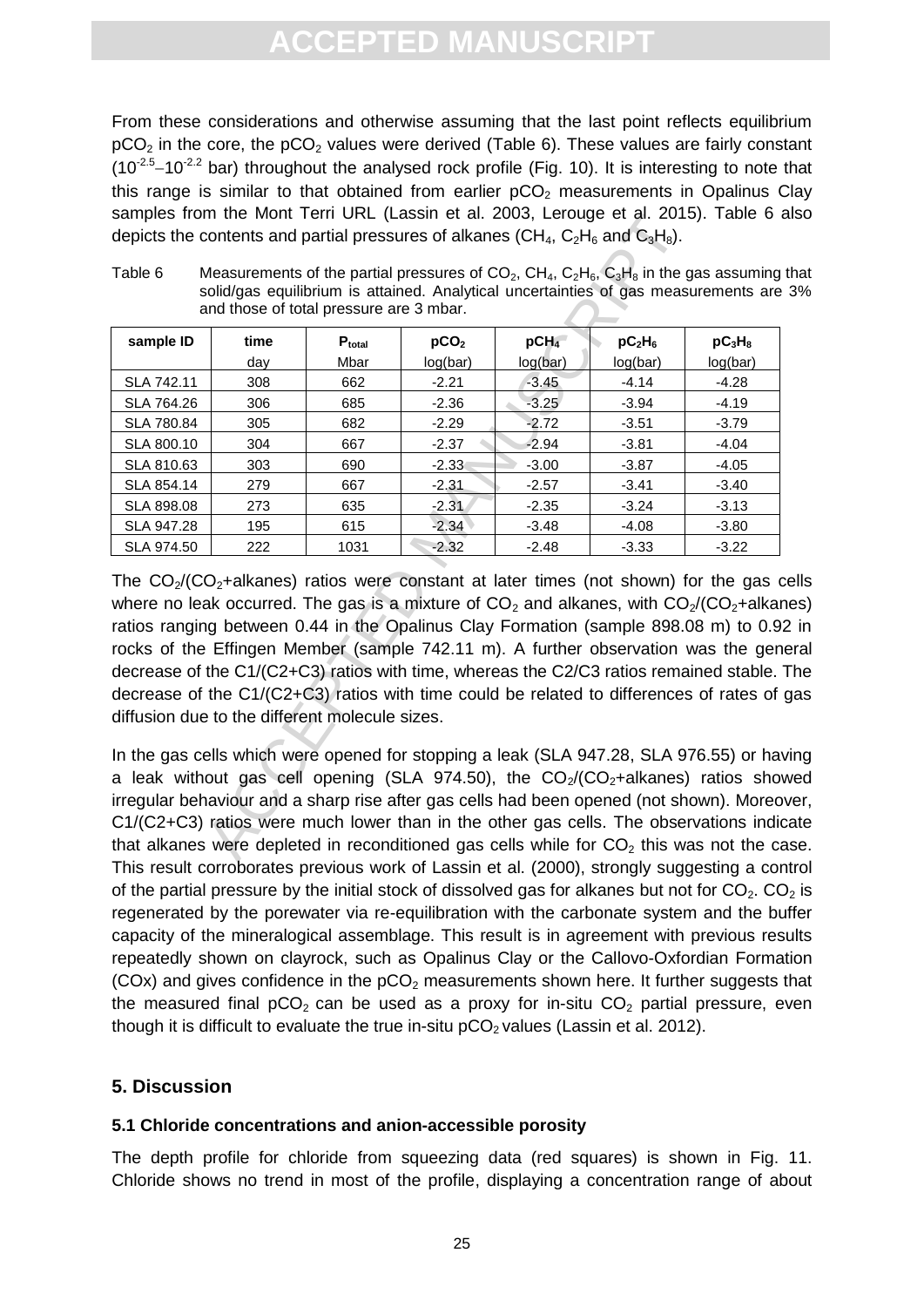5000-7000 mg/L. In the lowest part of the Lias, a distinctly lower concentration of about 2000 mg/L is revealed. The trend towards lower salinity with depth is due to the likely presence of low-salinity water in the underlying Keuper aquifer. In the nearby Benken borehole, a similar depth trend of chloride was identified and was explained by Gimmi & Waber 2007 and Mazurek et al. 2011) as a diffusion profile that evolved since the flushing of the Keuper aquifer with fresh water was initiated (see Section 2). The same trend is found for the aqueous extraction data re-calculated for water-loss porosity [\(Fig. 11a](#page-28-0), open blue circles). However, these data consistently show lower concentrations compared to the squeezing data. This is attributed to anion exclusion induced by the structural negative charge in the smectite and illite fraction and a deficit of anions relative to cations in the electric double layers at the clay surfaces (Tournassat & Appelo 2011). This ion exclusion effect is commonly approximated by the concept of anion-accessible porosity or "geochemical" porosity (Pearson 1999; Pearson et al. 2003), although in reality the decrease of anions towards the negatively charged surface represents a continuum rather than a step function.



<span id="page-28-0"></span>Fig. 11 Chloride concentrations in squeezed waters, calculated from aqueous extracts (S/L=1), and in a groundwater sample as function of depth; a) concentration in aqueous extracts back-calculated to water-loss porosity; b) concentration in aquoeus extracts backcalculated to a constant anion-accessible porosity fraction of 0.52.

As outlined in section 1, an anion-accessible porosity of about 50% of the water-filled porosity (porosity fraction of 0.5) has been proposed for Opalinus Clay (Pearson et al. 2003; Gimmi & Waber 2004, Appelo & Wersin 2007, Mazurek et al 2011, Gimmi et al. 2014). Using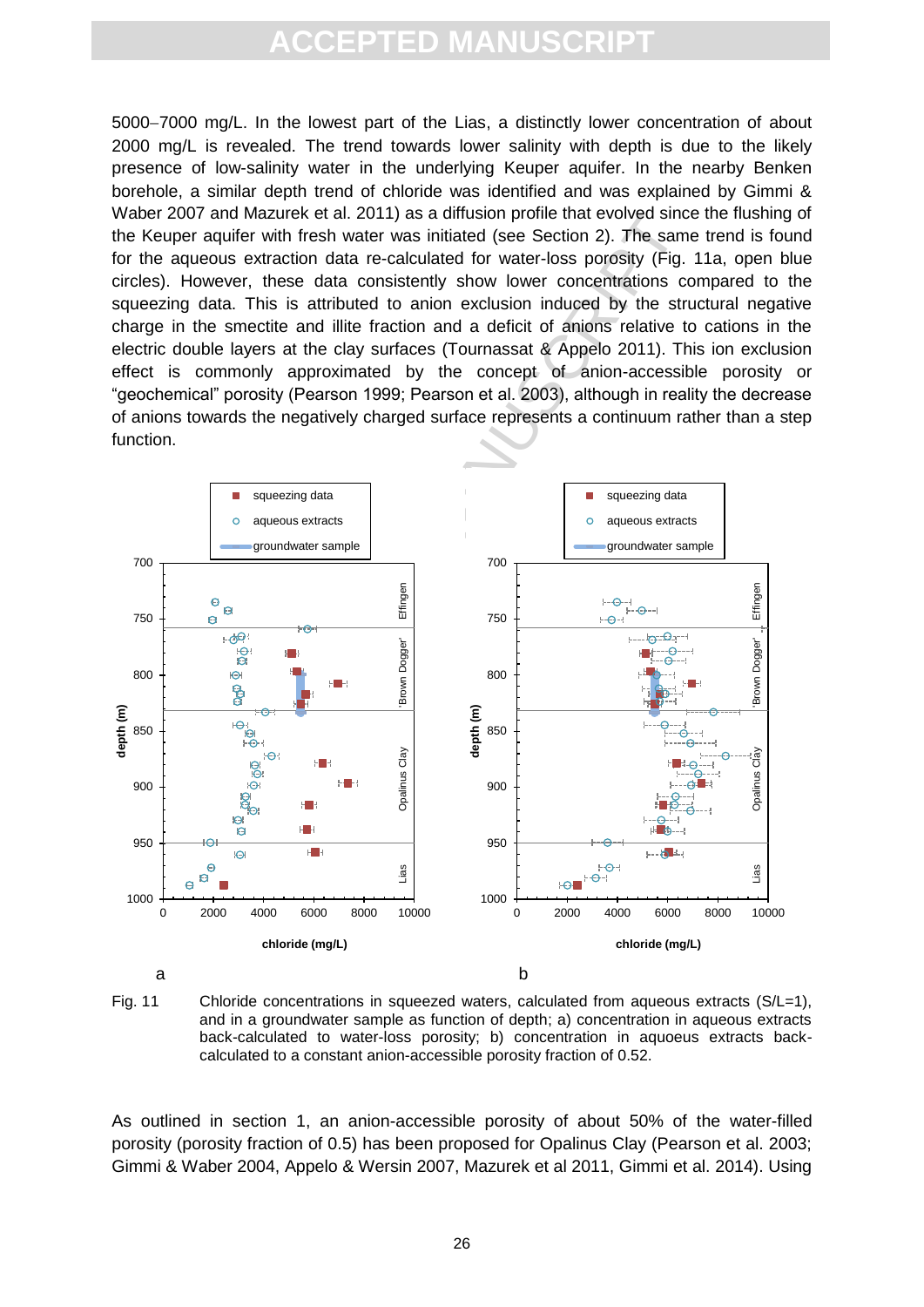this anion-accessible porosity fraction, Mazurek et al. (2015) could show that the Clconcentrations in the porewater obtained by aqueous extraction showed good correspondence with the measured concentrations of squeezed waters at 200 MPa. Here we adopt the reverse approach and derive the anion-accessible porosity fraction from the chloride concentrations in the squeezed waters. The results are then compared with other data from aqueous extraction and sampled groundwater for plausibility. Assuming that the chloride concentrations  $C_{Cl-sq}$  (mg/L) in the squeezed waters (at 200 MPa) represent the insitu porewater concentrations, the anion-accessible porosity fraction  $(\alpha)$  can be derived from:

$$
\alpha = \frac{m_{\text{Cl}}}{w_{\text{w}} \cdot C_{\text{Cl}^-\text{sq}}}
$$
 (3)

dentitations in the squeezed waters. The fessures are their completed and sampled groundwater for plausibility. Asseminations C<sub>Ct<sub>-sq</sub> (mg/L) in the squeezed waters (at 200 MPa) r are concentrations, the anion-accessible</sub> where m<sub>Cl</sub> is the Cl<sup>-</sup> inventory (mg/kg wet rock) and ww is the wet water content as (L/kg wet rock). The corresponding data are listed in Table 5. The derived anion-accessible porosity fraction values are in the range of 0.42−0.56, with an average value of 0.52 ( $\pm$  0.05 1 $\sigma$ ). It does not depict any trend with clay-mineral content over the whole range of 28−65% [\(Fig.](#page-30-0)  [12\)](#page-30-0). A positive correlation might be expected, because the amount of negatively charged minerals increases with the clay-mineral content. As outlined in section 1, a similar anionaccessible porosity fraction of around 0.5 has been derived for different argillaceous units with variable clay-mineral content in Europe (Mazurek et al. 2011), such as the Callovo-Oxfordian (Gaucher et al. 2009) or the Effingen Member (Mazurek et al. 2012). The reason for the observed constant anion-accessible porosity fraction over a large range of claymineral content has, to the best of our knowledge, not yet been resolved. A possible explanation is that the major part of porosity is associated with the clay fraction distributed in a (nearly) nonporous carbonate-tectosilicate material. Support for this explanation is provided by the observed positive correlation of porosity with clay-mineral content (Fig. 5).

Ionic strength is a further parameter which affects the thickness of the electric double layers and the anion-accessible porosity. The total chloride concentrations (as proxy for ionic strength) in aqueous extracts and squeezed waters are fairly constant, but decrease markedly in the lowest part in the Lias unit (Fig. 11). The sample from the lowest part (SLA 987.40) displays a distinctly lower anion-accessible porosity fraction (0.42) compared to the other samples (Fig. 12). This could be related to the lower ionic strength and the concomitant thicker electrical double layers.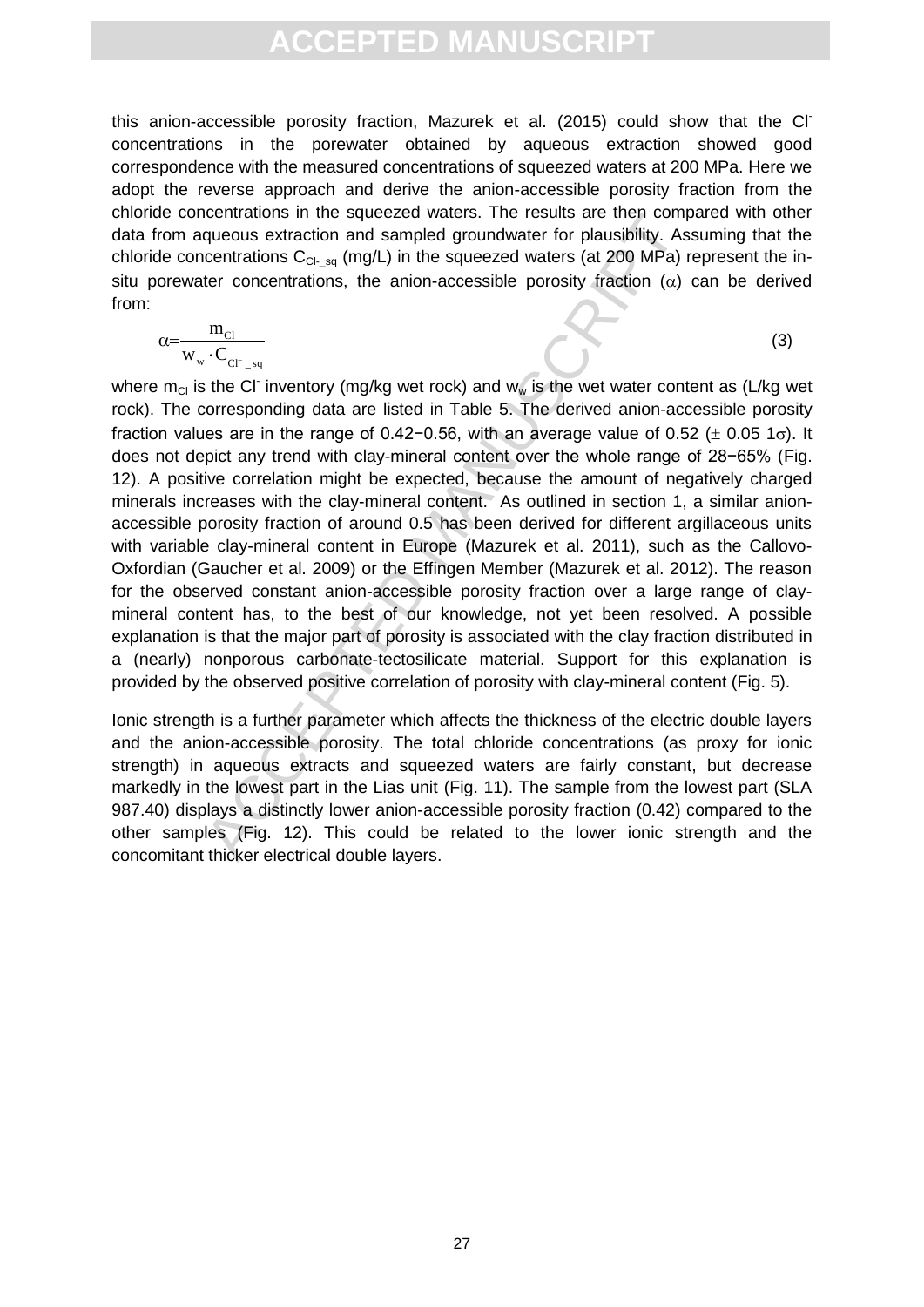### **EPTED MANUS**



<span id="page-30-0"></span>Fig. 12: Anion-accessible porosity fraction derived from chloride data of squeezed samples as function of clay-mineral content (Table 4). Error of anion-accessible porosity was estimated to be 13% based on linear error propagation of analytical errors.

30 40 50 60 70 80<br>
clay-mineral content (wt%)<br>
Anion-accessible porosity fraction derived from chloride data of squeezing<br>
Anion-accessible porosity fraction derived from chloride data of squeezing<br>
assiminated to be 13% b The anion-accessible porosity was also evaluated by using chloride data from sample pairs of squeezed waters and back-calculated aqueous extracts (1:1), the latter selected from closest location of the squeezed sample. Again, anion-accessible fractions according to eq. (2) were calculated. The resulting values (not shown) are very similar to those obtained from squeezing data alone, with an average value of 0.55 ( $\pm$  0.06 1 $\sigma$ ). This is also apparent from the similar chloride depth profile of the back-calculated aqueous extraction and squeezing data [\(Fig. 11b](#page-28-0)). Hence, the total Cl contents of the aqueous extracts is consistent with the total Cl contents of the squeezing data. Further support is provided by the results from the groundwater sample in the "Brown Dogger". The Cl concentration in the groundwater is nearidentical to that obtained from three squeezed samples located in the same section, which supports the assumption that squeezing data closely represent in-situ porewater compositions. A fourth squeezing sample in the same interval yields a somewhat higher value.

### **5.2 Constraining sulphate concentrations in the porewater**

Sulphate concentrations obtained from different methods as a function of depth are shown in [Fig. 13.](#page-31-0) The data for squeezed waters show good agreement with that from the groundwater sample suggesting that these reflect in-situ porewater conditions. The profile is fairly constant with depth, but exhibits an increasing trend in the lower part of the rock sequence. This may reflect the influence of sulphate-rich water from the lower lying aquifers (Waber et al. 2014).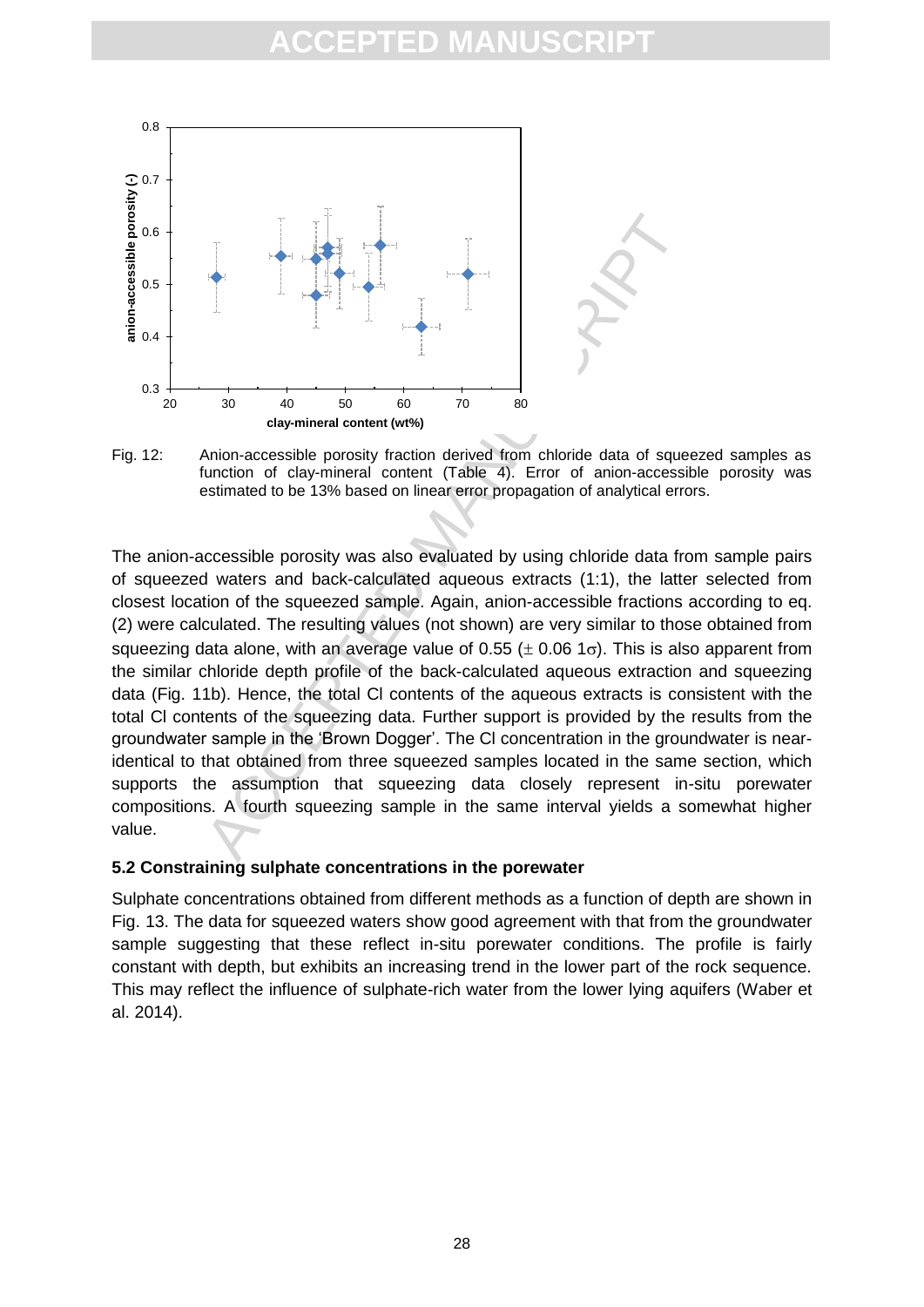

<span id="page-31-0"></span>Fig. 13 Sulphate concentrations in squeezed waters, aqueous extracts (back-calculated to water-loss porosity) and the groundwater sample from the "Brown Dogger" vs depth

The aqueous extracts, back-calculated to water-loss porosity show a different trend and much higher sulphate concentrations compared with the other data [\(Fig. 13\)](#page-31-0). Considering anion exclusion, the apparent discrepancy becomes even larger. This "excess sulphate" indicated from the extracts points to a sulphur source releasing sulphate during extraction into the porewater. Potential sources are pyrite, sulphur bound in organic matter and sulphate mineral phases. The calculated "excess sulphate" is in the range of 1-3 mmol per kg rock corresponding to a very low proportion  $(< 2 %)$  of the total sulphur in the rock.

Pyrite oxidation during the extraction tests is considered to be insignificant. In fact, precautions were taken to minimise the contact with molecular  $O<sub>2</sub>$  by conducting sample preparation and extraction tests in an anaerobic glovebox (section 3.2.3). The most likely possibility of aerobic oxidation was during milling which was carried out outside the glovebox. Pyrite oxidation rates in air are generally in the range of  $10^{-7}$ –10<sup>-8</sup> mol O<sub>2</sub>/m<sup>2</sup>/s (Jerz 2002). Assuming spherical pyrite grains of 1µm (estimated from SEM images), the surface area can be estimated from geometric considerations (Nicholson 1994), which yields a value of 1.2  $m^2/g$ . From the pyrite content (Table SI-3, S.I.), assuming a high oxidation rate of 10<sup>-7</sup> O<sub>2</sub> mol/m<sup>2</sup>/s, and a milling time of 10 min., one obtains 0.07–1.6 mmol SO<sub>4</sub> per kg rock. This is about 5–70% of the "excess sulphate", thus too low to fully explain aqueous extraction data, but could represent a significant contribution. Preliminary unpublished tests in our laboratory have been conducted to evaluate the effect of sample preparation on sulphate concentration in the aqueous extracts. These suggest that the effect of pyrite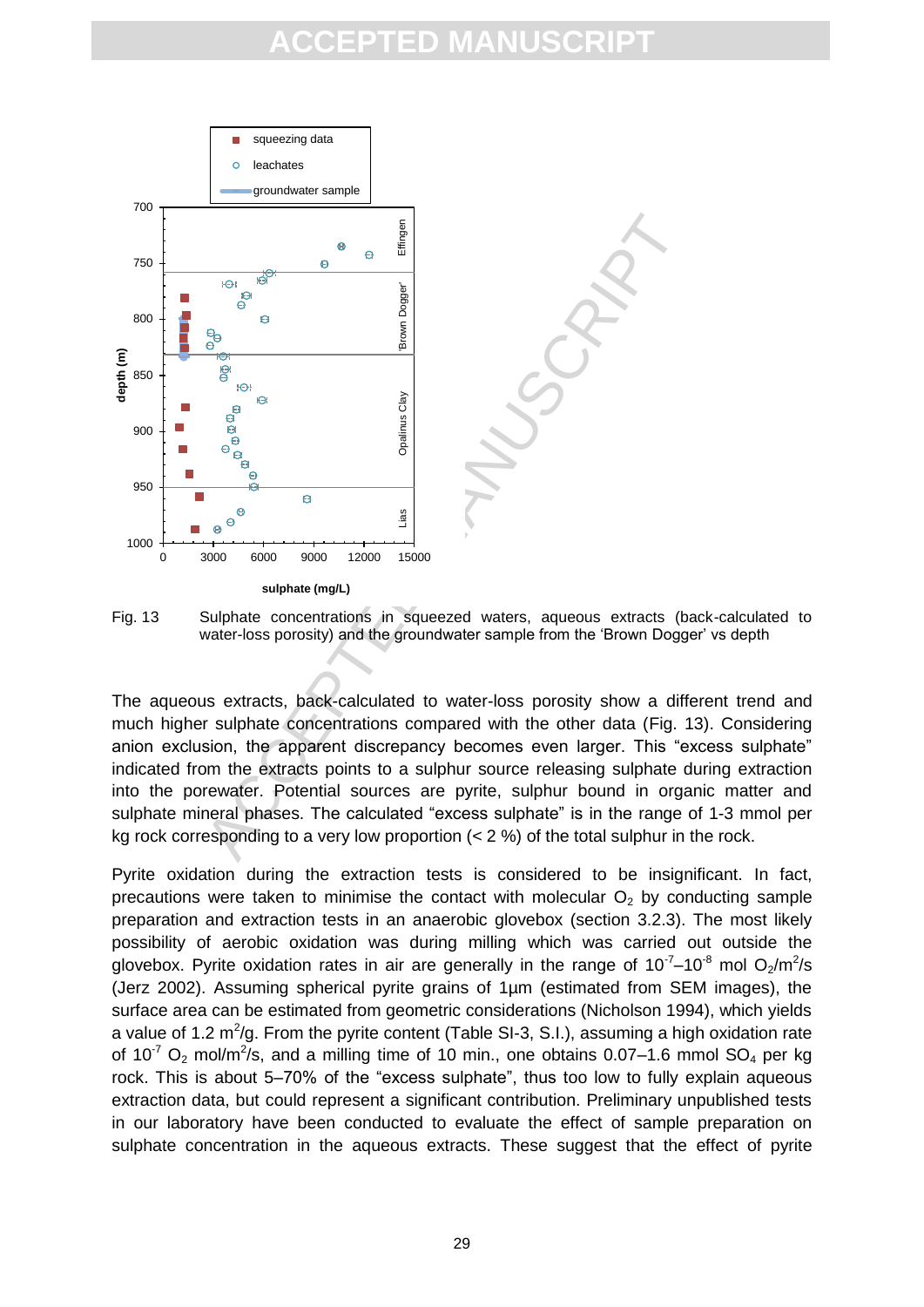oxidation is small, lending more support to a lower oxidation rate than assumed in the above calculation.

Release of sulphur from organic matter as sulphate source is considered to be unlikely because from mass balance this would require that the organic matter would contain 10– 20% of sulphur. Moreover, all this "organic" sulphur would need to have been oxidised during the experimental procedure of the aqueous extraction tests.

Dissolution of sulphate minerals, such as celestite or gypsum, is a viable possibility to explain "excess sulphate" observed in aqueous extraction data. From a mass balance, the "excess sulphate" would correspond only to  $0.14-0.41$  g  $CaSO<sub>4</sub>$  or  $0.18-0.55$  g SrSO<sub>4</sub> per kg of rock. Such minor phases – assuming this is the total amount – would not be detected by XRD.

bhur. Moreover, all this "organic" sulphur would need to have<br>xperimental procedure of the aqueous extraction tests.<br>of sulphate minerals, such as celestite or gypsum, is a viab<br>cess sulphate" observed in aqueous extractio Diagenetically-formed Sr-Ba sulphate was observed by SEM/EDX in five out six samples at different locations and celestite (with unknown composition) was identified in one vein sample from "Brown Dogger" by optical microscopy (Fig. 4). Diagenetic Sr-Ba sulphate and celestite-infill in a tectonic fracture were recently identified in Opalinus Clay at the Benken site (Lerouge et al. 2014). Gypsum or anhydrite were not observed in this work. Diagenetic gypsum was reported from an Opalinus Clay sample from the Mont Terri site (Bläsi et al. 1990). Other evidence for authigenic gypsum or anhydrite in Opalinus Clay is lacking so far. Squeezing data are not entirely in line with a gypsum (or anhydrite) source, because they show slight undersaturation with  $CaSO<sub>4</sub>$  phases in squeezed waters (SI values -0.2 to -0.5) [\(Table 5\)](#page-25-0). Squeezed waters are slightly closer to saturation with regard to celestite (SI -0.1 to -0.4). Celestite has been proposed to control sulphate porewater in the Callovo-Oxfordian shale (Gaucher et al. 2009).

Based upon the above considerations, sulphate in the analysed porewaters seems most likely controlled by celestite equilibrium or a  $SrSO<sub>4</sub>$ -containing solid solution phase. Further work is required to support this conclusion, in particular to determine the mineral chemistry of sulphate-bearing phases in these argillaceous rocks.

### **5.3 Constraining cation exchange population**

The results obtained from the different methods indicate that the concentration of cations in the porewater is controlled by cation exchange and mineral reactions, such as carbonate and sulphate equilbria. The impact of cation exchange is illustrated in the non-linear behaviour of main cations as function of S/L ratios in the aqueous extracts (section 4.3). Here we analyse cation exchange in the extracts in more detail and derive the exchangeable cation population at different S/L ratio from the dissolved ions by applying a cation exchange model with aid of the speciation code PHREEQC (Parkhurst & Appelo 1999) and selectivity coefficients proposed in Pearson et al. (2011). Model details and results are provided in the Supporting Information, Table SI-7.

[Fig. 14](#page-33-0) shows the ratio of exchangable Ca and Na  $(CaX_2/NaX)$  calculated for the aqueous extracts at the lowest S/L (0.1) and highest S/L (1.0) ratios, respectively. A clear decrease of this ratio with increasing S/L is evident, which is explained by the preferential uptake of  $Ca<sup>2+</sup>$ relative to Na<sup>+</sup> at higher dilution. Note also that at higher dilution of the extracts the scatter in the calculated exchange cation population is larger, reflecting the effect of enhanced mineral dissolution. The same trends are exhibited by the other exchangable divalent cations  $Mg^{2+}$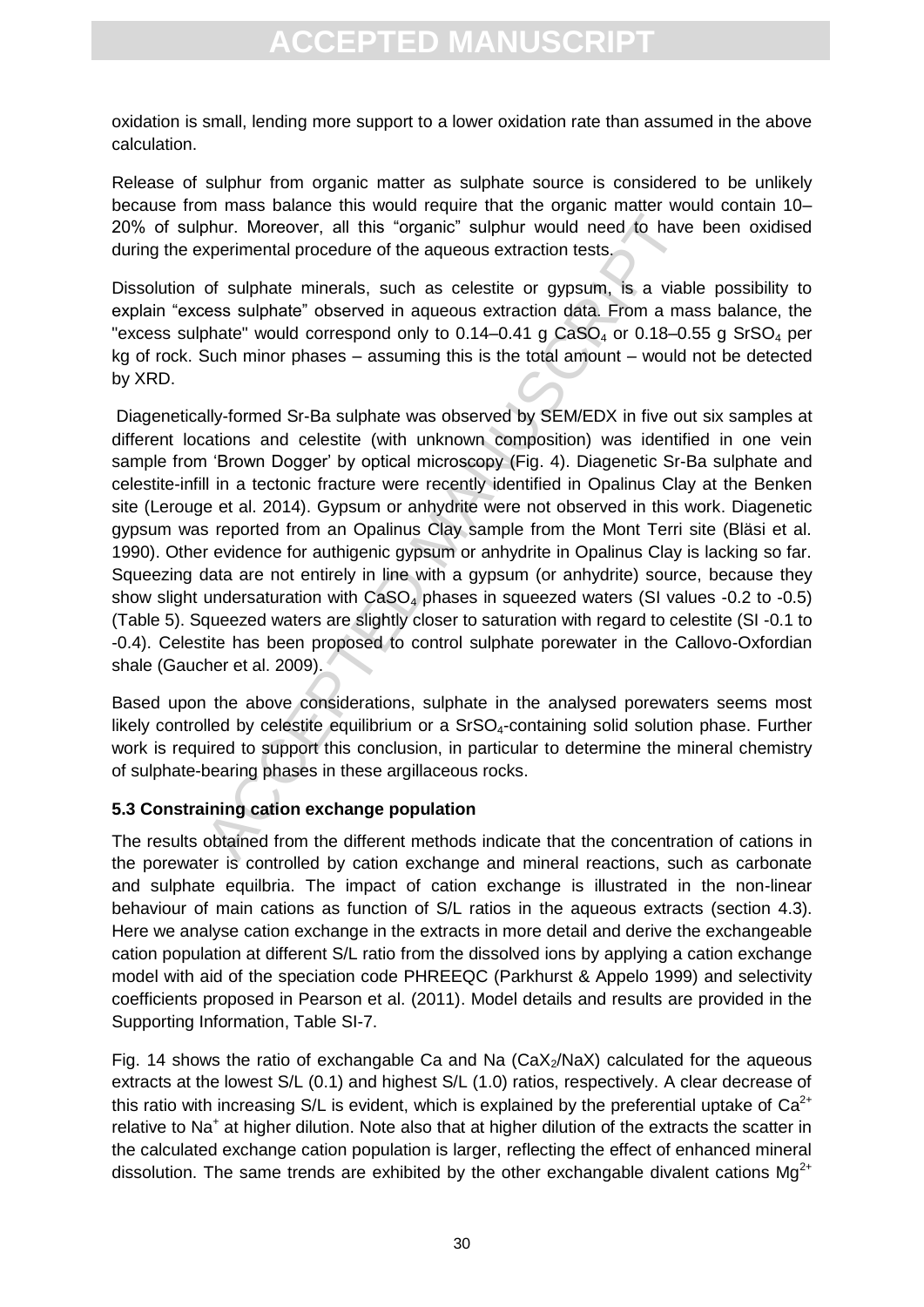### **CCEPTED MANUS**

and  $Sr^{2+}$  (not shown). The CaX<sub>2</sub>/NaX ratios determined from Ni-ethylene displacement (section 4.4) are also depicted in [Fig. 14.](#page-33-0) These are fairly close to those obtained from the high S/L extracts, albeit somewhat lower in some cases.

In summary, the cation composition in the porewater cannot be directly obtained from aqueous extraction data because of concurrent cation exchange reactions and mineral dissolution reactions, particularly at low S/L ratios. It appears from equilibrium considerations, however, that the exchanger population at high S/L ratio is fairly close to the in-situ ones.



<span id="page-33-0"></span>Fig. 14 Ratio of exchangable Ca and Na as equivalent fractions as function of depth. Data of aqueous extracts  $(S/L = 0.1$  and  $S/L = 1.0)$  calculated with cation exchange model. Measured data from Ni extracts (S/L =1) shown as comparison.

As outlined in section 4.4, the CEC data derived from Ni consumption in the 1:1 extracts show good agreement with the CEC values estimated from the smectite and illite contents. The CEC derived from the sum of displaced cations by the Ni-en complex is somewhat lower. The reason for this difference is not clear and in fact an opposite result could be expected, because measured Ni-displaced cations should represent both exchangeable and dissolved fractions. The same observation, however, was made in previous studies (Bradbury & Baeyens 1998, Pearson et al. 2003). Possible reasons for higher CEC obtained from Ni consumption compared to the sum of cations are: (i) formation of polynuclear Ni surface complexes and/or Ni (co)precipitates and (ii) sorption of  $Ni<sup>2+</sup>$  to amphoteric oxidetype surface sites (Bradbury & Baeyens 1998). It should be noted that in contrast to the exchange population the uncertainty in the absolute CEC values are not relevant for equilibrium modelling presented below.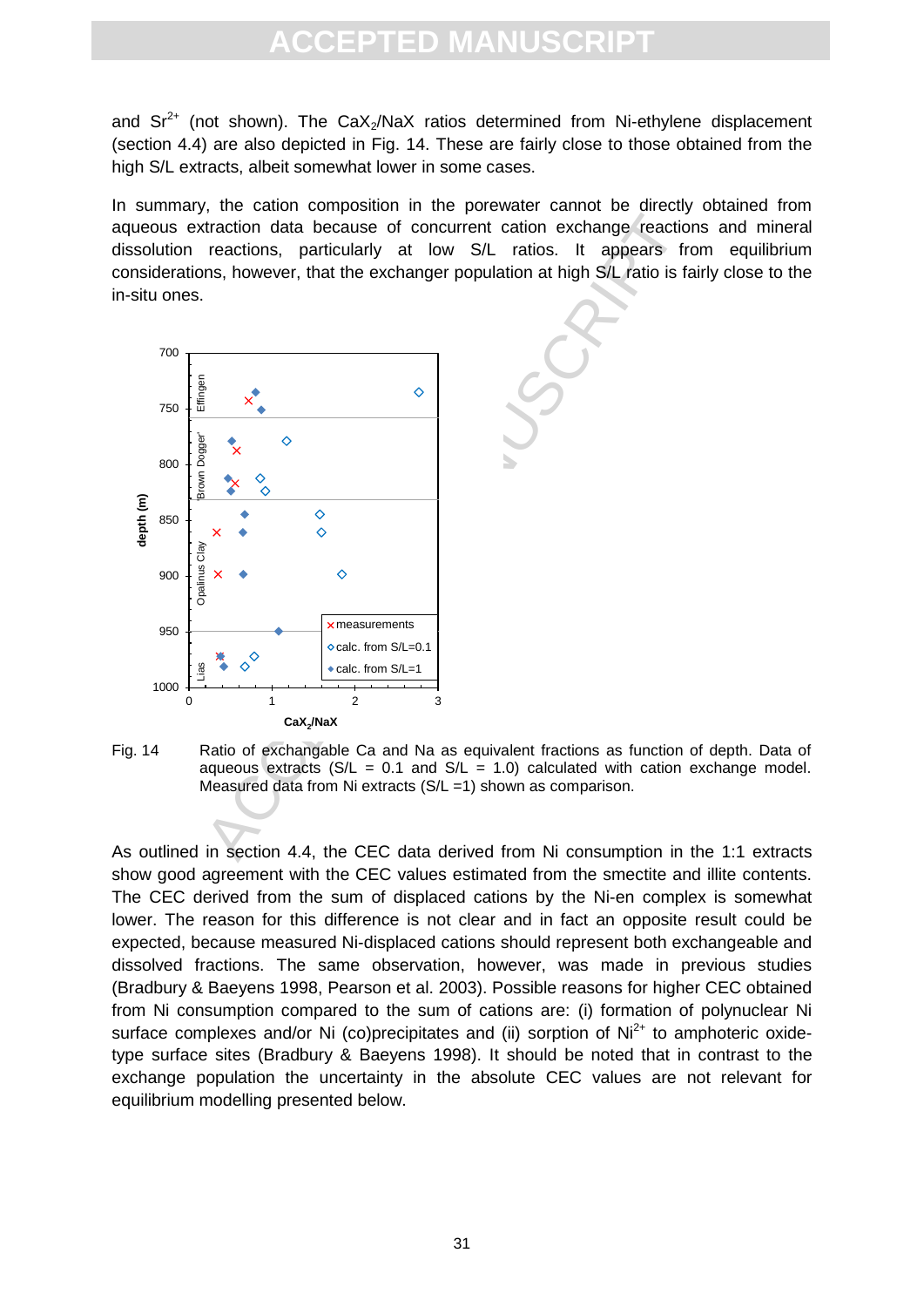### **5.4 Equilibrium modelling of porewater compositions**

### **5.4.1 Selection of samples / input data**

The modelling procedures are presented in section 3.3. Rock sections were considered for which aqueous extraction, CEC/exchangeable cation data and squeezing data were available. This resulted in five sections, two from the "Brown Dogger", two from Opalinus Clay and one from the Lias unit (Table SI-9, S.I.). The input data for the modelling are based on the findings and discussions in the previous sections, as summarized here:

*Chloride*: The Cl pore water concentrations were derived from the aqueous extraction concentration (for data at S/L=1) by accounting for the water content and an anionaccessible porosity of 0.5.

*Sulphate*: Celestite and/or Sr-Ba sulphate are considered as the most likely contributors for porewater sulphate, but the presence of gypsum is also evaluated here. In all calculated cases,  $SO<sub>4</sub>$  is assumed to be controlled by equilibrium with sulphate minerals with the same anion-accessible porosity fraction as for chloride. As detailed in section 3.3, Sr is underconstrained because of the uncertainty related to exchangeable Sr data. This uncertainty also affects that of sulphate concentrations when celestite equilibrium is assumed (Gaucher et al. 2009, Mäder 2009). To account for this, we consider two cases: in the first, the initial exchangeable Sr content is set to zero. In the second case, which is similar to that proposed by Gaucher et al. (2009), the measured exchangeable Sr content and a fixed  $\mathsf{SO}_4\!\mathsf{Cl}$  molar ratio of 0.15 is used as input.

his resulted in five sections, two from the 'Brown Dogger', two<br>from the Lias unit (Table SI-9, S.I.). The input data for the mod<br>gs and discussions in the previous sections, as summarized here<br>no (for data t S/L=1) by ac *Exchangeable cations and selectivity coefficients:* The cationic compounds Na, Ca, Mg, K and Sr are constrained by cation exchange reactions occurring at the clay surface and mineral equilibrium. The in-situ population of the exchangeable cations - a part from Sr (see above) - is taken here from the measured Ni-ethylene extraction data at the highest S/L ratio (1:1). Of particular importance are the ratios of the exchangeable cations. However, these are uncertain because of the poorly constrained contributions of the dissolved cations on one hand and of mineral dissolution on the other. In view of this, two bounding cases with regard to Na/Ca and Na/Mg ratios are considered: (i) use of measured data without further corrections, (ii) correction of measured data by assuming that Na compensates the charges of CI and SO<sub>4</sub> in the aqueous extracts. Thus in case (ii) the measured CI and SO<sub>4</sub> are attributed to Na and this case reflects "low" Na/Ca and Na/Mg ratios, whereas case (i) reflects "high" Na/Ca and Na/Mg ratios.

*Mineral equilibria:* Equilibrium with calcite, omnipresent in the rock sequence, is accounted for. For constraining sulphate, two cases, namely equilibrium with celestite and gypsum are considered. Preliminary SEM-EDX analysis (section 4.1) indicates the occurrence of a Sr- $Ba-SO<sub>4</sub>$  phase rather than pure celestite. Hence, the lower solubility of such a phase may lead to a slight overestimation of  $SO<sub>4</sub>$  if equilibrium with pure celestite is assumed. Dolomite is present as accessory mineral in most of the samples, but indications for Opalinus Clay at Mont Terri (Pearson et al. 2011) and the Callovo-Oxfordian shale at Bure (Gaucher et al. 2009) suggest that porewaters are slightly undersaturated. These authors proposed to constrain Mg concentrations by cation exchange rather than by dolomite equilibrium. This assumption is also adopted here. Siderite is present as accessory mineral in more than half of analysed samples. Together with pyrite this phase has been used to constrain dissolved Fe concentrations in Pearson et al. (2003; 2011). Furthermore, Fe(II) control by Na<sup>+</sup>-Fe<sup>2+</sup>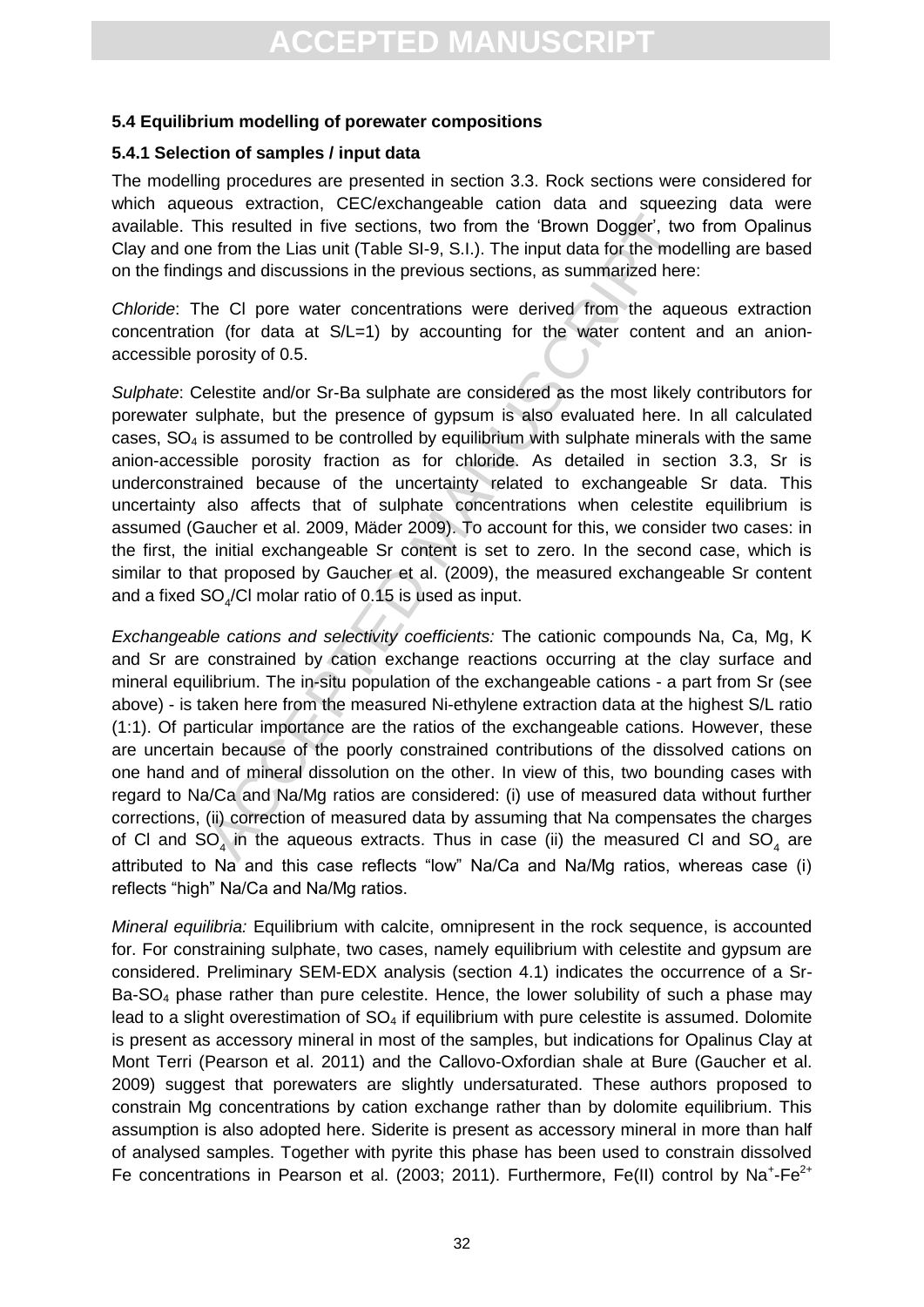exchange has been considered (Gaucher et al. 2009; Pearson et al. 2011). In this work, neither dissolved Fe or exchangeable Fe(II) were analysed and therefore Fe equilibria are not included in the modelling. Silicate phases, such as clay minerals and quartz, present in abundant amounts in the rock sequence, are expected to control Si and Al in the solute and have been postulated to also control  $pH/pCO<sub>2</sub>$  conditions (Coudrain-Ribstein & Gouze 1993; Gaucher et al. 2009). The main obstacle in considering silicates in equilibrium calculations is the lack of information regarding stability constants of the actual silicate minerals in the rock formations, except for quartz and kaolinite. Being aware of this deficiency, Pearson et al. (2011) assumed different pairs of generic silicate minerals. In this work, Si and Al concentrations were not determined. Because these concentrations are low and only marginally influence those of the major compounds, they were not included in the present modelling.

bostomated to asto continuo prupply continuous (coutinum-ratiosient)<br>all 2009). The main obstacle in considering silicates in equilibrium<br>formation regarding stability constants of the actual silicate mine<br>except for quar *pH/pCO<sup>2</sup> conditions:* Generally speaking, there have been two proposed ways two to constrain to  $pH/pCO<sub>2</sub>$  conditions in clayrocks, i.e. (i) by fixing  $pCO<sub>2</sub>$  (e.g. Pearson et al. 2003; Mäder 2009) or (ii) equilibrium with a selected set of silicate phases (Coudrain-Ribstein & Gouze 1993, Gaucher et al. 2009). In addition, Beaucaire et al. (2000) derived the pH from fixing total carbonate and charge balancing. Here we chose to fix  $pCO<sub>2</sub>$ , but accounting for the related uncertainty by considering a reasonable range. The  $pCO<sub>2</sub>$  measurements presented in section 4.7 yield direct values and are regarded as a proxy for in-situ  $pCO<sub>2</sub>$ . The corresponding values were found to be fairly constant, with  $log(pCO<sub>2</sub>)$  of -2.2 to -2.5 log(bar). These values are within the range of those obtained with the same technique on cores from Opalinus Clay at the Mont Terri site (-3.07 to -2.12) and from the Callovo-Oxfordian at the Bure site (-3.01 to -2.00) as reported by Gaucher et al. (2010). Based upon these data, we selected an upper value of -2.2 log(bar) as a base case and a lower one of -3.1 log(bar) as a separate case.

### **5.4.2 Setup of model cases**

The ranges in parameters and the uncertainties were considered by different model cases. Thus, one base case (case A) reflecting the most likely conditions from our understanding, and four alternative cases (cases B to E) were set up. All cases assume calcite equilibrium. Cases A to D assume celestite and case E assumes gypsum equilibrium. In all cases except case B, the initial exchangeable Sr occupancy is set to zero and the solution is equilibrated with the exchanger and reacting mineral phases in one step. For case B, a pre-equilibration step with the exchanger is conducted before equilibrating the resulting exchanger and solution compositions with the reacting minerals (section 3.3).

*Case A:* The base case only considers the measured Cl concentration, re-calculated to the anion-accessible porosity fraction of 0.5, and the measured CEC and uncorrected exchangeable cation data. Celestite equilibrium is assumed. The partial pressure of  $CO<sub>2</sub>$  is fixed to  $10^{-2.2}$  bar.

*Case B:* The difference with respect to the base case is that the  $SO<sub>4</sub>$  concentration corresponding to a  $SO<sub>a</sub>/Cl$  molar ratio of 0.15 and the measured exchangeable Sr occupancy are added as input (see sections 3.3 and 5.4.1).

*Case C*: In this case the fractions of exchangeable cations measured from Ni consumption are corrected by attributing part of the measured Na to NaCl and  $Na<sub>2</sub>SO<sub>4</sub>$  dissolution (Bradbury & Baeyens 1998). This correction is performed by taking the measured Cl and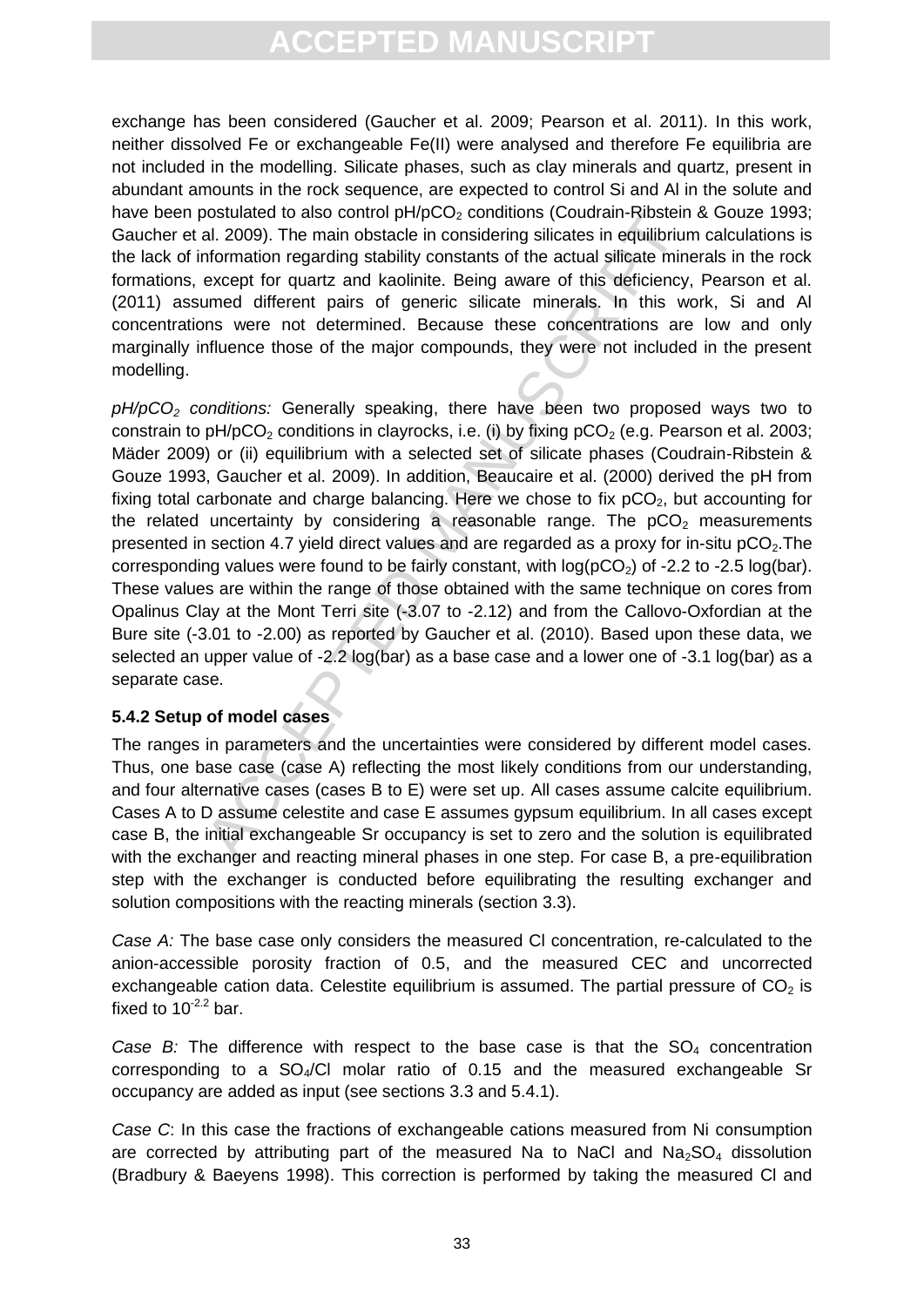SO<sup>4</sup> data from the aqueous extracts. This results in increased equivalent fractions of Ca, Mg, K and Sr relative to Na on the exchanger.

*Case D:* In this case the effect of a lower  $pCO<sub>2</sub>$ , taken to be  $10<sup>-3.1</sup>$  bar, is explored.

*Case E:* Gypsum rather than celestite equilibrium is assumed.

| Case E: Gypsum rather than celestite equilibrium is assumed.                          |                                           |                   |                                                       |                                                                                                   |                       |  |  |  |  |  |
|---------------------------------------------------------------------------------------|-------------------------------------------|-------------------|-------------------------------------------------------|---------------------------------------------------------------------------------------------------|-----------------------|--|--|--|--|--|
| Table 7<br>Conditions selected for the different model cases (see text)               |                                           |                   |                                                       |                                                                                                   |                       |  |  |  |  |  |
|                                                                                       | Case A                                    | Case B            | Case C                                                | <b>Case D</b>                                                                                     | Case E                |  |  |  |  |  |
|                                                                                       | base case                                 | $SO_4$ /CI        | corr. exch.cat.                                       | low pCO <sub>2</sub>                                                                              | CaSO <sub>4</sub> eq. |  |  |  |  |  |
| celestite or<br>gypsum                                                                | celestite eq.                             | S                 | s                                                     | s                                                                                                 | gypsum eq.            |  |  |  |  |  |
| calcite                                                                               | calcite eq.                               | S                 | s                                                     | $\mathbf s$                                                                                       | s                     |  |  |  |  |  |
| <b>CI input</b>                                                                       | re-calc.<br>extraction conc.              | s                 | $\mathbf{s}$                                          | $\mathbf s$                                                                                       | s                     |  |  |  |  |  |
| SO <sub>4</sub> input                                                                 | none                                      | $SO_4$ /Cl = 0.15 | $\mathbf{s}$                                          | $\mathbf s$                                                                                       | s                     |  |  |  |  |  |
| Ca input                                                                              | none                                      | s                 | s                                                     | s                                                                                                 | s                     |  |  |  |  |  |
| Na input                                                                              | charge balance                            | S                 | s                                                     | S                                                                                                 | s                     |  |  |  |  |  |
| $pCO2$ (bar)                                                                          | $10^{-2.2}$                               | s                 | s                                                     | $10^{-3.1}$                                                                                       | s                     |  |  |  |  |  |
| <b>CEC</b> input                                                                      | Ni consumption                            | s                 | s                                                     | s                                                                                                 | s                     |  |  |  |  |  |
| exchangeable<br>cations<br>(except Sr)                                                | uncorr. data<br>(Ni extracts)             | S                 | corrected for<br>NaCl/Na <sub>2</sub> SO <sub>4</sub> | s                                                                                                 | s                     |  |  |  |  |  |
| exchangeable<br>Sr                                                                    | set to zero                               | measured data     | s                                                     | s                                                                                                 | s                     |  |  |  |  |  |
| s: same as case A                                                                     | 5.4.3 Results and discussion of modelling |                   |                                                       |                                                                                                   |                       |  |  |  |  |  |
|                                                                                       |                                           |                   |                                                       | The results for all model cases and their comparison with squeezing data are shown in Table       |                       |  |  |  |  |  |
|                                                                                       |                                           |                   |                                                       | SI-9 (S.I.) and illustrated in Fig. 15. First the model cases A through D, all assuming celestite |                       |  |  |  |  |  |
|                                                                                       |                                           |                   |                                                       | equilibrium, are considered. Here, a good to fair agreement between experimental data from        |                       |  |  |  |  |  |
|                                                                                       |                                           |                   |                                                       | squeezing and modelling data is indicated, but systematic differences between model cases         |                       |  |  |  |  |  |
|                                                                                       |                                           |                   |                                                       |                                                                                                   |                       |  |  |  |  |  |
|                                                                                       |                                           |                   |                                                       | are seen. For CI, the good match between model and data is a consequence of the                   |                       |  |  |  |  |  |
|                                                                                       |                                           |                   |                                                       | observed near to constant anion-accessible porosity implemented in the model. For Na, the         |                       |  |  |  |  |  |
| correspondence is within 18%. Deviations are largest for $SO4$ and Sr, reflecting the |                                           |                   |                                                       |                                                                                                   |                       |  |  |  |  |  |

Table 7 *Conditions selected for the different model cases (see text)*

### **5.4.3 Results and discussion of modelling**

The results for all model cases and their comparison with squeezing data are shown in Table SI-9 (S.I.) and illustrated in Fig. 15. First the model cases A through D, all assuming celestite equilibrium, are considered. Here, a good to fair agreement between experimental data from squeezing and modelling data is indicated, but systematic differences between model cases are seen. For Cl, the good match between model and data is a consequence of the observed near to constant anion-accessible porosity implemented in the model. For Na, the correspondence is within 18%. Deviations are largest for  $SO<sub>4</sub>$  and Sr, reflecting the uncertainty related to the sulphate source. Cases A, C and D show deviations in  $SO<sub>4</sub>$  relative to the squeezing data by 8–63% and are thus well within a factor of 2, but display higher values compared to the measured data. For case B, which considers the measured exchangeable Sr as input, the differences in sulphate concentrations relative to the measurements are 21–44%). For Sr, deviations are larger and range between 131 and 202%. Note that for this case the simulated Sr concentrations are consistently higher, but those of sulphate consistently lower than the measured squeezing data. This confirms that exchangeable Sr measured in the Ni-exctracts were affected by side reactions (section 3.3).

The model case E with gypsum equilibrium reveals comparatively large differences between modelled and experimental data (Table SI-9, S.I.). The largest deviations are noted for sulphate and calcium, confirming the undersaturated state of the porewater with regard to gypsum or anhydrite. Significant differences are also seen in Mg and Sr. Based on these model results, celestite equilibrium more likely controls sulphate in porewaters. It should be noted, however, that the data suggest slight undersaturation with respect to celestite. This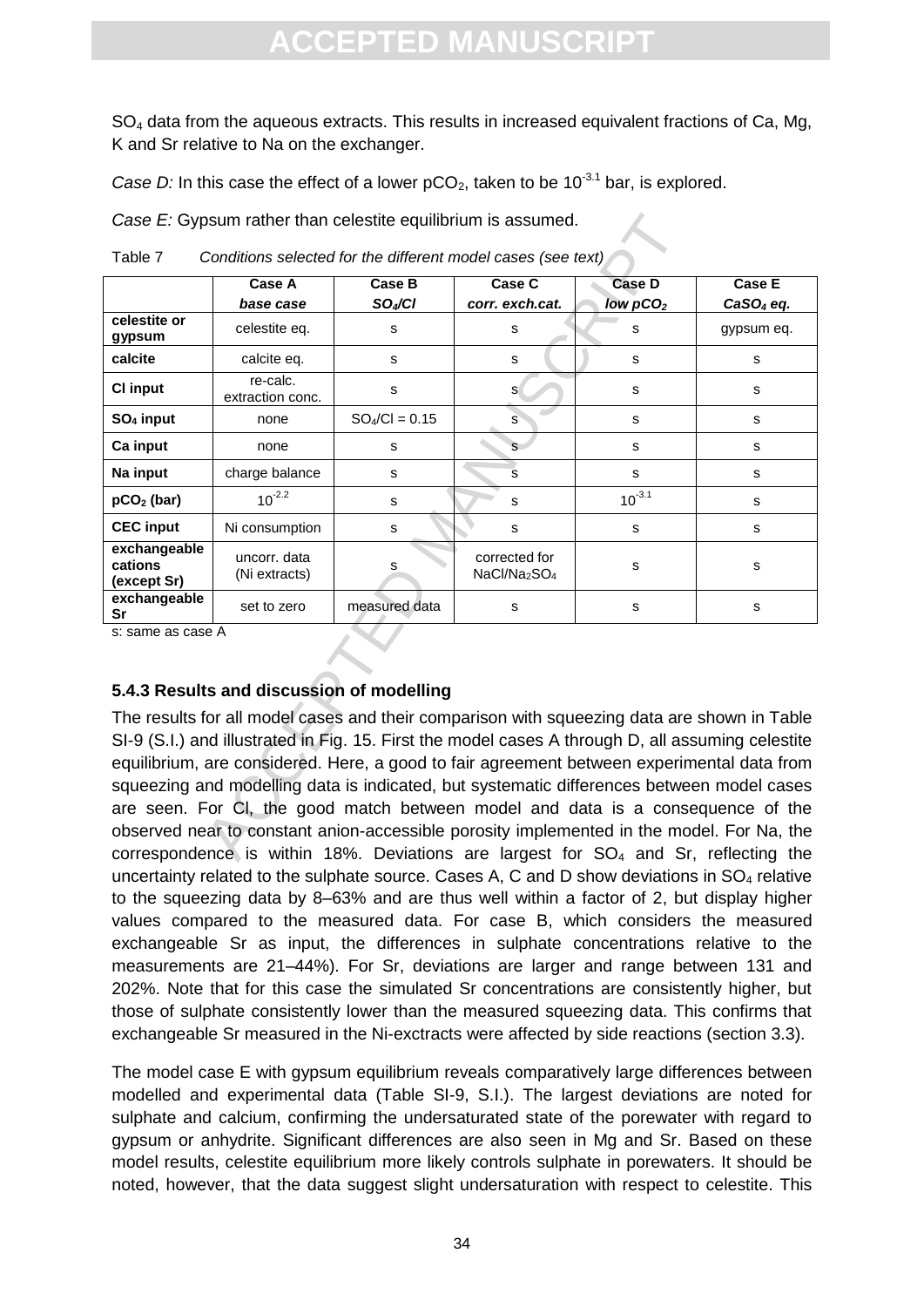could be due to the presence of a Sr-Ba sulphate solid solution with a lower solubility than that of pure celestite. In view of the lack of Ba data in the sampled porewaters, we did not attempt to test this hypothesis.

The good performance of the base case A in simulating squeezed water data is remarkable. Thus, the agreement for the major compounds Na, Ca, Mg, K, CI and  $SO<sub>4</sub>$  is within 30% for almost all data points, as illustrated in the Schoeller diagrams in Fig. 15. Except for SO<sub>4</sub>, the largest deviation is found for Mg (40%) in the Opalinus Clay sample at 880 m depth. The generally good agreement supports the underlying model assumptions and also confirms the adequacy of using chloride aqueous extraction data with an anion-accessible fraction of 0.5, as well as exchangeable cation data (determined with the Ni-en method) for estimating insitu porewater composition.

greement for the major compounds Na, Ca, Mg, K, Cl and SO<sub>4</sub> is<br>tat points, as illustrated in the Schoeller diagrams in Fig. 15. Excelton is found for Mg (40%) in the Opalinus Clay sample at 88<br>od agreement supports the un Case D (low  $pCO<sub>2</sub>$  case) shows nearly identical results compared to the base case for all modelled compounds except for alkalinity and pH. This highlights that the main cations are only weakly affected by  $pH/pCO<sub>2</sub>$  conditions and controlled predominately by cation exchange, which provides an effective buffering process. The derived pH for the low  $pCO<sub>2</sub>$ case is in the range of 7.6-8.0 whereas the pH values span from 7.2 to 7.5 in the other cases. The model results also illustrate that with the lack of reliable pH and alkalinity in the squeezing data the  $pCO<sub>2</sub>$  cannot be better constrained. Without such data (pH, alkalinity), it can also not be decided whether the squeezing data (thought to represent in-situ water) are undersaturated or in equilibrium with dolomite.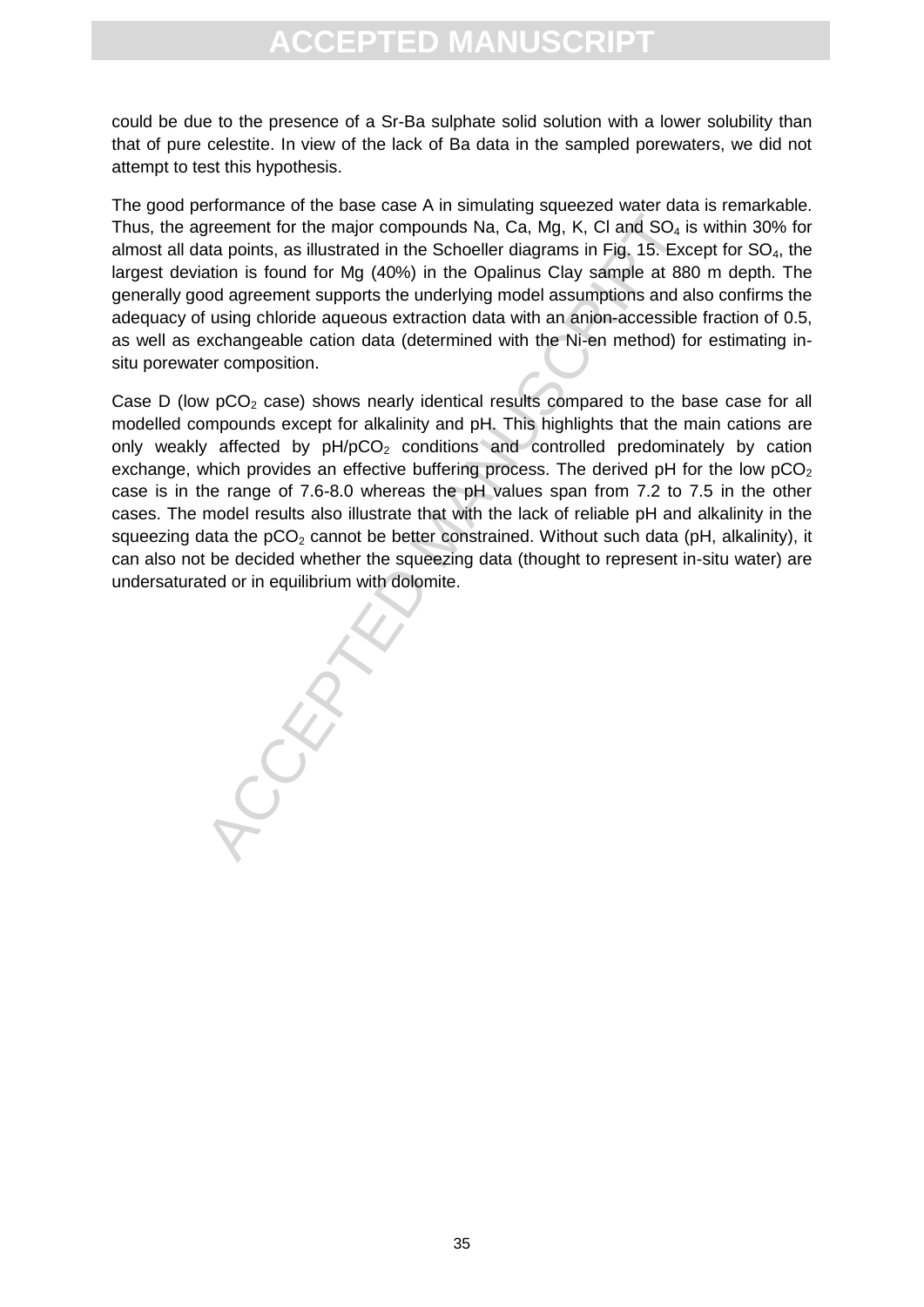

<span id="page-38-0"></span>Fig. 15: Schoeller diagram comparing ion compositions from squeezing (circles) with modelled data (lines). Red solid line: case A (base case); green dashed line: case B (constant initial  $SO_4/CI=0.15$ ); case C (corrected cation exchange composition); case E (assuming gypsum equilibrium). Case D shows almost identical results to case A (see text).

The correction of exchangeable cation data by subtracting NaCl and  $Na<sub>2</sub>SO<sub>4</sub>$  (case C) and thus increasing the fractions of Ca and Mg leads to less good agreement compared to cases with non-corrected fractions. This suggests that measured fractions are close to the in-situ ones and not strongly altered by side-reactions. Clearly, the dissolved cations in the porewater contribute to the Ni-displaced cations, but is seems that this "dissolved" fraction does not significantly affect exchangeable cation ratios. In this regard it should be noted that correction by subtracting NaCl and  $CaSO<sub>4</sub>$  (instead of NaCl and Na<sub>2</sub>SO<sub>4</sub>) results in similar exchangeable fractions than the uncorrected ones (data not shown).

In summary, the modelling exercise shows the adequacy of the simple equilibrium model and an anion-accessible porosity fraction of 0.5 in simulating porewater composition in a rock sequence with variable clay-mineral contents. It also highlights the importance of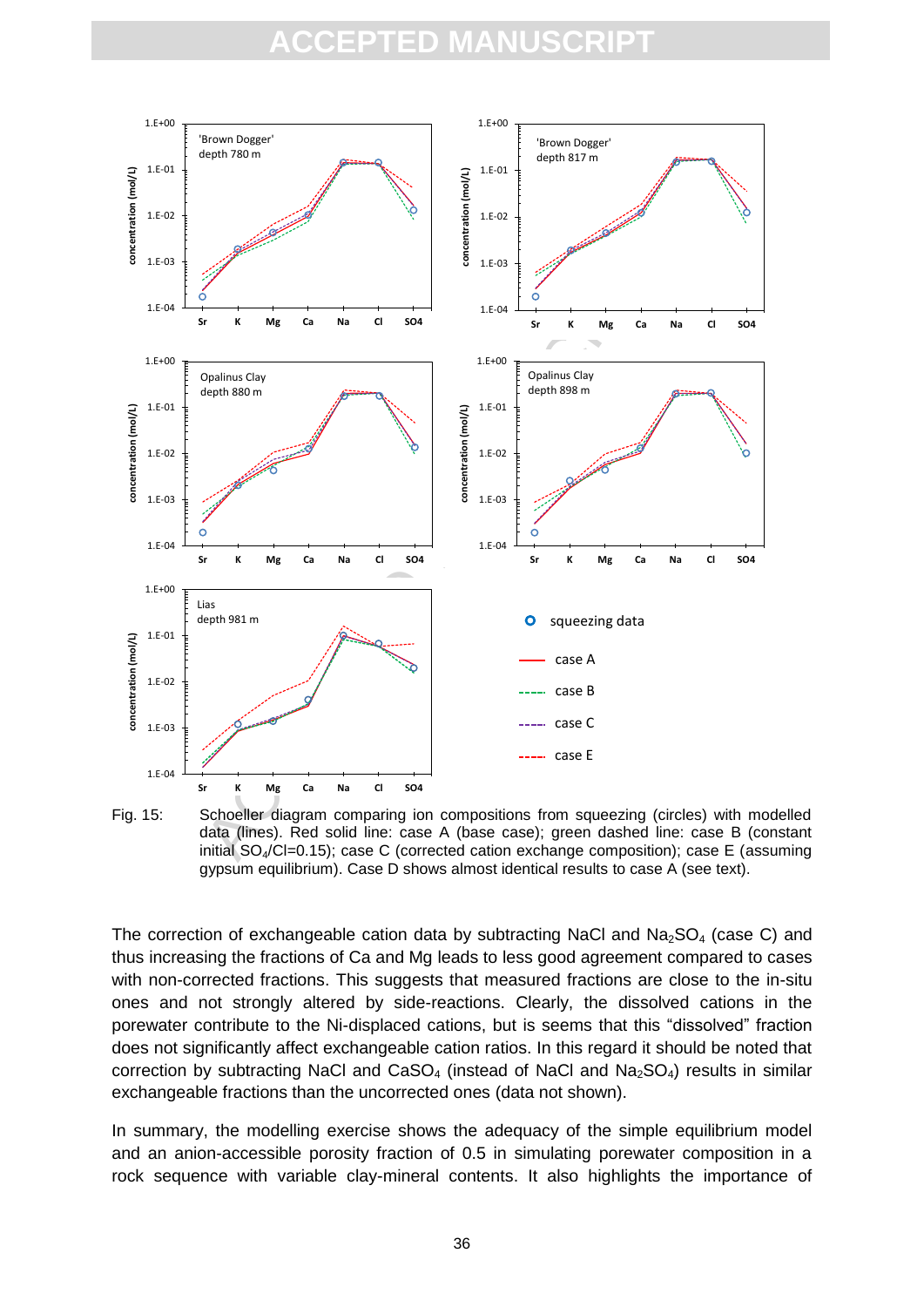determining the chloride inventories from aqueous extraction tests and exchangeable cation inventories from Ni-en extracts.

### **6. Conclusions**

A multi-method approach was applied to constrain porewater chemistry in a Jurassic argillaceous rock sequence with variable lithology and clay-mineral content. In general, findings corroborate previous results from similar rocks but have also enabled uncertainties to be reduced with regard to processes affecting in-situ porewater composition. Specifically, the following findings are worth noting:

- A consistent dataset could be obtained from the different methods enabling porewater compositions to be constrained over the whole rock sequence.
- Exclusion of anions: This process is evidenced by the different chloride datasets. An anion-accessible porosity fraction of  $\sim 0.5$  is derived from squeezing data for a fairly large range of clay-mineral content. A very similar result is obtained when combining squeezing data with aqueous extraction data from nearby samples. The derived anionaccessible porosity is supported by the chloride concentrations estimated from the groundwater sample.
- Source of sulphate in porewater: Consistent sulphate porewater results were obtained from squeezing and groundwater data. Sulphate is constrained by a sulphate mineral which most likely is celestite and/or a Sr-Ba sulphate phase, as indicated from microscopic analysis. Squeezed waters were found to be fairly close to saturation with regard to celestite, but undersaturated with regard to gypsum.
- thod approach was applied to constrain porewater chemistry<br>rock sequence with variable lithology and clay-mineral controborate previous results from similar rocks but have also enabled with regard to processes affecting in Consistency of equilibrium model: The application of a simple geochemical model including cation exchange and calcite and celestite equilibria and a constant anionaccessible porosity of 0.5 showed good agreement between simulated porewater compositions and those from squeezing data. The modelling further indicated the importance of the correct determination of the exchangeable cation population, which was shown to be a sensitive parameter. More generally, the modelling analysis corroborates that squeezing of the studied rocks at 200 MPa is a viable and efficient way to sample porewater.

An important remaining uncertainty regards in-situ pH conditions. The results from  $CO<sub>2</sub>$  gas measurements suggest fairly constant  $pCO<sub>2</sub>$  conditions with log( $pCO<sub>2</sub>$ ) values of -2.5 to -2.2 log(bar) throughout the core, but may not reflect true equilibrium conditions (Lassin et al. 2012). A  $log(pCO<sub>2</sub>)$  range of -3.1 to -2.2 was proposed by Pearson et al. (2011) for Opalinus Clay porewaters based on calculations considering clay mineral equilibria and associated uncertainties. Our modelling results suggest that this  $pCO<sub>2</sub>$  uncertainty range is also reasonable for the studied rock sequence.

The concentrations of iron and, more generally, of redox conditions were not analysed in this study. Besides iron, the concentrations of other redox sensitive species in the porewater, such as sulphide are not known. The preservation of redox conditions is difficult and all applied methods may induce disturbances. The consistency in sulphate data, however, indicates that pyrite oxidation was largely suppressed during the experimental procedures.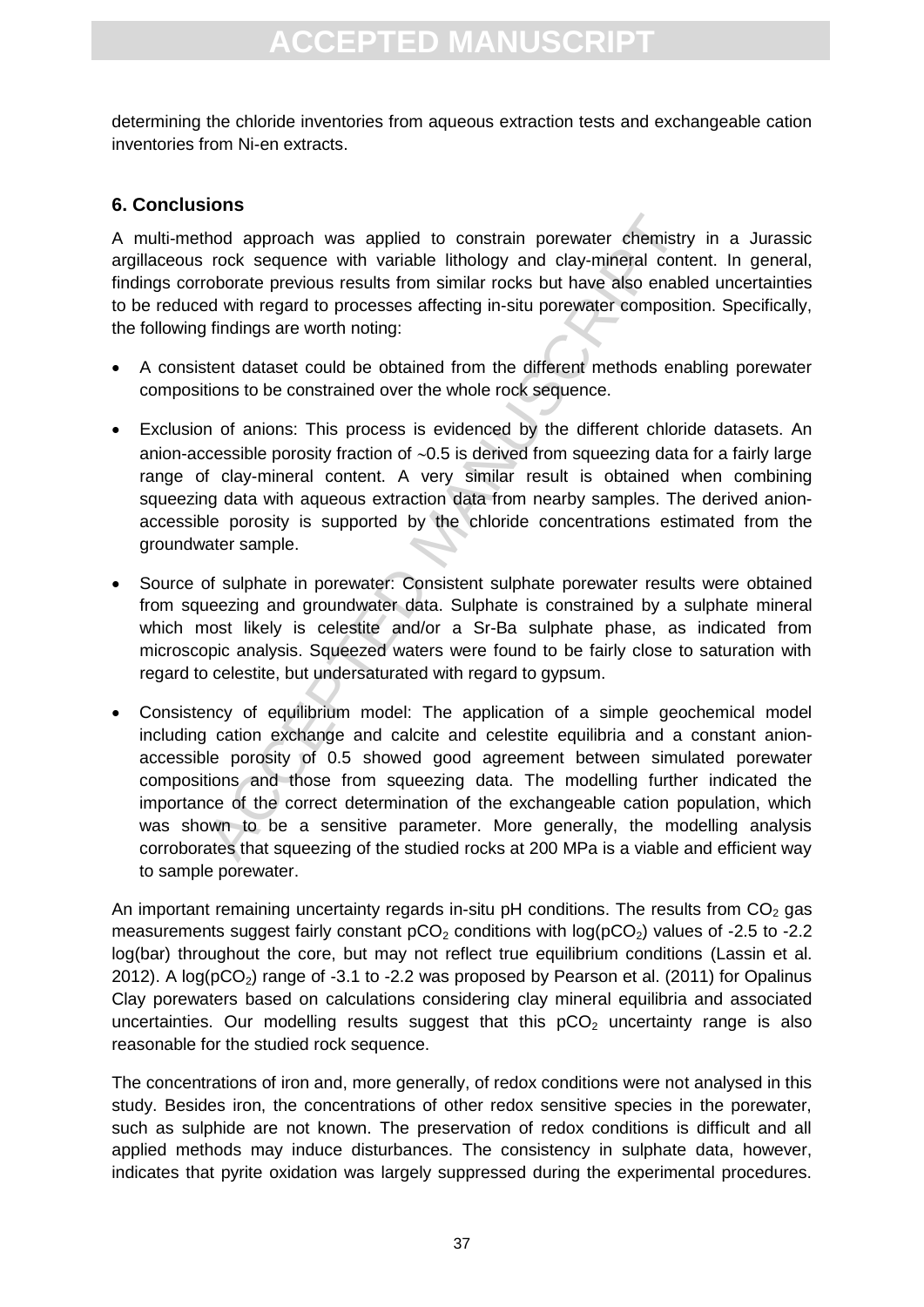From the widespread occurrence of siderite in the studied rock sequence, this phase may control Fe(II) concentrations. However, other Fe-bearing carbonates, such as diagenetic calcite and, at instances also ankerite are present which might influence iron equilibrium relationships. The study of the mineral chemistry of these carbonate phase assemblages may shed more light on this issue.

In addition to carbonates, the systematic study of the mineral chemistry of sulphate phases (e.g. celestite, Sr-Ba sulphates) and their distribution would allow further constraint of the sulphate concentration in porewaters.

### **Acknowledgements**

or engition this issue.<br>
to carbonates, the systematic study of the mineral chemistry of s<br>
te, Sr-Ba sulphates) and their distribution would allow further c<br>
centration in porewaters.<br> **dgements**<br>
se to express our thanks We would like to express our thanks to Antoine de Haller, Annette Bretscher, Michael Adler, Peter Alt-Epping, Nick Waber and Larryn Diamond (Uni Bern) and Andreas Gautschi (Nagra) for fruitful discussions. Laboratory support of Priska Bähler, Stefan Weissen and Gisela Weibel (Uni Bern) is acknowledged. Squeezing tests were carried out by Takahiro Oyama and Kenzo Kiho (Criepi). The study was financially supported by Nagra.

- Allard B., Karlsson M., Tullborg, E.-L. and Larson S.A. (1983) *Ion exchange capacities and surface areas of some major components and fracture filling materials of igneous rocks.* SKB Technical Report TR 83-64, Stockholm, Sweden (Available at www.skb.se).
- Appelo C.A.J. and Postma D. (2005) *Geochemistry, groundwater and pollution*. Balkema, Rotterdam, 2<sup>nd</sup> edition, 649 p.
- Appelo C.A.J. and Wersin P. (2007) Multicomponent diffusion modeling in clay systems with application to the diffusion of tritium, iodide and sodium in Opalinus Clay. *Environ. Sci. Technol.* **41**, 5002–5007.
- Appelo C.A.J., Vinsot A., Mettler S. and Wechner S. (2008) Obtaining the porewater composition of a clay rock by modeling the in- and out-diffusion of anions and cations from an in-situ experiment. *J. Contam. Hydrol*. **101**, 67–76.
- Baeyens B. and Bradbury M.H. (2004) Cation exchange capacity measurements on illite using the sodium and cesium isotope dilution technique: Effects of the index cation, electrolyte concentration and competition: modeling. *Clays Clay Miner*. **52**, 421–431
- Beaucaire C., Pitsch H., Toulhoat P., Motellier S. and Louvat D. (2000) Regional fluid characterisation and modelling of water-rock equilibria in the Boom clay formation and in the Rupelian aquifer at Mol, Belgium. *Appl. Geochem*. **15**, 667–686.
- Beaucaire C., Michelot J.-L., Savoye S. and Cabrera J. (2008) Groundwater characterisation and modelling of water–rock interaction in an argillaceous formation (Tournemire, France). *Appl. Geochem*. **23**, 2182–2197.
- Blanc P., Legendre O. and Gaucher E.C. (2006) Estimate of clay minerals amounts from XRD pattern modeling: The ARQUANT model. *Phys. Chem. Earth* **32**, 135–144.
- Bläsi H.R., Peters T. and Mazurek M. (1990) *Der Opalinuston des Mont Terri (Kanton Jura): Lithologie, Mineralogie und phys.-chemische Parameter*. Nagra Internal Report NIB 90- 60, Wettingen, Switzerland.
- Bradbury, M.H. and Baeyens, B. (1997/98) *Derivation of In-situ Opalinus Clay Porewater Compositions from Experimental and Geochemical Modelling Studies with Corrigendum*.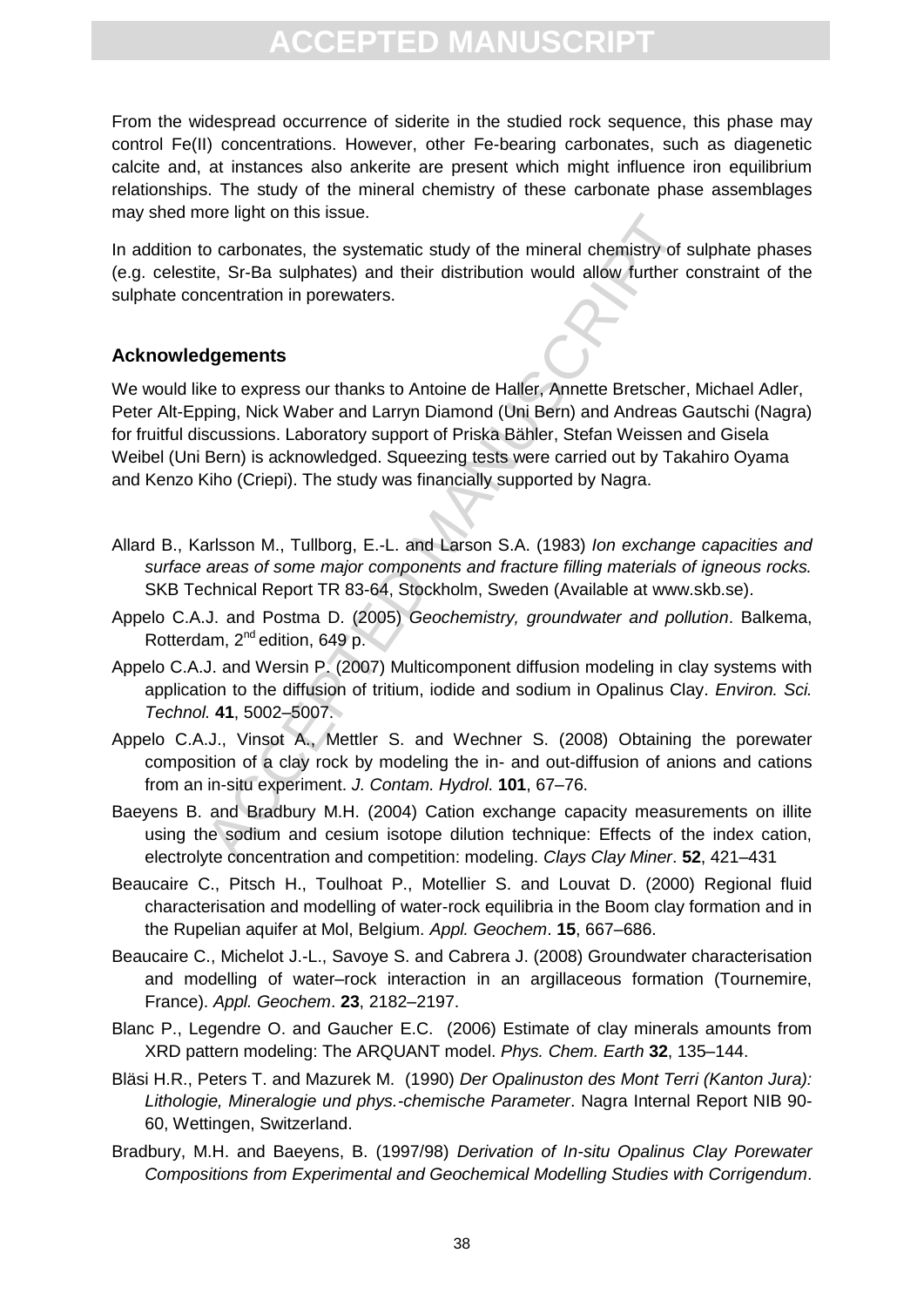Nagra Technical Report NTB 97-07, Nagra, Wettingen, Switzerland (Available at www.nagra.ch).

- Bradbury M.H., Baeyens B. (1998) A physicochemical characterisation and geochemical modelling approach for determining porewater chemistries in argillaceous rocks. *Geochim. Cosmochim. Acta* **62**, 783–795.
- Coudrain-Ribstein A. and Gouze P. (1993) Quantitative study of geochemical processes in the Dogger aquifer, Paris Basin. *Appl. Geochem*. **8**, 495–506.
- De Craen M., Wemaere I., Labat S. and Van Geet M. (2006) *Geochemical analyses of Boom Clay pore water and underlying aquifers in the Essen-1 borehole*. SCK.CEN External Report CEN-ER-19 (Available at http://publications.sckcen.be).
- Füchtbauer H. (1988) *Sedimente und Sedimentgesteine. Schweizerbart Verlagsbuchhandlung*, Stuttgart, 1141 p.
- Gaines G.L. Jr., Thomas H.C. (1953): Adsorption studies on clay minerals. II. A formulation of the thermodynamics of exchange adsorption. J. Chem. Phys. **21**, 714–718.
- Gaucher E.C., Blanc P., Bardot F., Braibant G., Buschaert S., Crouzet C., Gautier A., Girard J.-P., Jacquot E., Lassin A., Negrel G., Tournassat C., Vinsot A. and Altmann S. (2006) Modelling the porewater chemistry of the Callovian-Oxfordian formation at a regional scale. Comptes Rendus. *Géoscience* **338**, 917–930.
- Gaucher E.C., Tournassat C., Pearson F.J., Blanc P., Crouzet C., Lerouge C. and Altmann S. (2009) A robust model for pore-water chemistry of clayrock. *Geochim. Cosmochim. Acta* **73**, 6470–6487.
- m. Cosmochim. Acta 62, 783–795.<br>
bstein A. and Gouze P. (1993) Quantitative study of geochemic<br>
bstein A. and Gouze P. (1993) Quantitative study of geochemical are<br>
greg aquifer, Paris Basin. Appl. Geochem. 8, 495–506.<br>
I. Gaucher E.C., Lassin A., Lerouge C., Fléhoc C., Marty N. C., Henry B., Tournassat C., Altmann S., Vinsot A., Buschaert S. et al. (2010)  $CO<sub>2</sub>$  partial pressure in clayrocks: a general model (2010). *In Water-Rock Interaction XIII* - Water-Rock Interaction WRI-13, Mexico [hal-00664967 - version 1].
- Gimmi T. and Waber H.N. (2004) *Modelling of tracer profiles in pore water of argillaceous rock in the Benken borehole: stable water isotopes, chloride and chlorine isotopes*. Nagra Technical Report 04-05, Wettingen, Switzerland (Available at www.nagra.ch).
- Gimmi T., Waber H.N., Gautschi A. and Rübel A. (2007) Stable water isotopes in pore water of Jurassic argillaceous rocks as tracers for solute transport over large spatial and temporal scales. *Water Resour. Res*. **43**, W04410.
- Gimmi T., Leupin O., Eikenberg J., Glaus M.A., Van Loon L.R., Waber H.R., Wersin P., Wang H.A.O., Grolimund D., Borca C.N., Dewonck S. and Wittebroodt C. (2014) Anisotropic diffusion at the field scale – I: A four-year multi-tracer diffusion and retention experiment at the Mont Terri URL (Switzerland). *Geochim. Cosmochim*. Acta **125**, 373– 393.
- Girard J.-P., Fléhoc C. and Gaucher E. (2005) Stable isotope composition of  $CO<sub>2</sub>$  outgassed from cores of argillites: a simple method to constrain  $\delta^{18}$ O of porewater and  $\delta^{13}$ C of dissolved carbon in mudrocks. *Appl. Geochem*. **20**, 713–725.
- Hummel W., Berner U., Curti E., Pearson J.F. and Thoenen T. (2002) *Nagra /PSI Thermochemical Data Base 01/01*. Nagra Technical Report NTB 02-16, Wettingen, Switzerland.
- Jerz J.K. (2002) *Geochemical Reactions in Unsaturated Mine Wastes*. PhD thesis, Virginia Polytechnic Institute and State University, Blacksburg USA.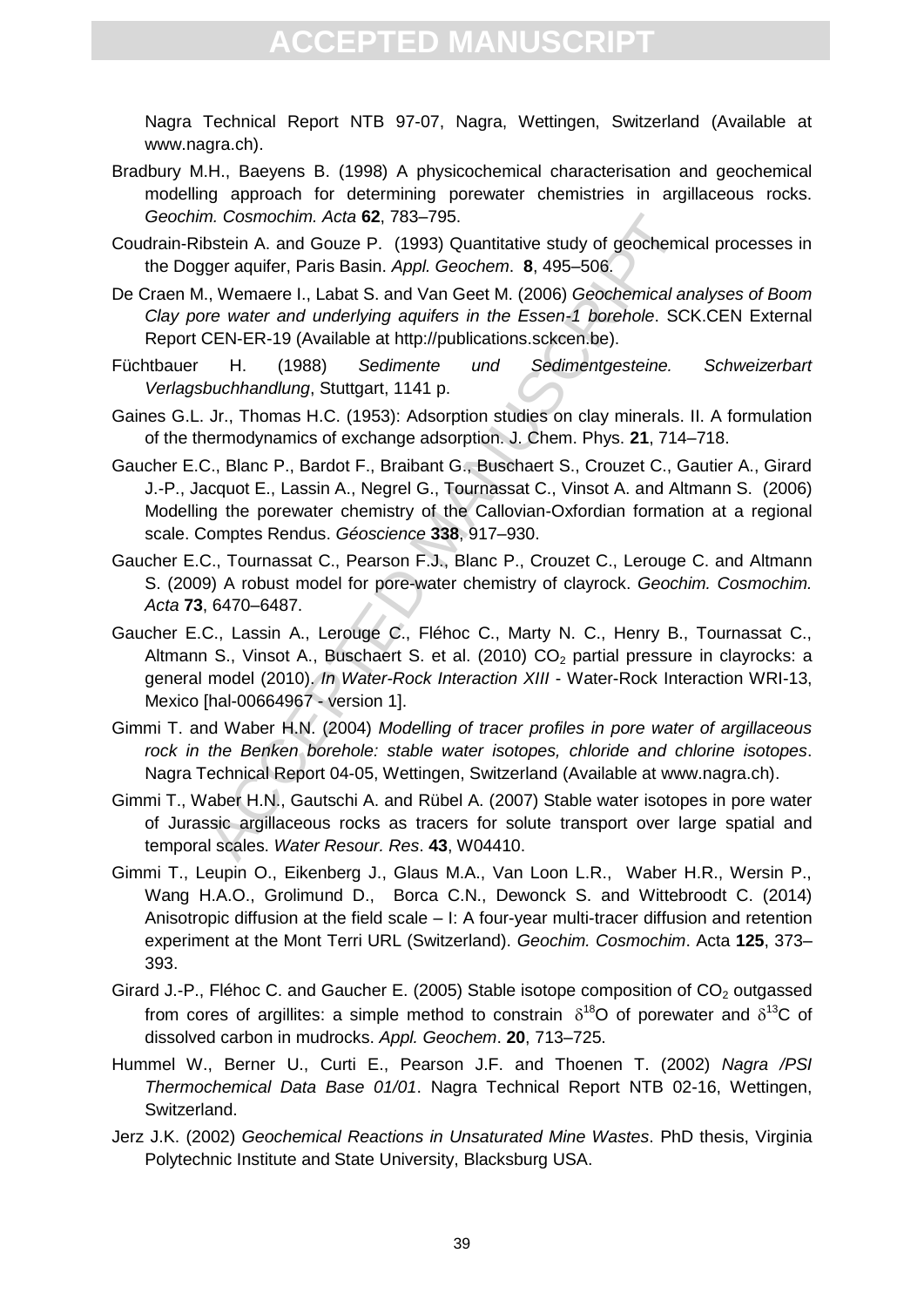- Karnland O., Olsson S. and Nilsson U. (2006) *Mineralogy and sealing properties of various bentonites and smectite-rich clay materials*. SKB Technical Report TR-06-30, Stockholm, Sweden (Available at www.skb.se).
- Lassin A., Gaucher E. and Crouzet C. (2000) *Measurements of partial pressure of CO<sup>2</sup> and alkanes in a core of Opalinus Clay*. Mont Terri Project, Technical Note TN 200-45, Mont Terri Project, Switzerland.
- i *in a core of Opalinus Clay.* Mont Terri Project, Technical Note T<br>oject, Switzerland.<br>
Saucher E.C. and Crouzet C. (2003) *Dissolved carbon dioxide a*<br>
Saucher E.C. and Crouzet C. (2003) *Dissolved carbon dioxide a*<br>
o Lassin A., Gaucher E.C. and Crouzet C. (2003) *Dissolved carbon dioxide and hydrocarbon extraction*. Annex 6 in: Pearson F.J. et al., Geochemistry of water in the Opalinus Clay Formation at the Mont Terri Rock Laboratory. Geology Series. No.5. Swiss Federal Office for Water and Geology. Bern, Switzerland (Available at www.swisstopo.admin.ch).
- Lassin A., Marty N., Henry B., Trémosa J., Gailhanou H., Gaucher E.C., Madé B. and Altmann S. (2012) Equilibrium partial pressure of  $CO<sub>2</sub>$  in the Callovian-Oxfordian argillite as a function of relative humidity. *Proc. Earth Planet. Sci*. **7**, 459–462.
- Lerouge C., Grangeon S., Gaucher E.C., Tournassat C., Agrinier P., Guerrot C., Widory D., Fléhoc C., Wille G., Ramboz C., Vinsot A., Buschaert S. (2011) Mineralogical and isotopic record of biotic and abiotic diagenesis of the Callovian–Oxfordian clayey formation of Bure (France). Geochim. Cosmochim. Acta **75**, 2633–2663.
- Lerouge C., Grangeon S., Claret F., Gaucher E.C., Blanc P., Guerrot C., Flehoc C., Wille G. and Mazurek M. (2014) Mineralogical and isotopic record of diagenesis from the Opalinus Clay formation at Benken, Switzerland: implications for the modeling of porewater chemistry in a clay formation. *Clays Clay Miner*. **62**, 286–312.
- Lerouge C., Blessing M., Flehoc C., Gaucher E.C., Henry B., Lassin A., Marty N., Matray J.M., Proust E., Rufer D., Tremosa J. and Vinsot A. (2015) Dissolved  $CO<sub>2</sub>$  and alkane gas in clay formations. *Proc. Earth Planet. Sci*. **13**, 88–91.
- Mäder U.K. (2009) *Reference pore water for the Opalinus Clay and "Brown Dogger" for the provisional safety-analysis in the framework of the sectorial plan - interim results (SGT-ZE).* Nagra Arbeitsbericht NAB 09-14, Wettingen, Switzerland (Available at www.nagra.ch).
- Mazurek M., Hurford A.J. and Leu, W. (2006) Unravelling the multi-stage burial history of the Swiss Molasse Basin: Integration of apatite fission track, vitrinite reflectance and biomarker isomerisation analysis. *Basin Res.* **18**, 27–50.
- Mazurek M., Alt-Epping P., Bath A., Gimmi T., Waber N., Buschaert S., De Cannière P., De Craen M., Gautschi A., Savoye S., Vinsot A., Wemaere and Wouters L. (2011) Natural tracer profiles across argillaceous formations. *Appl. Geochem*. **26**, 1035–1064.
- Mazurek M.,Waber H.N., Mäder U.K., Gimmi T., De Haller A. and Koroleva M. (2012) *Geochemical Synthesis for the Effingen Member in Boreholes at Oftringen, Gösgen and Küttigen.* Nagra Technical Report NTB 12-07, Wettingen, Switzerland (Available at www.nagra.ch).
- Mazurek M., Oyama T., Wersin P. and Alt-Epping P. (2015) Pore-water squeezing from indurated shales. *Chem. Geol*. **400**, 106–121.
- Nagra (2002) *Projekt Opalinuston: Synthese der geowissenschaftlichen Untersuchungsergebnisse*. Nagra Technical Report NTB 02-03, Wettingen, Switzerland (Available at www.nagra.ch).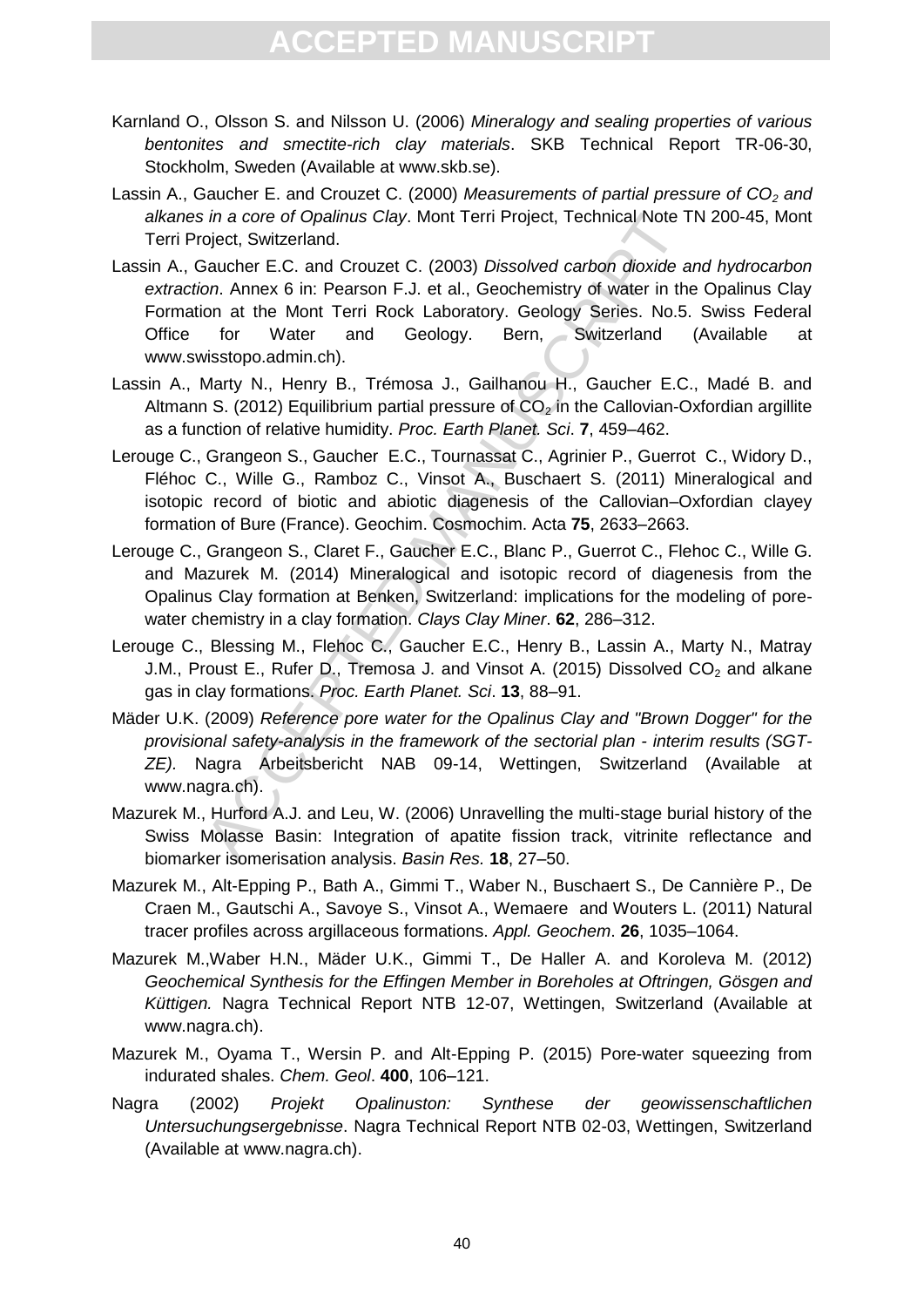- Nagra (2014) *SGT Etappe 2: Vorschlag weiter zu untersuchender geologischer Standortgebiete mit zugehörigen Standortarealen für die Oberflächenanlage. Geologische Grundlagen*. Nagra Technical Report NTB 14-02, Wettingen, Switzerland (Available at www.nagra.ch).
- Nicholson R.V. (1994) Iron-sulfide oxidation mechanism: laboratory studies. In: J.L. Jambor & D.W. Blowes (eds.), Short Course Handbook on Environmental Geochemistry of Sulfide Mine-Waters; *Mineralogical Association of Canada* **22**, 163–184.
- Parkhurst D.L. and Appelo C.A.J. (1999): *User's guide to PHREEQC (Version 2) - A computer program for speciation, batch reaction, one-dimensional transport, and inverse geochemical calculations.* U.S. Geological Survey Water-Resources Investigations Report 99-4259.
- Pearson F.J. (1999) What is the porosity of a mudrock? *In: Muds and Mudstones: Physical and fluid flow properties*. Aplin A.C., Fleet A.J., Macquaker J.H.S. (eds.). Geological Society, London, Special Publications. **158**, 9-21.
- I.V. (1994) Iron-sulfide oxidation mechanism: laboratory studies.<br>
Blowes (eds.), Short Course Handbook on Environmental CBL<br>
Mine-Waters; *Mineralogical Association of Canada 22*, 163–184.<br>
Mine-Waters; *Mineralogical Ass* Pearson F.J., Arcos D., Bath A., Boisson J.Y., Fernández A.M., Gäbler H.-E., Gaucher E., Gautschi A., Griffault L., Hernán P. and Waber H.N. (2003) *Geochemistry of water in the Opalinus Clay formation at the Mont Terri Rock Laboratory.* Geology Series. No.5. Swiss Federal Office for Water and Geology. Bern, Switzerland (Available at www.swisstopo.admin.ch).
- Pearson F.J., Tournassat C. and Gaucher E.C. (2011) Biogeochemical processes in a clay formation in situ experiment: Part  $E -$  Equilibrium controls on chemistry of pore water from the Opalinus Clay, Mont Terri Underground Research Laboratory, Switzerland. *Appl. Geochem*. **26**, 990–1008.
- Reynolds R.C. (1985) *A computer program for the calculation of one-dimensional diffraction pattern of mixed-layered clays*. R.C. Reynolds, 8 Brook Rd., Hanover, NH 03755, USA.
- Sacchi E., Michelot J.-L. and Pitsch H. (2000) *Porewater extraction from argillaceous rocks for geochemical characterisation*. Nuclear Energy Agency, OECD, Paris.
- Seilacher, A., Andalib, F., Dietl, G., and Gocht, H. (1976) Preservational history of compressed Jurassic ammonites from southern Germany. Neu. Jb. Geol. Paläont., Abh. **152**, 307–356.
- Tournassat C. and Appelo C.A.J. (2011) Modelling approaches for anion-exclusion in compacted Na-bentonite. *Geochim. Cosmochim. Acta* **75**, 3698–3710.
- Tournassat C., Gailhanou H., Crouzet C., Braibant G., Gautier A. and Gaucher E.C. (2009) Cation exchange selectivity coefficient values on smectite and mixed-layer illite/smectite minerals. *Soil Sci. Soc. Am. J*. **73**, 928–942.
- Tournassat C., Lerouge C., Blanc P., Brendle J., Greneche J.-M., Touzelet S. and Gaucher E.C. (2008) Cation exchanged Fe(II) and Sr compared to other divalent cations (Ca, Mg) in the Bure Callovian-Oxfordian formation. Implications for porewater composition modelling. *Appl. Geochem*. **23**, 641–654.
- Tournassat, C., Gailhanou, H., Crouzet, C., Braibant, G., Gautier, A., Lassin, A., Blanc, P. and Gaucher, E.C. (2007) Two cation exchange models for direct and inverse modelling of solution major cation composition in equilibrium with illite surfaces. *Geochim. Cosmochim. Acta* **71**, 1098–1114.
- Tremosa J., Arcos D., Matray J.M., Bensenouci F., Gaucher E.C., Tournassat C. and Hadi J. (2012) Geochemical characterization and modelling of the Toarcian/Domerian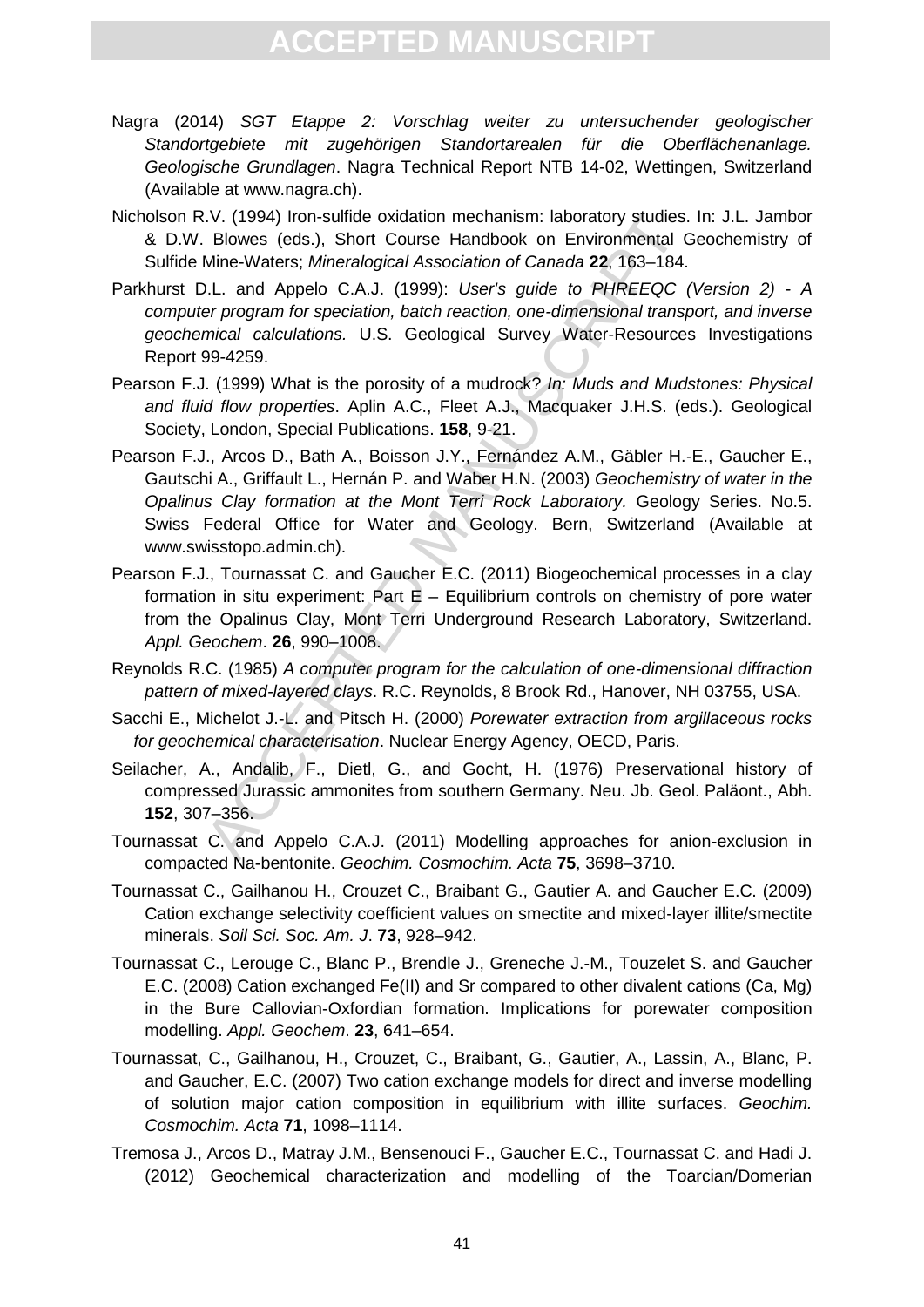porewater at the Tournemire underground research laboratory. *Appl. Geochem*. **27**, 1417–1431.

- Waber H.N., Heidinger M., Lorenz G. and Traber D. (2014) *Hydrochemie und Isotopenhydrogeologie von Tiefengrundwässern in der Nordschweiz und im angrenzenden Süddeutschland*. Nagra Working Report NAB 13-63. Nagra, Wettingen, Switzerland (Available at www.nagra.ch).
- renden Siddeutschland. Nagra Working Report NAB 13-63. Na<br>
Indiable at www.nagra.ch).<br>
Mazurek M., Waber H.N., Mäder U.K., Gimmi T., Rufer D. ar<br>
Mazurek M., Waber H.N., Mäder U.K., Gimmi T., Rufer D. ar<br>
Rock and porewate Wersin P., Mazurek M., Waber H.N., Mäder U.K., Gimmi T., Rufer D. and De Haller A. (2013) *Rock and porewater characterisation on drillcores from the Schlattingen borehole.* Nagra Arbeitsbericht NAB 12-54, Wettingen, Switzerland (Available at www.nagra.ch).

### **Figure captions**

**Fig. 1:** Simplified geological profile encountered in the Schlattingen borehole (section above 491 m depth not shown). White sections contain permeable strata, grey shaded units represent aquitards.

**Fig. 2:** Distribution of the three main mineral fractions for standard samples (classification after Füchtbauer 1988)

**Fig. 3:** Water-loss (WL) porosity and clay-mineral content vs. depth

**Fig. 4:** Observed diagenetic minerals on 6 samples (red) and vein minerals on 10 samples (blue) from microscopic analysis as function of depth. cc: calcite; do: dolomite; ank: ankerite; sid: siderite; py: pyrite; Sr-Ba-S: Sr-Ba sulphate; cel: celestite; chl: chlorite; chal: chalcedony; kao: kaolinite; il: illite; phos: phosphorite

**Fig. 5:** Water-loss porosity as a function of the clay-mineral content

**Fig. 6** a) CI and b)  $SO_4^2$  concentration of aqueous extracts (mg/kg rock) vs. S/L ratio (g/g); symbols: green – Effingen M. (SLA 734.89), light brown – "Brown Dogger" (square: SLA 778.70, circle: SLA 823.53), red – Opalinus Clay (SLA 860.77), purple – Lias (SLA 971.89)

Fig. 7: a) Na<sup>+</sup> and b) Ca<sup>2+</sup> concentration (mg/kg rock); symbols: same as in Fig. 6

Fig. 8: Cation concentrations (meq/kg<sub>rock</sub>) in Ni-extract vs. S/L ratio

**Fig. 9:** Ni consumption as proxy for the cation exchange capacity (CEC), sum of cations in the Ni-en extract solutions and calculated CEC from illite, smectite contents (meg/kg<sub>rock</sub>) versus depth for  $S/L = 1$ 

**Fig. 10:** Evolution of the CO<sub>2</sub> partial pressure in the ten gas cells during the solid/gas equilibration time

**Fig. 11**: Chloride concentrations in squeezed waters, calculated from aqueous extracts (S/L=1), and in a groundwater sample as function of depth; a) concentration in aqueous extracts back-calculated to water-loss porosity; b) concentration in aquoeus extracts backcalculated to a constant anion-accessible porosity fraction of 0.52.